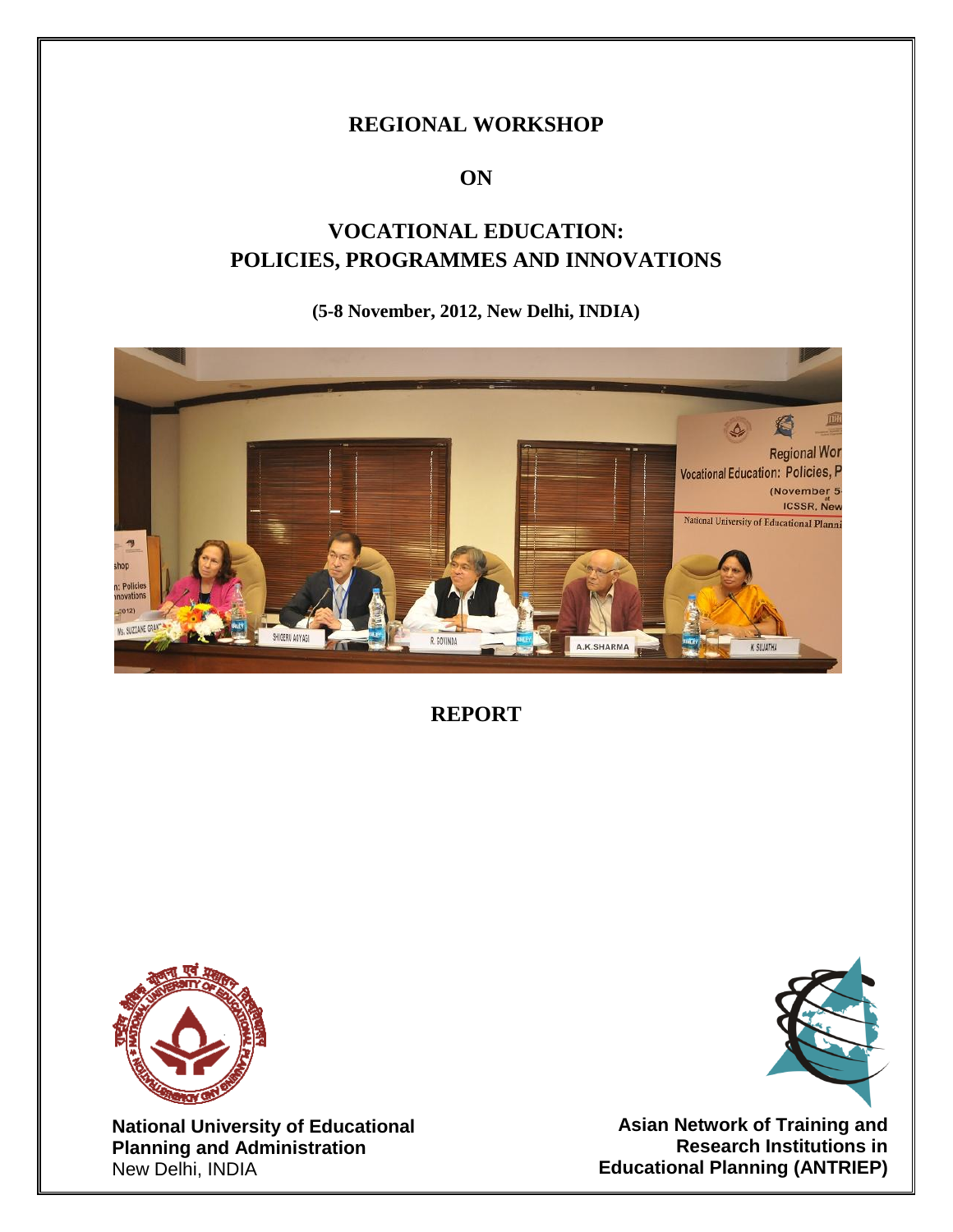# **TABLE OF CONTENTS**

| 01 | Background                           | 3              |
|----|--------------------------------------|----------------|
| 02 | Objectives                           | $\overline{4}$ |
| 03 | Methodology of the workshop          | $\overline{4}$ |
| 04 | <b>Inaugural Session</b>             | 5              |
| 05 | <b>Summary of Key Note Address</b>   | 6              |
| 06 | <b>Presentations Summary</b>         | $7-10$         |
| 07 | Summary of the panel discussions     | $10-12$        |
| 08 | Special lecture by Shri S. Ramadorai | 13             |
| 09 | Outcome of Group work                | 13             |
| 10 | <b>Valedictory Address</b>           | 14             |
| 11 | Abstracts of the papers              | $15 - 31$      |
| 12 | Programme Schedule                   | 32-36          |
| 13 | List of Participants                 | 37-47          |
| 14 | Group Photograph                     | 48             |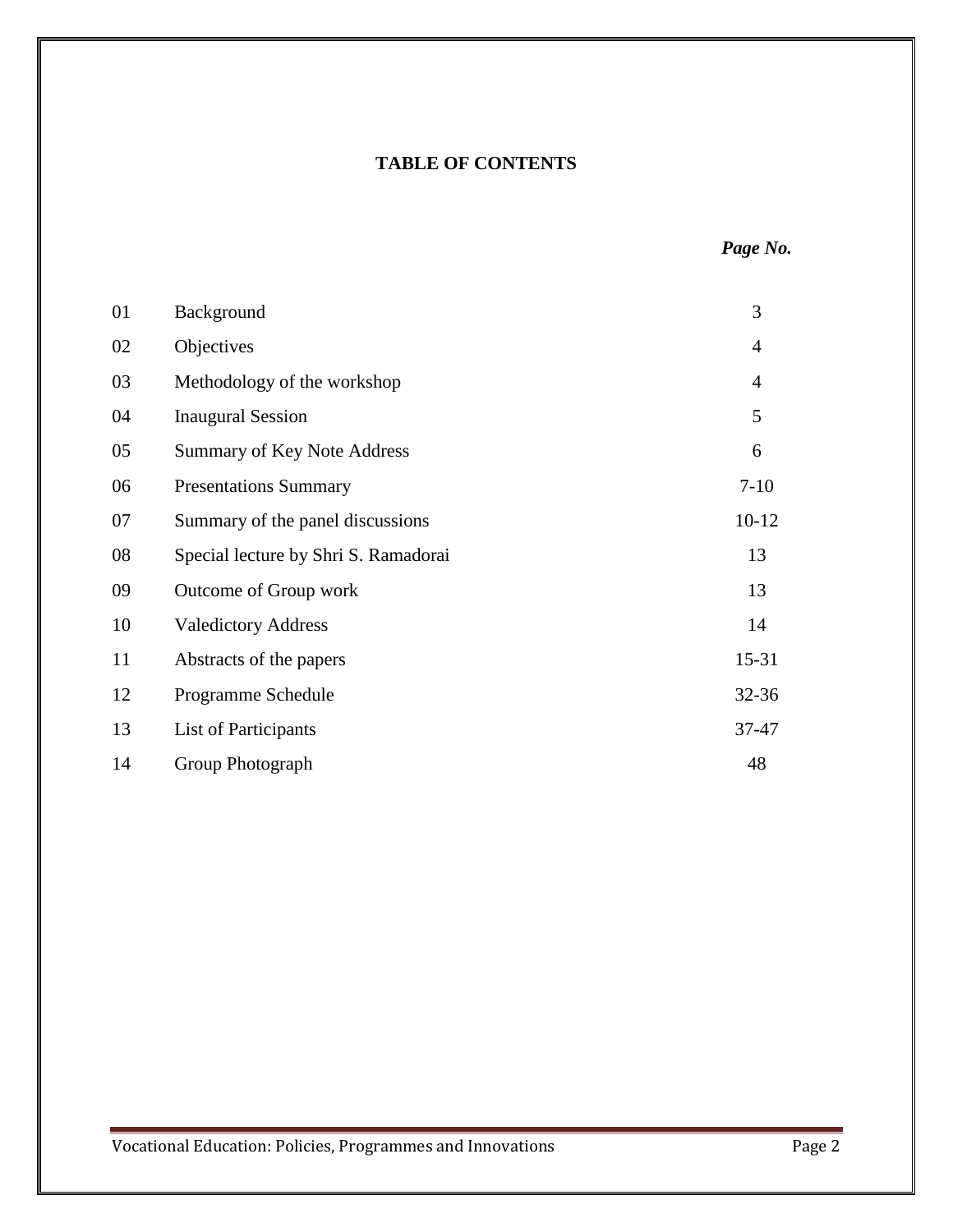# **REGIONAL WORKSHOP ON VOCATIONAL EDUCATION: POLICIES, PROGRAMMES AND INNOVATIONS**

# **BACKGROUND**

A growing economy requires an expanding pool of skilled people. The need for skills and the demand for technical and vocational education is increasing because of positive growth resulting from globalization, technological change, changes in work organization, and an urge to maintain and improve national competitiveness. The supply of skilled technicians is identified as a major constraint on competitiveness. Skill deficit and lack of good quality training facilities have aggravated the situation of skill shortage forcing firms in many countries to relocate their units elsewhere. There is a need to develop comprehensive polices linking development imperatives, employment opportunities, and skill development strategies. There are different ways of organizing skill formation and vocational training. Technical and Vocational Education Training (TVET) takes place through formal modes throughout upper secondary or post-secondary nontertiary institutions, separate training centers, non-formal training arrangements, and enterprisebased training. Traditionally, the apprenticeship system was the major source of skill development in many countries of South Asia. Now vocational training is increasingly offered by private institutions, reducing the burden of public financing of TVET education. Many countries are developing a common curriculum at the lower secondary level so that all children become oriented with skills relevant for the labor market. Technical and vocational education is not only seen as occupational preparation but also as part of lifelong learning.

Countries in the South Asia and South East Asian Region accorded differential emphasis on vocational education and training. There is a diverse pattern of provision of vocational education and training in many countries. Vocational Education (VE) is imparted largely in two major ways: vocational education and training in formal education systems at lower and senior secondary education level, and training outside formal system of education (pre-employment training and on-the-job-training). In many Asian countries, the formal vocational education and training is imparted either through exclusive vocational education institutions or within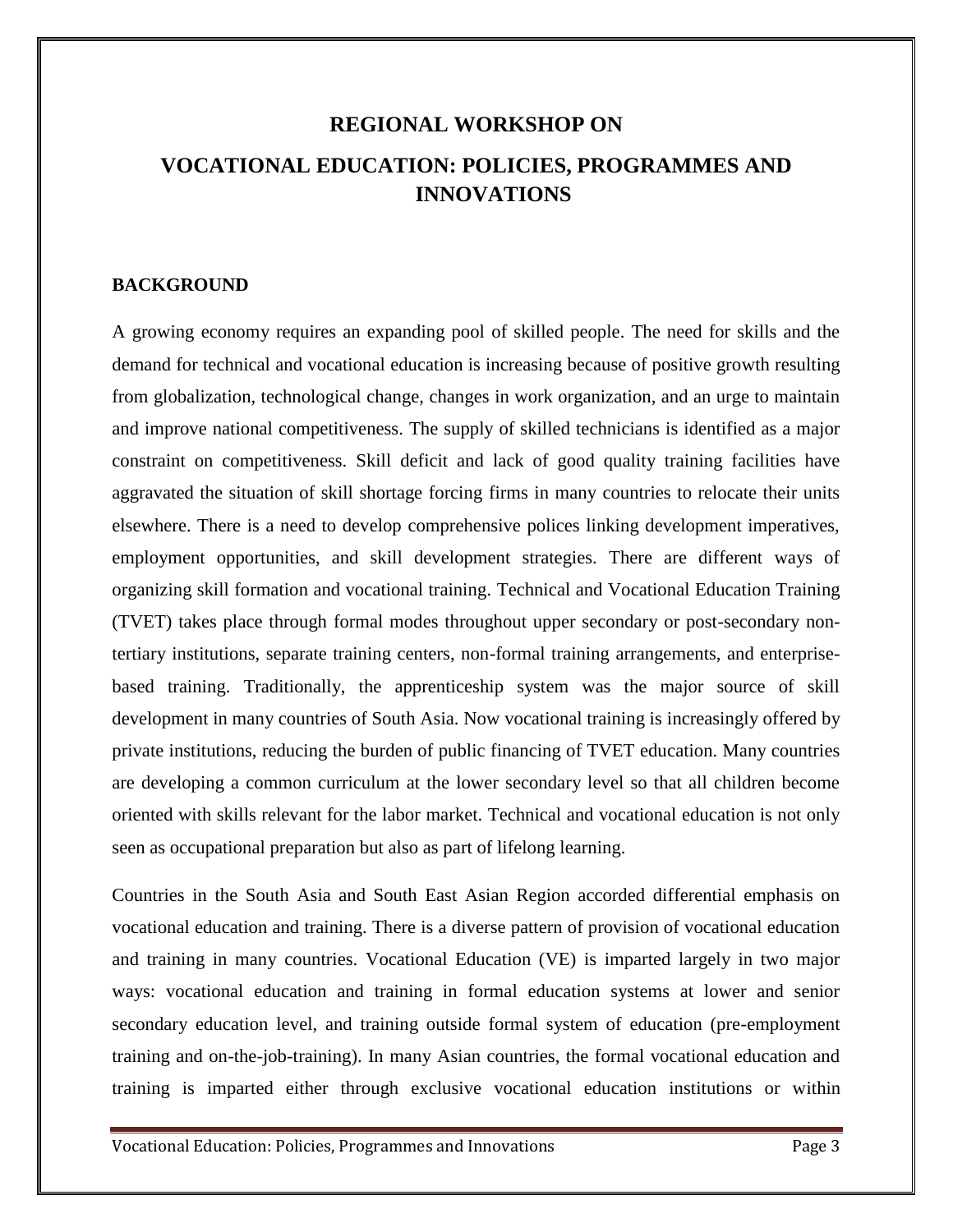secondary schools as diversified system. The latter kind also includes apprenticeship-training systems, non-formal training centers, enterprise-based training and so on.

# **OBJECTIVES:**

The main objectives of the workshop were:

- To review policies and programmes in the area of Vocational Education and Skill Development;
- To identify critical areas requiring empirical research with respect to Vocational Education and Skill Development;
- To discuss research themes and methodology
- To prepare a draft research proposal for studying Vocational Education and Skill Development in a comparative framework.
- To prepare a broad frame work for a comparative and collaborative research on identified critical areas.

### **METHODOLOGY OF THE WORKSHOP**

The Workshop was especially designed for participants from ANTRIEP member institutions and other invited countries/ institutions of Asia. The nominated participants from all the countries were requested to prepare a country status paper on Vocational Education and Skill Development reflecting policies, programmes and innovative field experiences in the respective country. The participants from their respective countries presented these papers in the first two days of the workshop. On the third day, participants were divided into three groups and discussed about the common issues, problems and challenges related to vocational education across the South, South East and East Asian countries. The groups also identified themes for research and common critical areas for research. The output of these discussions was in the form of presentations made by each individual group. Based on the deliberations during these presentations, the three groups were then divided into two groups on the last day of the workshop and prepared a tentative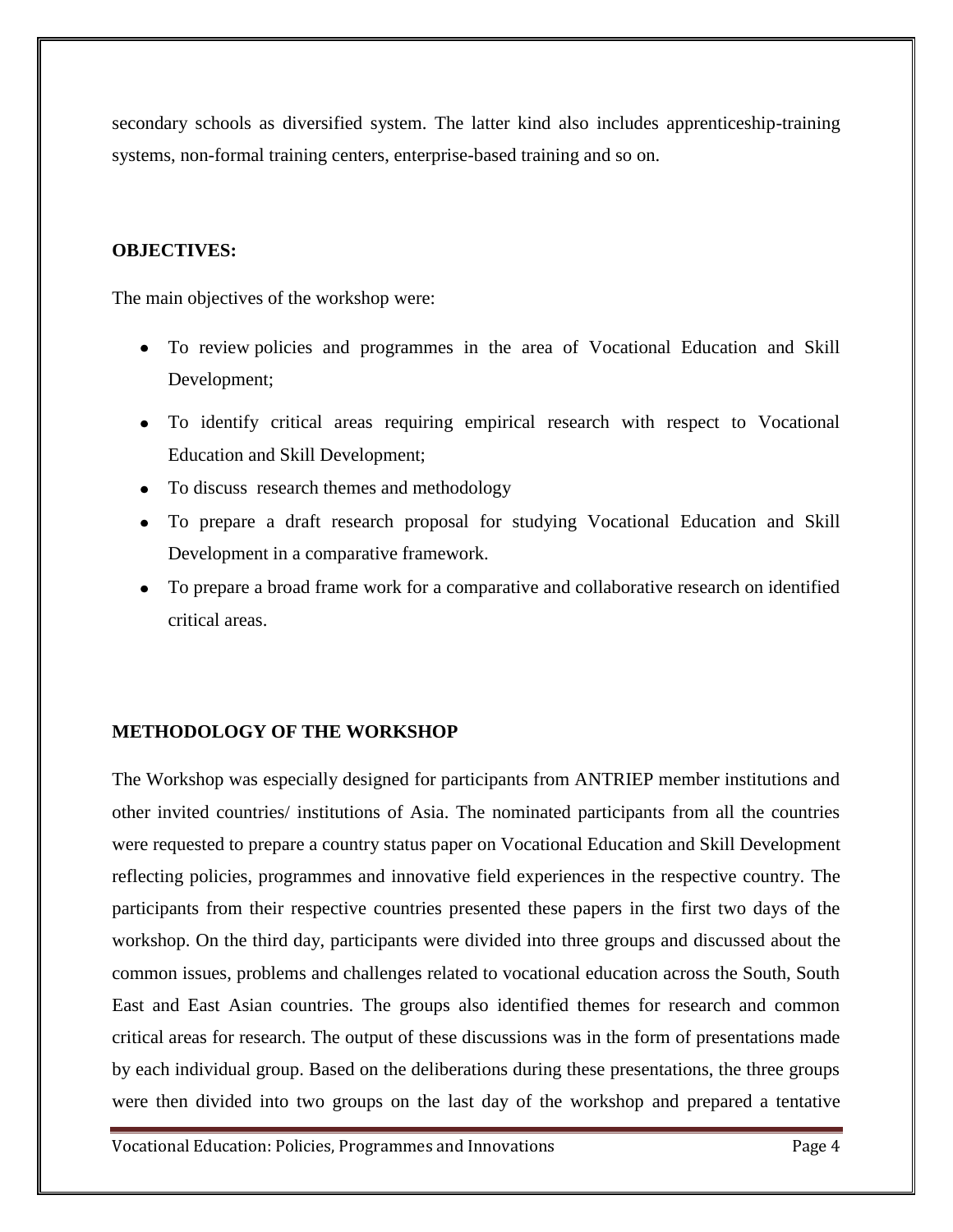research proposal on issues surrounding the technical and vocational education. The detailed workshop schedule is attached in annexure I.

**Programme Organisation:** Professor K. Sujatha, Focal Point for ANTRIEP was the Programme Director and Dr. V. Sucharita was the Programme Coordinator.

### **INAUGURAL SESSION:**

The inaugural session was chaired by Prof. R Govinda, Vice Chancellor of NUEPA. Dr.Shigeru Aoyagi, Director of UNESCO cluster office, New Delhi, and Dr. Suzaane Grant Lewis, Deputy Director, IIEP graced the occasion. The inaugural address was delivered by Prof A. K. Sharma, former Director of National Council of Educational Research and Training (NCERT). The inaugural session ended with a vote of thanks by Prof. K. Sujatha, NUEPA.

In his welcome address, Prof. R. Govinda briefed the participants about the genesis of the ANTRIEP network. He also gave an overview of the programme highlighting the fact that skill development has occupied the centre stage of educational programmes all over the world and experiences of other countries would be of immense value.

Shigeru Aoyagi, the director of UNESCO cluster office, New Delhi addressed the participants and stressed on two major challenges which the world is facing today: Population explosion and youth unemployment. He stated that youth have great potential to involve in the economic development of the country, but at the same time they consist of huge percentage of unskilled people. In this regard, UNESCO is trying to promote holistic structural change in education sector and views TVET as one of the important tool to tie up between education sector and business sector.

In her presentation on "Engaging youth in planning education for social transformation", Dr Suzaane Grant Lewis highlighted the discussions and recommendations that came up in the IIEP policy forum at Paris during 16-18 October, 2012. The theme was on how to engage youth in conflict transformation and peace building, civic engagement, and developing skills for transition to employment. She stated that education is not a panacea and it is not going to create jobs, but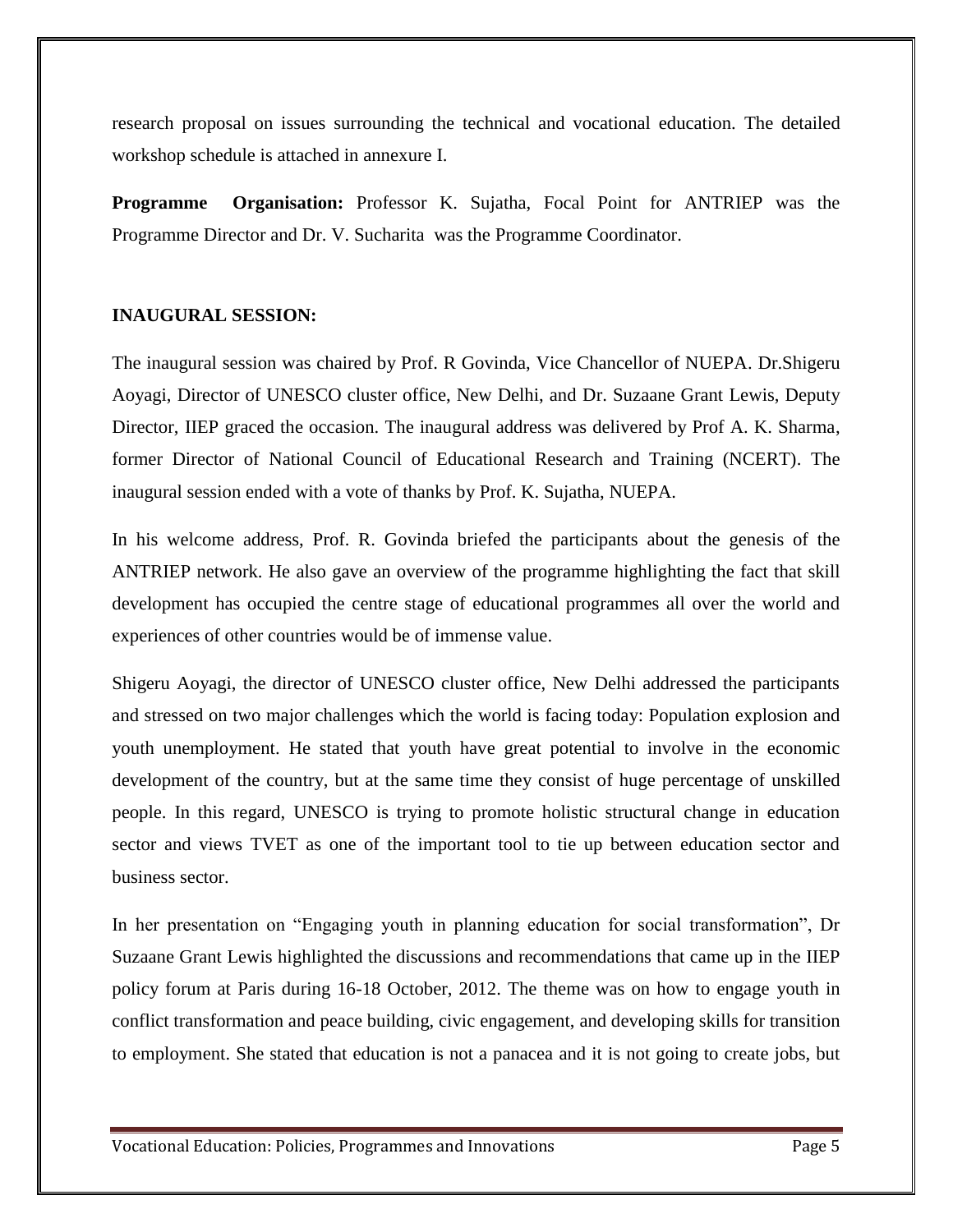nonetheless it must respond in ways to ensure that it is relevant in helping to set ways for the youth for the future.

### **SUMMARY OF KEY NOTE ADDRESS:**

The keynote address was delivered by Prof. A. K. Sharma, Former Director of National Council of Educational Research and Training (NCERT). He gave a historical overview of the vocational education sector in India from post-independence till date. To start with, the major concern in the Post independent India was the vocationalization of education. Secondary Education Commission (1952-53) appealed that higher secondary education has to be vocationalised. The Commission recommended introducing vocational streams at the end of class VIII. So vocational areas and sectors were identified and these were instituted in the school system itself. Unfortunately, the country witnessed some kind of educational system which did not respond to the priority areas. Education Commission (1964-66) report recommended that school education has to be 12 years and vocationalization should take place at the end of  $10<sup>th</sup>$  year of schooling. Thus, the concept of vocational education after higher secondary had to be redesigned. He then reiterated the fact that one of the things which affected VE at school stage was it was considered as a terminal kind of an education. Status perception of students joining VE was also considered to be very low. Academic education was considered to be superior and there were not many takers for VE. In the recent NVEQF document, terminality of VE is answered. He highlighted that no progarmme is terminal in nature and students can change from VE to general education and vice-versa. This change from what happened to earlier VE as a part of formal school system and what is being visualized now as a focus on skill development is probably of some hope that we are moving in some direction which will now achieve the VE programmes to a right kind of finish.

He concluded by saying that the challenge is how to attend those 80% population which is not transiting to university education. It's a moral duty of any nation to provide some kind of education by which this huge percentage of youth population can also contribute to the socioeconomic development of the nation.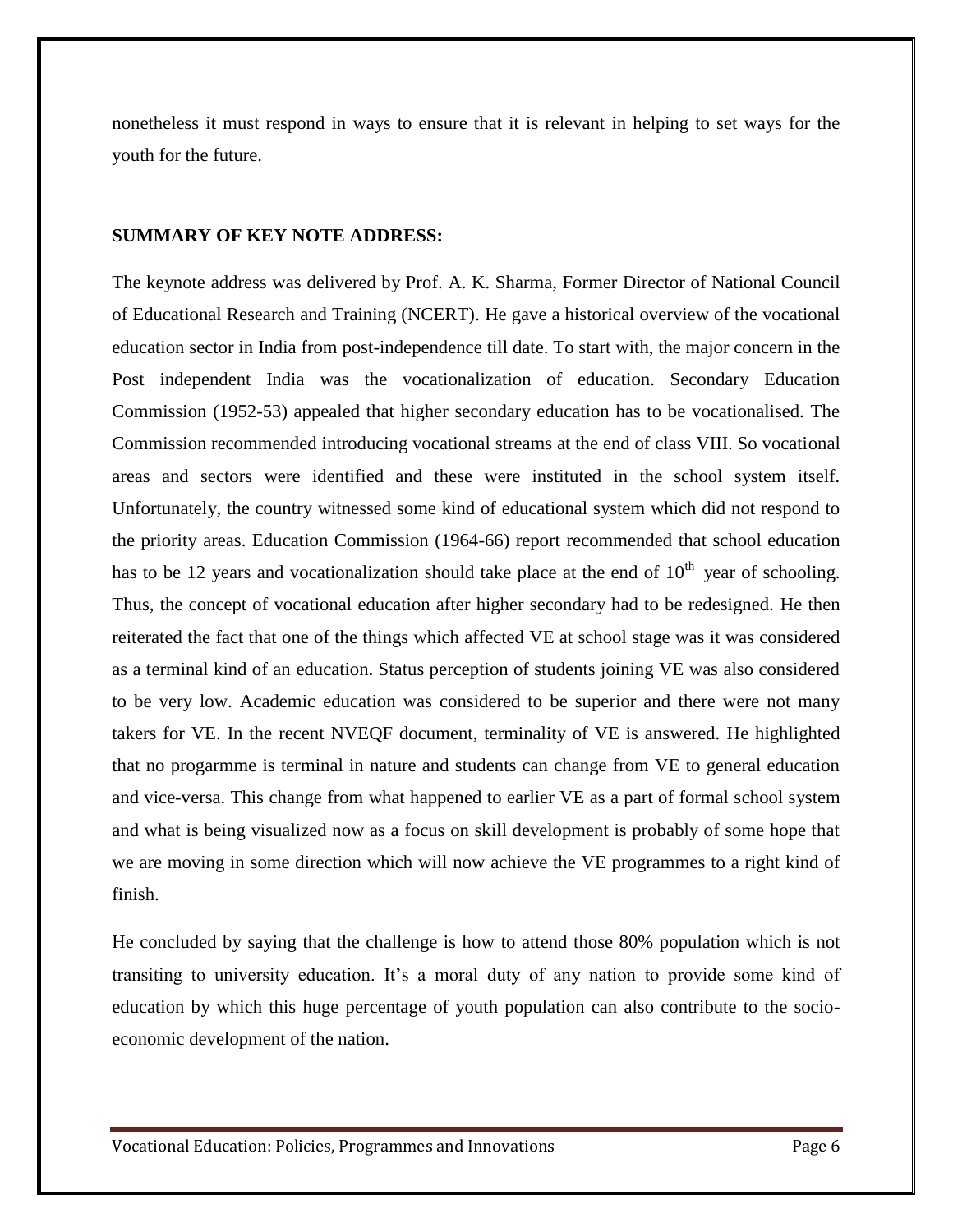## **PRESENTATIONS SUMMARY**

There were fifteen papers presented during the workshop and all papers broadly reflected on the emerging issues and challenges of vocational education and skill development in the respective country. The summary of each country presentation is discussed below.

In Malaysia, vocational education is industry led, client focused and fully supported by the government. The Malaysian Qualification Framework (MQF) is an instrument that develops and classifies qualifications based on a set of criteria that is agreed nationally and benchmarked with international practices, and which clarifies the academic levels, learning outcomes and credit system based on student academic load. These criteria are accepted and used for all qualifications awarded by higher education providers. Hence, MQF integrates and links all national qualifications offered by both public and private educational institutions such as colleges, universities, vocational institutions and professional organizations.

In Nepal, the major policy thrust of TVET is the expansion of training opportunities, inclusion of and access of training to all citizens who need training, integration of various training modes and training providers into one system, linking training contents and outcomes of the training with market demands, and sustainable funding for TVET.

In Bhutan, the Technical and Vocational Education and Training (TVET) reform process has adopted the Competency Based Training (CBT) model and has been very instrumental in facilitating and promoting gainful employment in the country. The formal VE&T programmes are carried out by the Department of Human Resources which is responsible for certificate level technical education in various occupational skills. DHR is mandated to support private sector Human Resource Development (HRD) and coordination and monitoring of private training institutes. The informal VE&T programmes include the Village Skills Development Programme aimed to sustain development and quality of life in rural Bhutan.

In Australia, the key elements of the VET system are: Australian Qualifications Framework, Australian Quality Training Framework, Industry skills councils, and registered training organisations. Training Packages and accredited courses are the basis on which training is delivered by Registered Training Organisations (RTOs) in the VET sector across Australia. The Australian Qualifications Framework (AQF), established in 1995, is a national policy that covers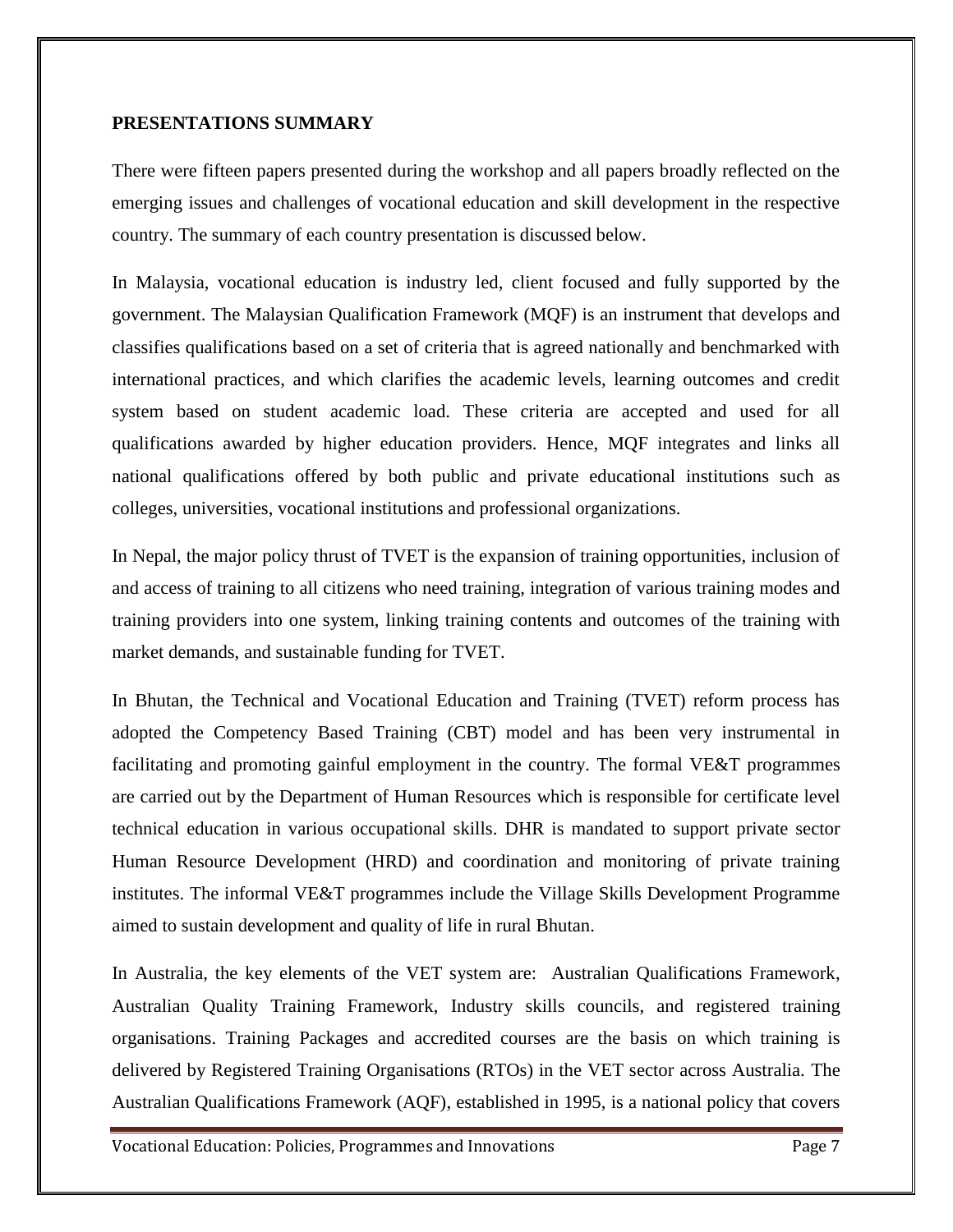qualifications from the tertiary education sector (higher education and vocational education and training) in addition to the senior school-leaving certificate. The AQF is structured by levels and qualification types. The VET Quality Framework through the AQTF includes standards for registration, auditing and quality assurance of the VET sector and standards for accreditation processes The Australian Core Skills Framework (ACSF), one important innovation in VET describes levels of performance in the literacy, numeracy, and employability skills. The Core skills for Work and the Australian Core Skills Frameworks would be the sensible starting point for measures of students' generic capacity and outcomes. The key issues and challenges in VET provision in Australia are rooted in the funding models and evidence of quality outcomes.

In Maldives, the main responsibilities of TVET include developing and receiving National Competency Standards leading to MNQF certification levels approved by Employment Standards Councils (ECS), developing and updating the curriculum and learning material models based on these Competency Standards; monitoring and evaluating TVET programs and carrying out assessments of such programs. Apart from this, the Employment Based Training (EBT) is apprenticeship option that combines on-the-job training with technical training to become a skilled tradesperson. Recruitment and training is decided, planned, managed, and implemented by the employer.

In the Indian state of Uttar Pradesh, the centrally sponsored scheme of vocational education was started in 1989-90 from Intermediate level (higher secondary level). In the first phase of this scheme, 200 schools were covered while in the eighth phase, 892 schools were covered under the scheme. During the year 2011-12 the total number of students enrolled was 73920 with a result 95.5%. Thus, an important feature of the financial scheme introduced by the Union government is that along with scholastic education enough time is given to vocational education so that practical life skills may be developed in students properly.

In Sri Lanka, the Ministry of Vocational and Technical Training (MVTT) introduced the National Vocational Qualifications (NVQ) framework in 2005, which was an important milestone for the education, economic and social development of Sri Lanka. It is based on competency standards, competency based curricula, competency based training and assessments, and quality assurance.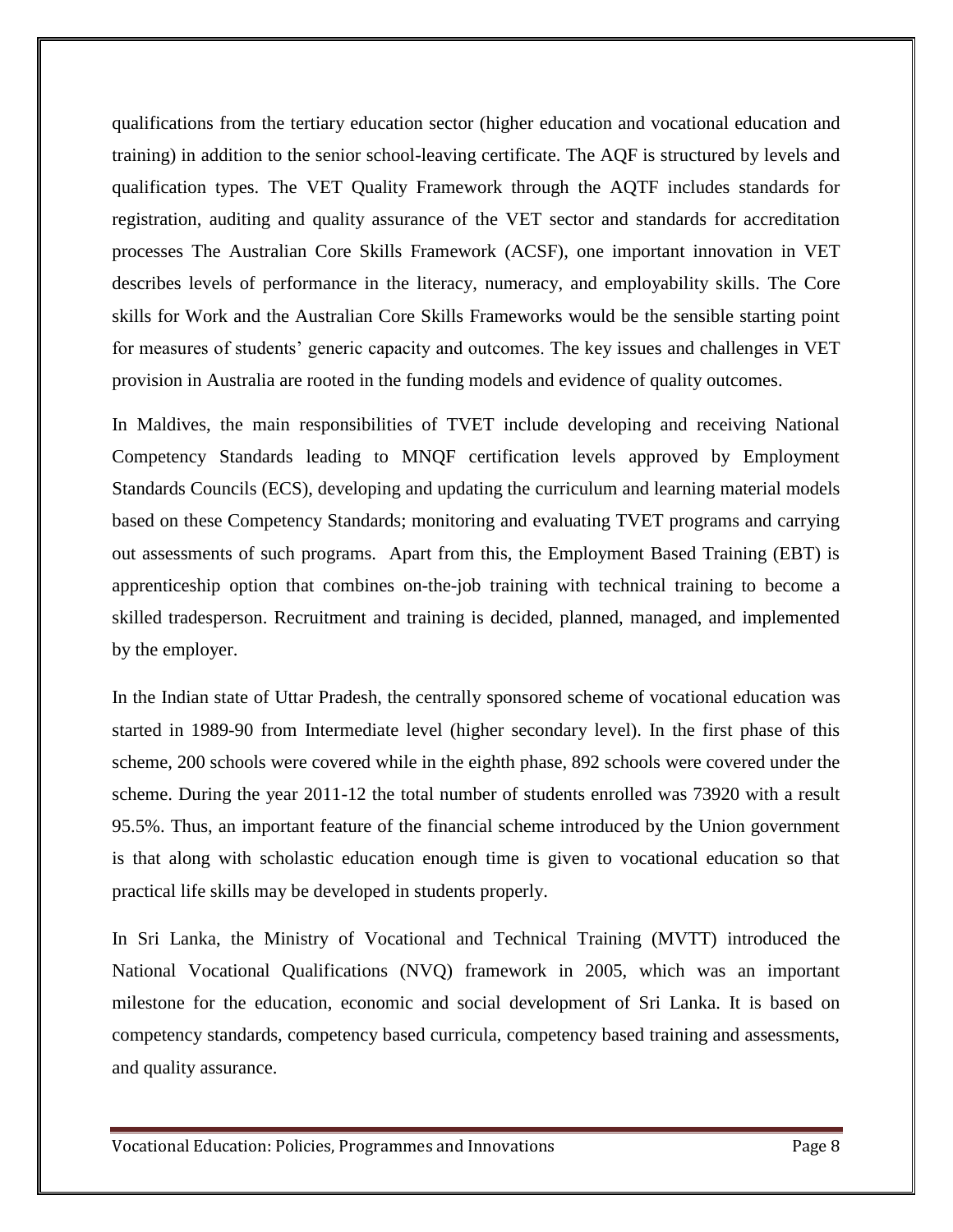In Philippines, TVET evolved from being a non-formal to formal education, and the training delivery was virtually divided two: school-based and center-based. The former is composed of technical high schools and post-secondary institutions under the Bureau of Technical and Vocational Education (BTVE), the latter consists of a network of regional and provincial training centers managed and operated by the National Manpower and Youth Council (NMYC). Thus, there were two main government agencies responsible for TVET until Technical Education and Skills Development Authority (TESDA) was created in 1994 to unify the units involved in TVET management. TESDA is responsible for the overall management and direction of the TVET system that encompasses middle-level skills development (semi-skills, craft and technician training) in all sectors. The Philippine National Qualification Framework (PNQF) was developed to establish a unified national system covering all recognized qualifications in the country. It encompasses all levels of education from the completion of the high school diploma, to certificates for initial entry to the workplace, to Doctoral degrees.

In Bangladesh, the National Education Policy NEP (2010) acknowledges the importance of skilled workforce as an essential resource for national development. Apart from NEP, the Nonformal Education (NFE) Policy has also emphasized on the necessity of technical and vocational education as an essential tool for human development. The introduction of a new National Technical and Vocational Qualifications Framework (NTVQF) would expand the number of qualification available in the country to better reflect the growing and changing occupational and skill profiles in both domestic and international labour markets. One major outcome of the TVET reform project is the National Skills Development Policy 2011 funded by the Government of Bangladesh, the European Commission and ILO.

In Pakistan, there are 30,204 TVET institutions in the country with 15,591 teachers and enrolment of 281,086. The technical and vocational education in the country has been reorganized through the establishment of provincial and federal technical and vocational authorities. The Government of Pakistan established the National Vocational and Technical Training Commission, (NAVTTC) in 2006 with the mandate to facilitate, regulate, and provide policy direction for technical and vocational education and training to meet the national and international demand for skilled manpower. To provide a framework against which to deliver its mandate, NAVTTC has developed 'Skilling Pakistan: the National Skills Strategy, 2008-2013'.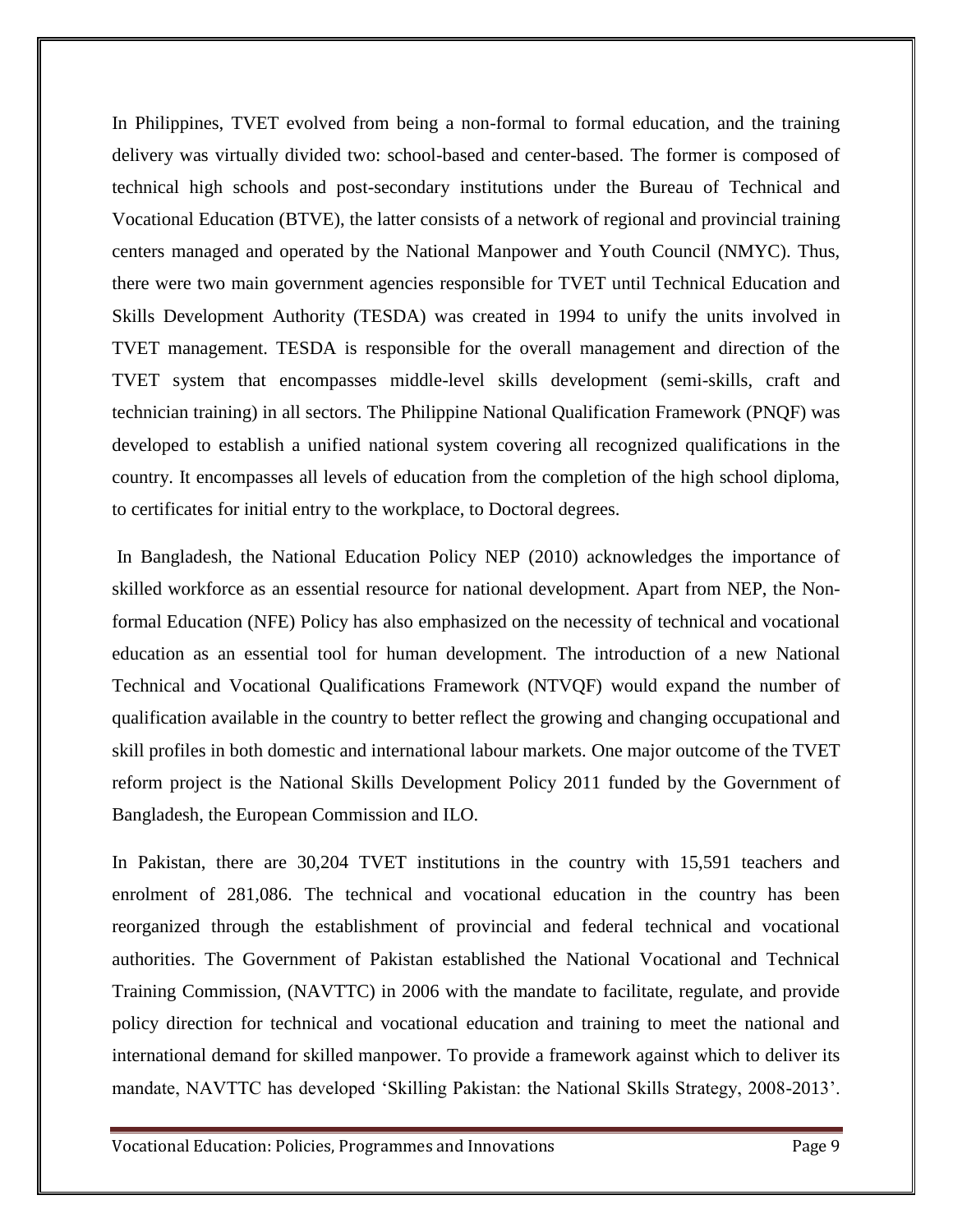The strategy has been prepared according to best practices in stakeholder identification and consultation. The Policy proposes a framework to create a high quality skills development system that ensures inclusion and employability, is responsive to the changing demands of the local and global economy, and helps promote and sustain social and economic development.

In Korea, two important types of VE programmes exist: formal and informal. VE begins at high school level and mainly performed by special purpose high schools and specialized high schools VE is mainly performed by special-purpose high schools and specialized high schools. VE at highereducation level is provided by junior colleges, industrial colleges, in-company colleges, cyber colleges, etc. Under the informal type, VE and T institutions certified under the Lifelong Education Act include lifelong education facilities affiliated with workplace, those affiliated with civic groups, those affiliated with schools, those affiliated with mass media organizations, those affiliated with knowledge and manpower development businesses, private technical learning institutions, and lifelong curriculums in colleges.

In Indonesia, vocational education consists of 40 programmes which include technology, IT and communication, Health, Arts-handicrafts-tourism, agribusiness, management and business. Globalization either through binding mechanism (such as World Trade Organization (WTO) and ASEAN Free-Trade Agreement (AFTA)); and non-binding mechanism (APEC) as well as bilateral mechanism have been an inevitable cooperation between nations. The development of VE focuses on the improvement of teacher competence, especially on vocational subject matters, the provision of educational workshop which facilitates students to develop their vocational competencies, and building a linkage between vocational schools and industries.

### **SUMMARY OF THE PANEL DISCUSSIONS:**

The panel discussion on "Vocational Education and Training in India: Policies, Programmes and Innovations" was chaired by Prof. Santosh Mehrotra. He argued that the country is at a very interesting juncture in the development in the VE. In the secondary school, VE is currently imparted from class 11 while in the NVEQF, it is proposed from class 9 which has already been piloted in two states. He argues that one of the major problems in TVET space is that it has been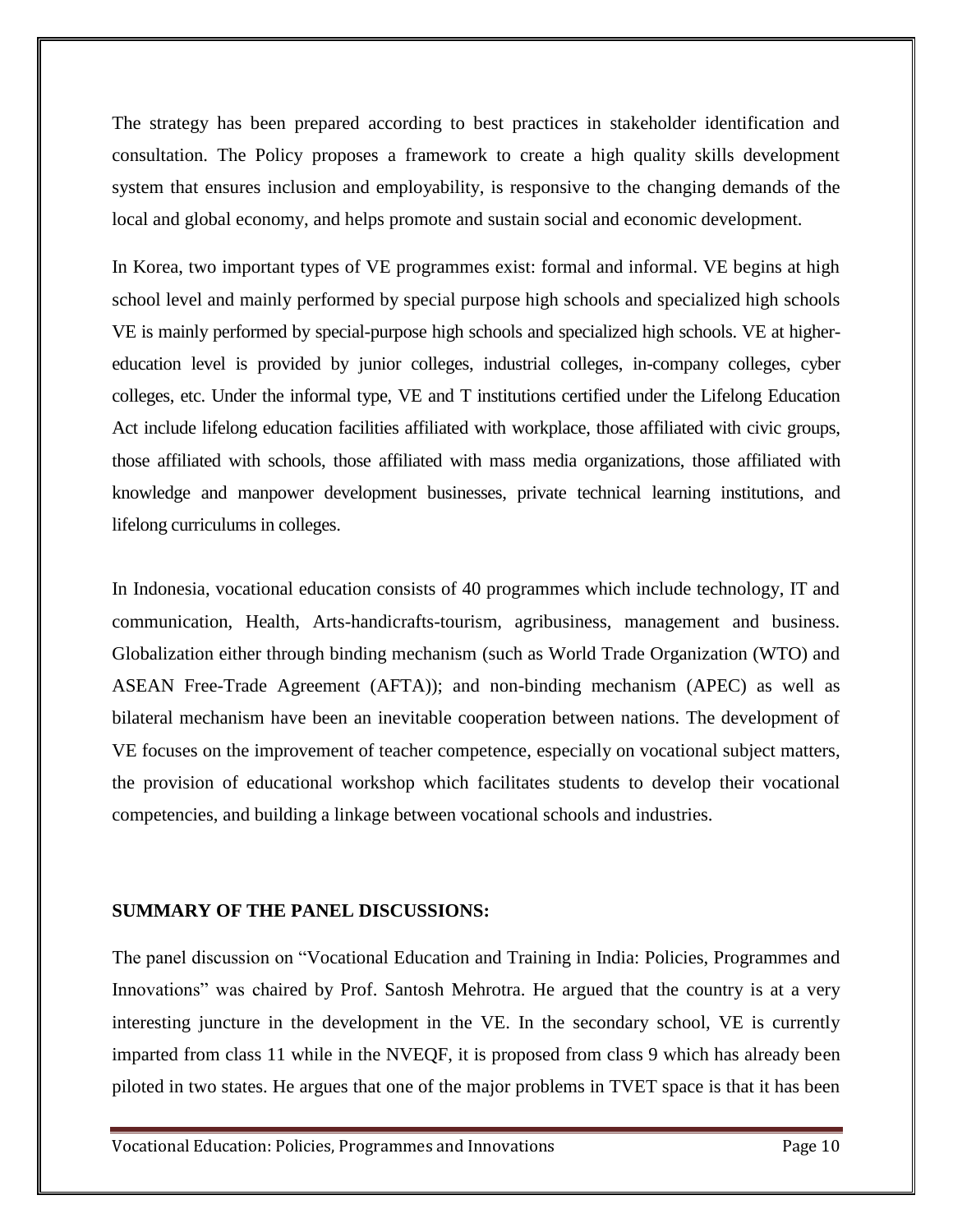supply driven. The only way government TVET programmes thrive, can only happen with very strong partnership with private sector. Therefore, a very strong partnership with private sector is required. He further argues that India has large formal sector, but compared to rest of the economies, it is not very large. Most of the people are working in informal economy with informal training. It has to change in a big way only if private sector comes in much bigger way. The current number (265 million) which are receiving training is still very small. And there lies a huge challenge ahead of the country.

Presentation by Ms. Bhavana Chauhan from NSDC emphasized on the requirement of about 347 million skilled manpower over the next 10 years for sustaining the growth of industries. Thus, NSDC was given the target of skilling/upskilling 150 million people by 2022 by fostering private sector initiatives. NSDC achieves this mandate through three pillars: Proactively catalyze creation of large quality vocational training institutions, reducing risk by providing patient capital, and creating a viable ecosystem. Stressing on the challenges, the presenter highlights that the current system lacks parallel pathways for higher education and also lacks career paths for school dropouts.

In the presentation on "Vocationalization of Secondary Education: The Open Schooling Perspective", Dr, Sitonshu S. Jena from National Institute of Open Schooling (NIOS) highlighted some of the basic facts related to VE. In the age Group of 15-29, only 2% have formal vocational training, 8% have acquired non-formal vocational training and 93% of the workforce in this age group is in unorganised sectors. The  $12<sup>th</sup>$  five year plan lays emphasis on VE and on the introduction of NVEQF. NIOS Open Educational Resources (OER) in vocational education include developing exemplary courseware, both print and non-print forms in selected vocational subject areas. Subject areas selected are Computer and IT, Tourism and Hospitality Management and Rural Technology. Another major initiative of NIOS is on the Recognition of Prior Learning (RPL). NIOS adopts quality control in four areas: Designing Curriculum by the experts drawn from industries and academia, Development of Course Material and other Learning Resources, Hands on Training to the Learners through Partner Institutions/Organisations and Staff Development including Training of Instructors. Some of the challenges, however, remain like linkages between School and University on VET, participation of Industries in Curriculum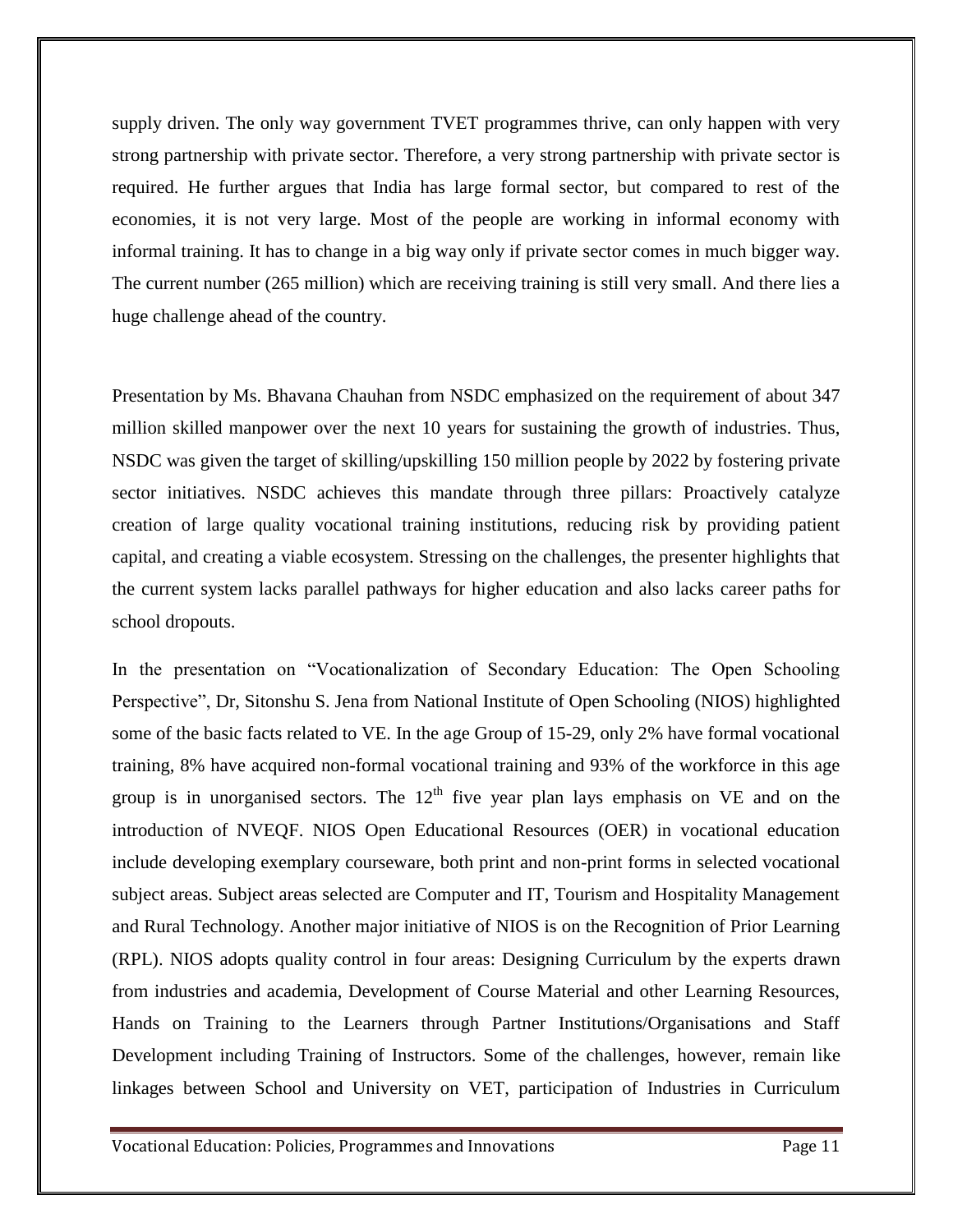Design, Placement support, Teachers' Capacity building, Recognition of Prior Learning (RPL), and so on.

The presentation of UNESCO's TVET Strategy (2010-2015) by Mr. Alisher Umarov focused on the new challenges for TVET which include preparing the youth for the future job market and congruence between the new world of work and new skills. It is estimated that over the next decade, the world's working- age population will increase by an estimated 600 million, which implies that 600 million more jobs at the global level are to be created. It called for deep transformation and expansion of TVET and identified several areas of action to tackle these issues, including:

- expanding access to TVET and improving its quality and equity;
- improving the relevance of TVET which provides young people with skills that are relevant to the labor market;
- enhancing international cooperation and dialogue on the standardization and recognition of TVET qualifications which can promote the mobility of skills;
- building partnerships among all stakeholders such as public, private and civil society organizations.

UNESCO TVET strategy (2010-15) focuses on three core areas of work:

- Provide upstream policy advice and develop capacity at the country level
- Facilitate conceptual clarification and improve the monitoring of TVET
- Act as a clearinghouse and inform the global TVET debate

UNESCO leads the global debate by advocating for the rethinking of TVET to enhance its role in developing more equitable and sustainable societies.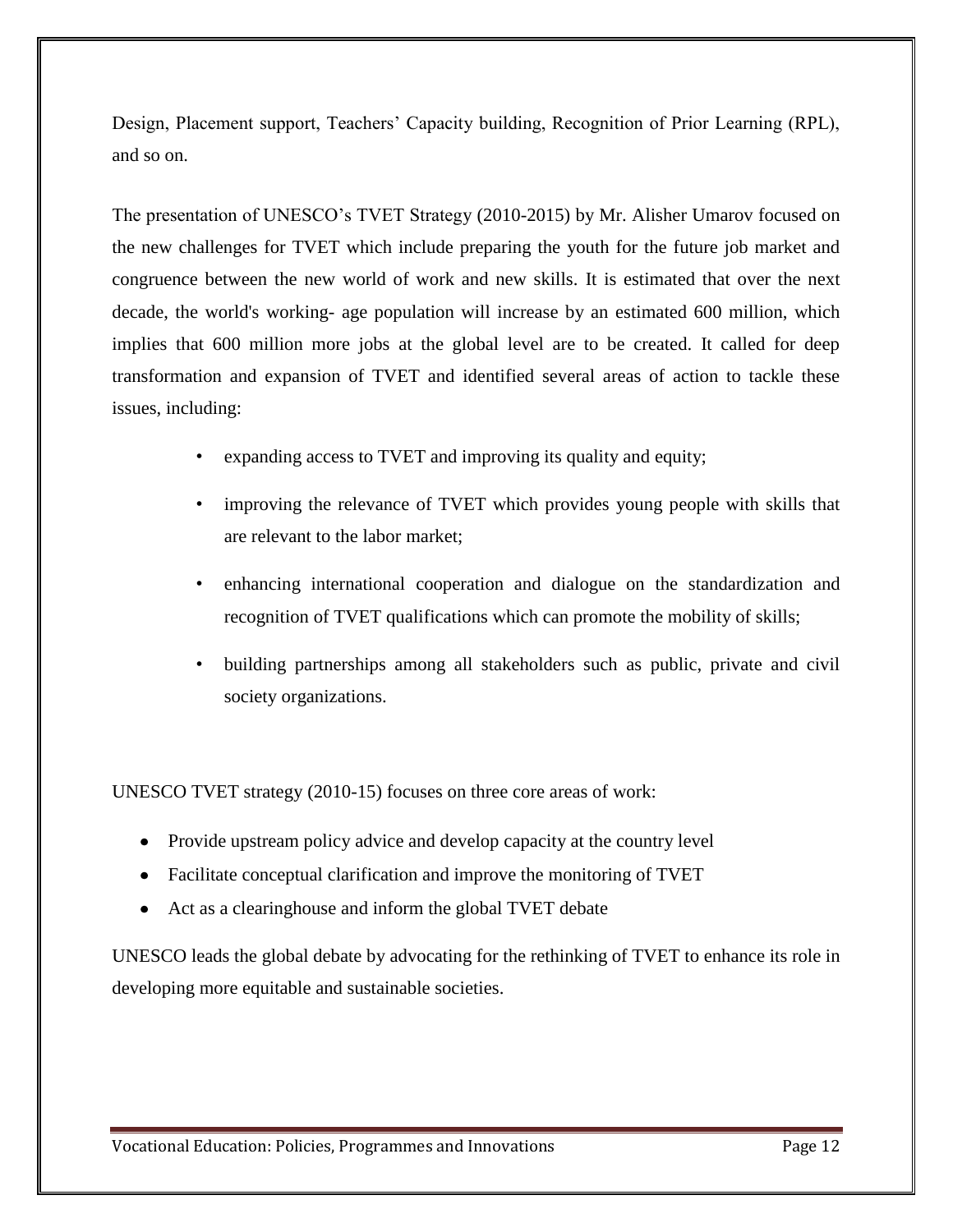# **SPECIAL LECTURE BY SHRI S. RAMADORAI:**

The special address of the workshop was delivered by Shri. S. Ramadorai**,** Advisor to Prime Minister on Vocational Education and Skill Development.

He stressed on the fact that for various reasons, the urban India led the growth story so far but unlocking the potential of other India both in terms of demand as well as supply is the need of the day. Almost 60% of India's population are in the working age group. However, only half of the capacity is utilized and only 5% in the age group of 19-24 had formal training. According to UN report, the current working age population will increase globally by about 600 million. He argued that long term growth cannot be sustained unless our villages are equal participants and contributors in the long term prosperity. He suggested that threefold challenge needs to be addressed:

- Skilling of new entrants who enter the workforce
- Up skilling the workforce for higher order skills
- Recognizing informal on the job training of existing workers

Students' perspectives and issues largely revolve around three factors: information gap and asymmetry, access to finance, and negativism associated with VE. Technology can play a very critical role in managing the skills ecosystem especially in a system as complex as Indian ecosystem.

# **OUTCOME OF GROUP WORK:**

During the workshop, the participants were divided into two groups and were asked to identify key research areas in the field of technical and vocational education.

The following research areas were identified by the groups:

- Problems in skill development
- Policy and funding
- Critical analysis of existing policies
- **Provision and Participation**
- Quality of relevance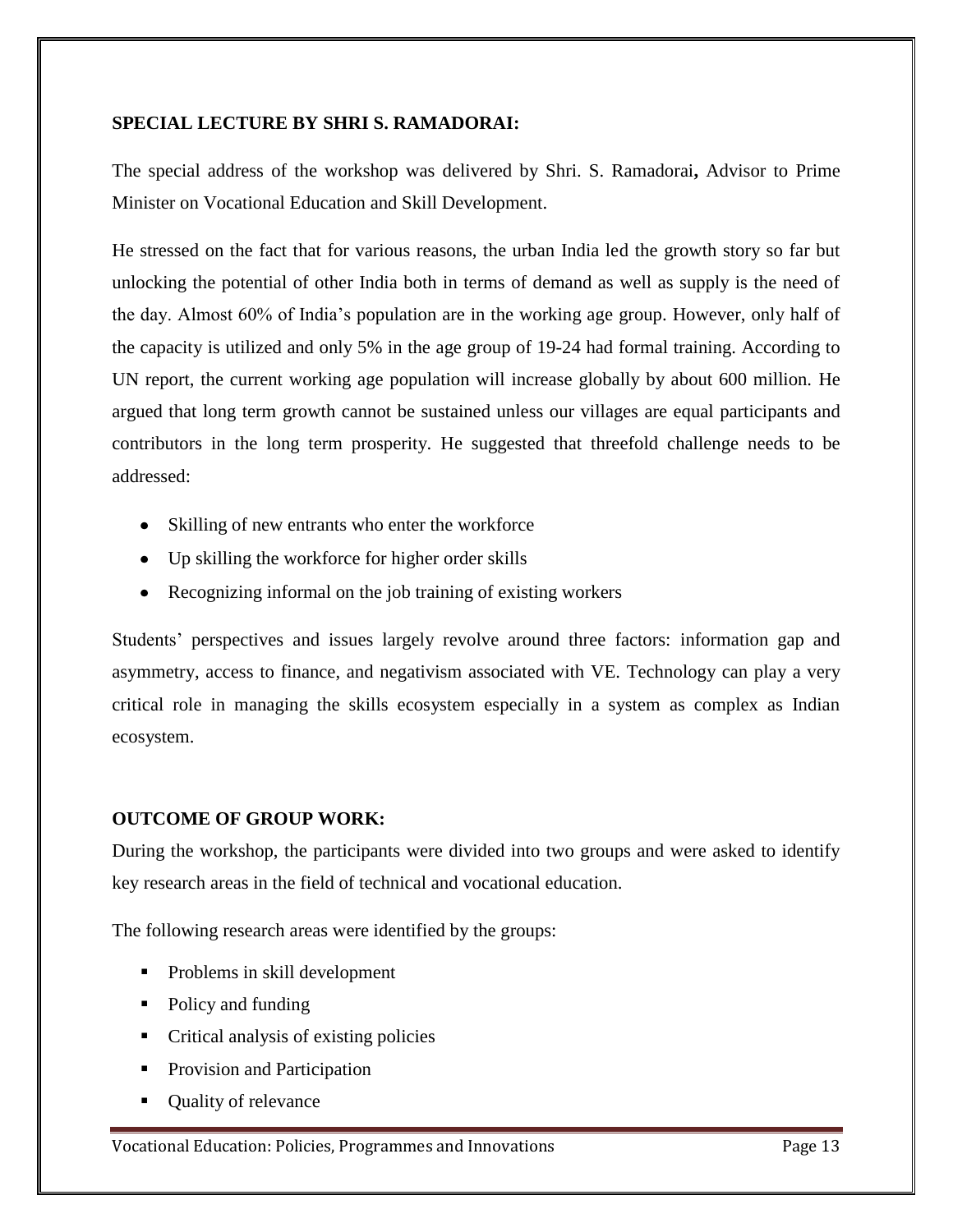# **THE VALEDICTORY ADDRESS:**

The valedictory address of the workshop was delivered by Ms. Radha Chauhan, Joint Secretary, Department of School Education, MHRD, Government of India.

Emphasizing on the planning phase of any programme, she stressed that objectives which are planned and the actions at the field level should match at some level. She further stated that the current focus is not to provide VE per se, but to ensure the VE content, skills competency imparted at school level is of potential of getting employed when he passes out of the school. The social barriers in VE are an important area to look into because of the social stigma attached to it. Parents may not encourage the child to join VE who otherwise may not be academically oriented. One way of getting rid of such issues is to introduce VE as part of general academic structure at class 9 rather than streaming it. She concluded by saying that the workshop has come timely and ventured on issues that need to be addressed immediately.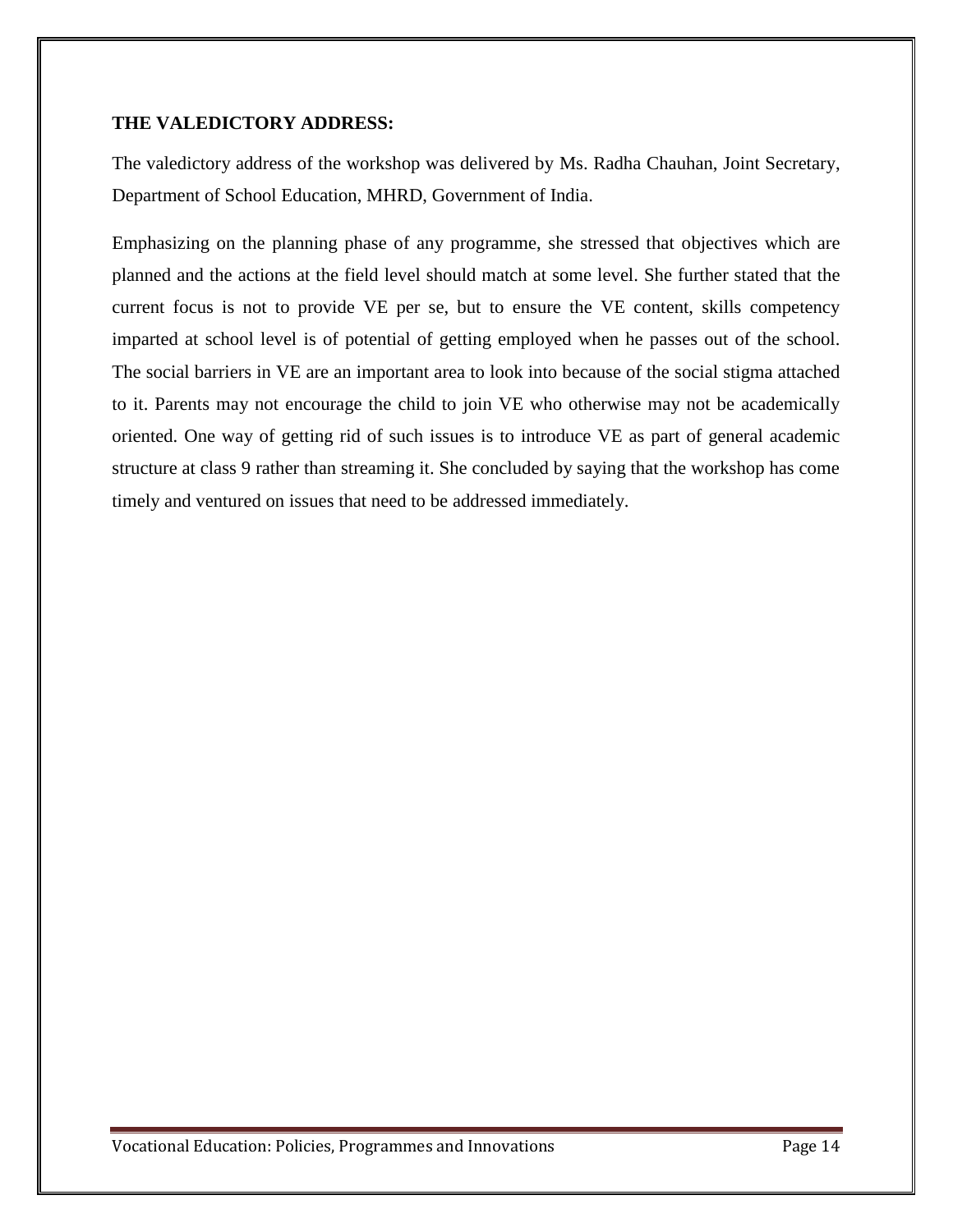# **ABSTRACTS OF THE PAPERS**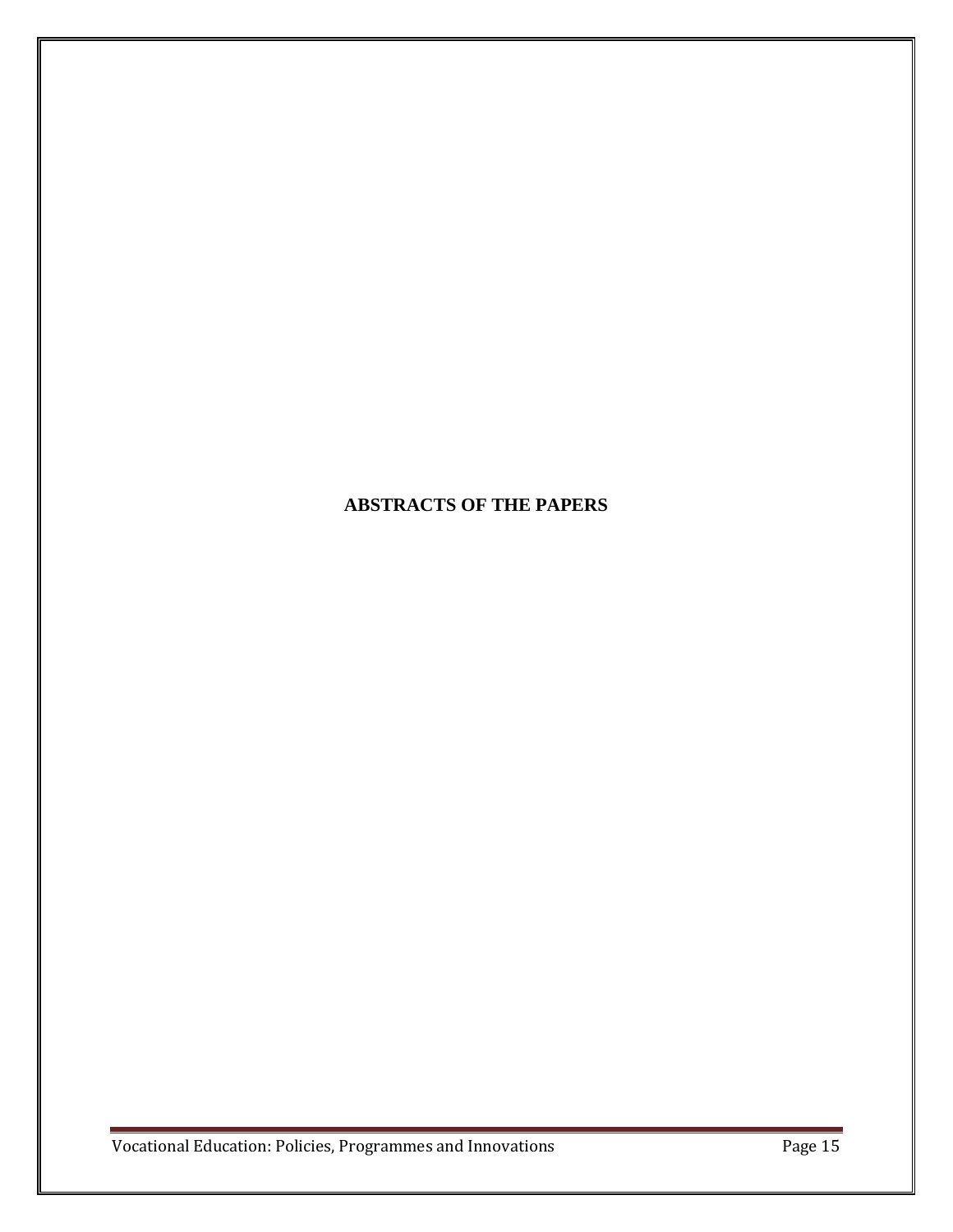# **Facing the Challenges of Core Skills in Vocational Education in Australia**

#### *David Tout ACER, Australia*

The 2006 international Adult Literacy and Life skills survey (ALLS) showed a large proportion of the Australian adult population in the lowest two bands of achievement in literacy and numeracy. The release of the ALL survey results has had a much wider impact than did the release of the International Adult Literacy Survey (IALS) data a decade earlier. Australia has also recently taken part in the Programme for the International Assessment of Adult Competencies (PIAAC), and the results of PIAAC will be available later in 2013, or early 2014. Recognition that Australia has a significant "core skills" gap and that core skills are directly related to workforce training and productivity has resulted in a number of key reports and papers and has led to an increase in the number and scope of different programs and strategies to improve the LLN skills of the Australian population and workforce. This presentation will look at how ALLS has impacted on Australian policy and practice, including the considerable interest and commitment from Industry and Government, and how the challenges are being addressed in terms of a range of different programs and training related to the up-skilling of the Australian vocational education and training workforce

#### **Vocational Education and Training in Bangladesh:**

#### **Policies, Programmes and Innovations**

### *M. Mahbubul Kabir BRAC, Bangladesh*

Having over 60% population in the age group 15-64 years, Bangladesh is aspiring to be a middle-income county by 2021. A demographic dividend is to be utilized through better management of human resources - equip them with appropriate knowledge and relevant skills. Therefore, importance of the vocational education system (VET) is highly placed in the government policies and plans including in recent 'National Skill Development Policy 2011'. Both private and public sectors are active in the VET sector, around 292 government and 3965 non-government institutions are offering different vocational and technical courses, various reforming initiatives are underway; however, increasing enrolment in this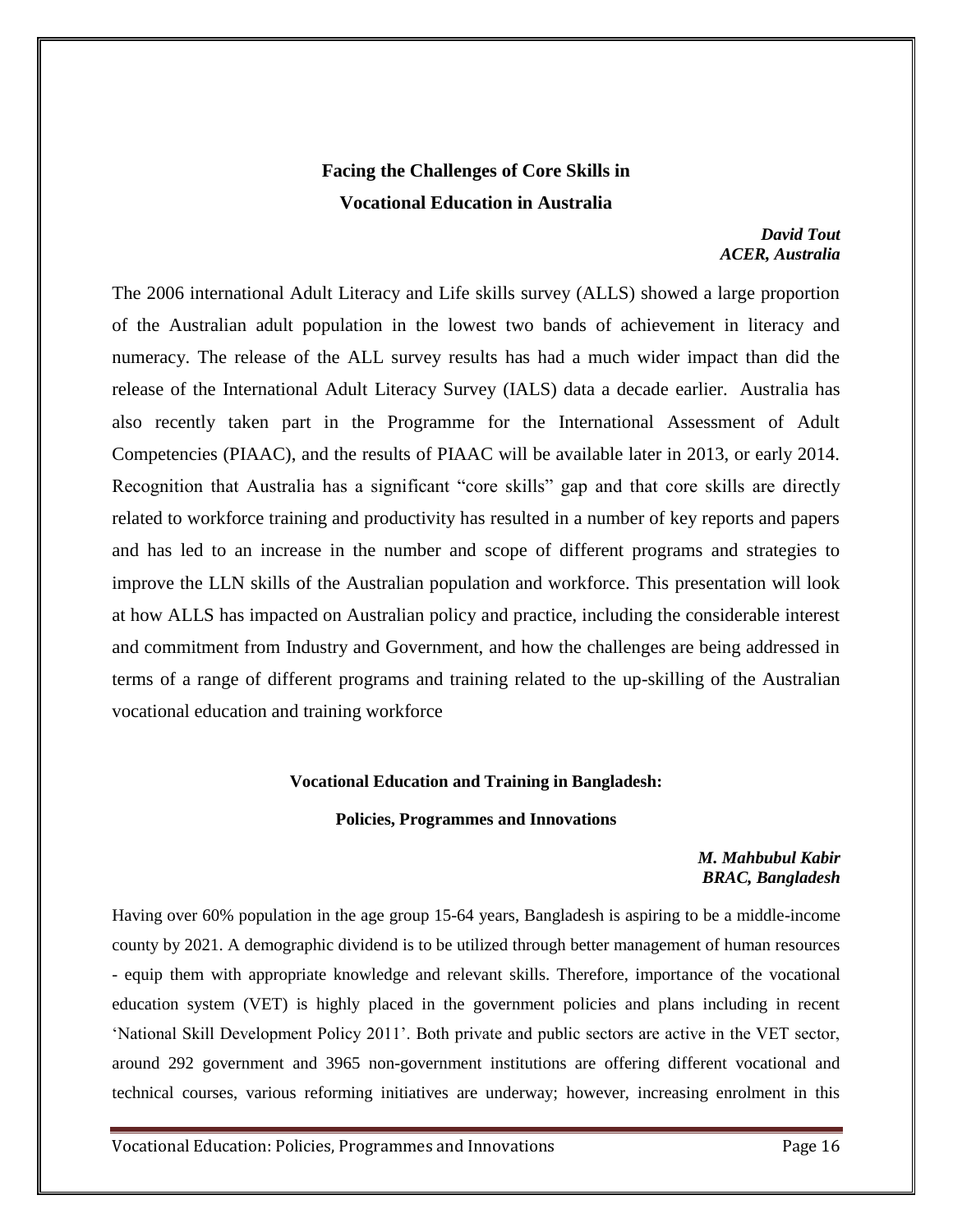stream at the post-primary level from the current 3% to 20% is still a far reaching goal. Recent studies show that the VET is suffering from many shortcomings in management, delivery, quality, relevance. On one hand, it is unable to comply with shifting market demands, and on the other hand most of the vocational graduates remained unemployed after substantial time of their graduation. Thus VET system in the country remains relatively an unpopular educational option - about half of the seats in the vocational institutions of the country stay vacant. Moreover, gender disparity is prevailing in the sector; only 13% of the students in public technical and vocational training institutes are female. Further research should explore the reasons behind the lack of relevance and quality and, low participation of the female in system.

#### **\*\*\*\*\*\*\*\***

#### **Linking Life, Learning and Livelihood in Bangladesh**

#### *Tasneem Athar CAMPE, Bangladesh*

This paper is an attempt to present the existing scenario of skills development in Bangladesh as initiated by the government and the non- government sector. It is not an analytical report but a presentation of current status, challenges and possible ways to overcome the constraints.

The National Skills Development Policy 2011 is a major outcome of the TVET reform project funded by the Government of Bangladesh, the European Commission and ILO. The Ministry of Education is the line Ministry responsible for the project. The policy is aimed to guide skills development strategies and facilitate improved coordination of all elements of skills training and the parties involved. The Skills Development Policy will contribute to the implementation of other national economic, employment, and social policies so that Bangladesh can achieve its goal of attaining middle income status in 2021.

It is a major initiative to improve the coordination and delivery of skills in Bangladesh for the betterment of the nation as a whole. This policy also extends and builds on other major government policies such as the Education Policy of 2009, the Non-Formal Education Policy of 2006, the Youth Policy of 2003, the National Training Policy of 2008 and the NSDC Action Plan of 2008.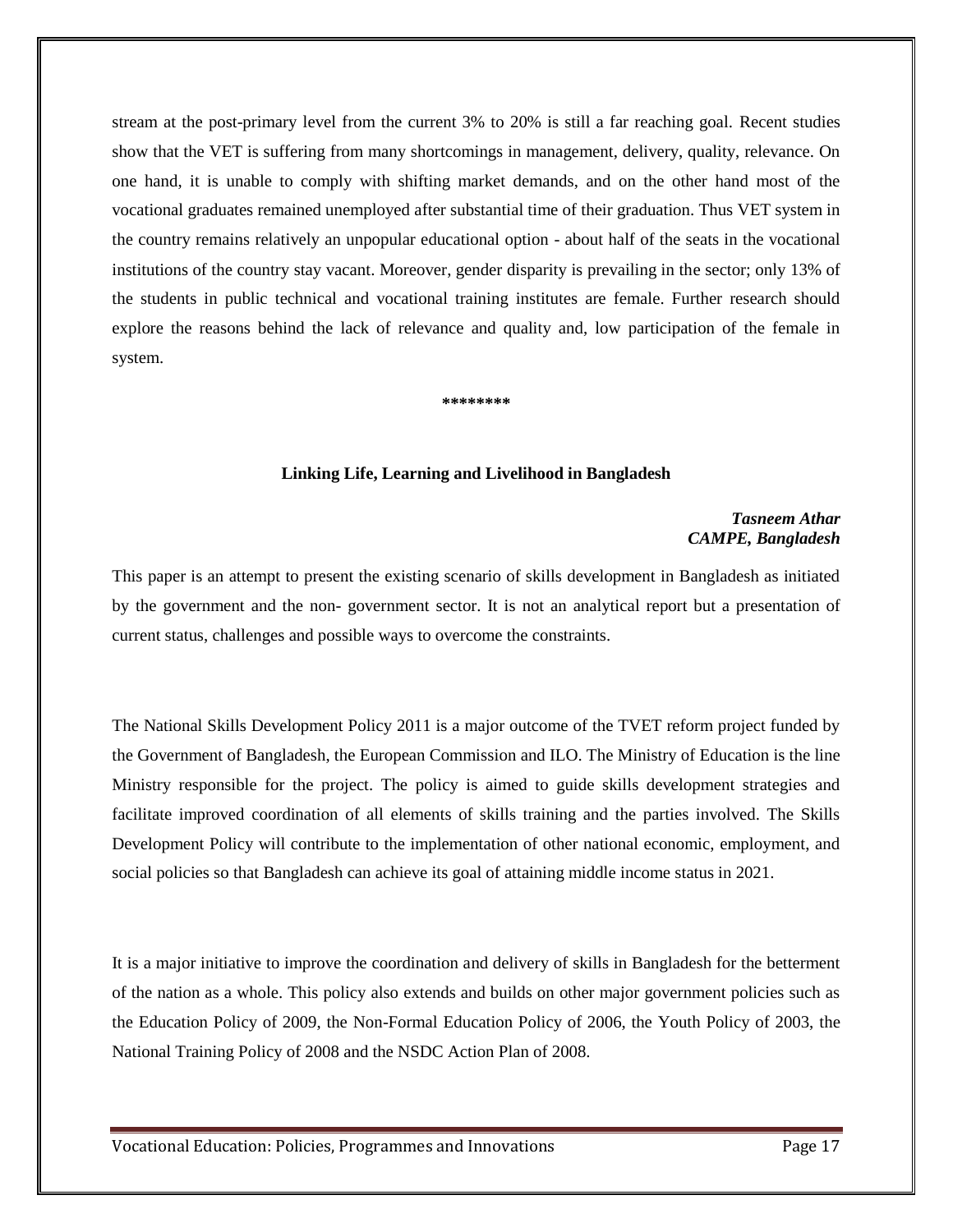A major challenge for the skill development system is to address the needs of a huge population by providing skills to enhance employability and secure safe and decent work. Consequently, skills development for those working in the informal economy is a key strategy, one that will also create greater awareness of environmental safety and health concerns. The social partners have a major role in skills development. In particular, employers and workers are key stakeholders who work with government to develop and implement a vision for skills development.

Although the government of Bangladesh has rightly recognized Technical and Vocational Education as the need of the time, and have undertaken some major steps to implement the SDP, these is serious need for coordination among government, private sector and NGOs so that the skilled human resources emerging out of the various interventions may feed into the employment market. There is definite need for studies to look into the requirements of the global market and the quality training offered and ample opportunities for the government, private sector and NGOs to come together and make vocational education a tool for changing lives.

**\*\*\*\*\*\*\*\***

# **Toward China's Modern Technical and Vocational Education and Training (TVET) System: Take Shanghai as Special Experience**

*Zhang Minxuan Guo Suhua S N U, China Ding Xiaojiong SAES, China*

In the context of immense scientific, technological and socio-economic development, either in progress or envisaged, which characterizes the 21st century, particularly globalization and the revolution in information and communication technology, technical and vocational education and training (TVET) has been placed high on government agenda in China. Since the reform and open-up policy adopted over 30 years ago, the reform and development of China's TVET have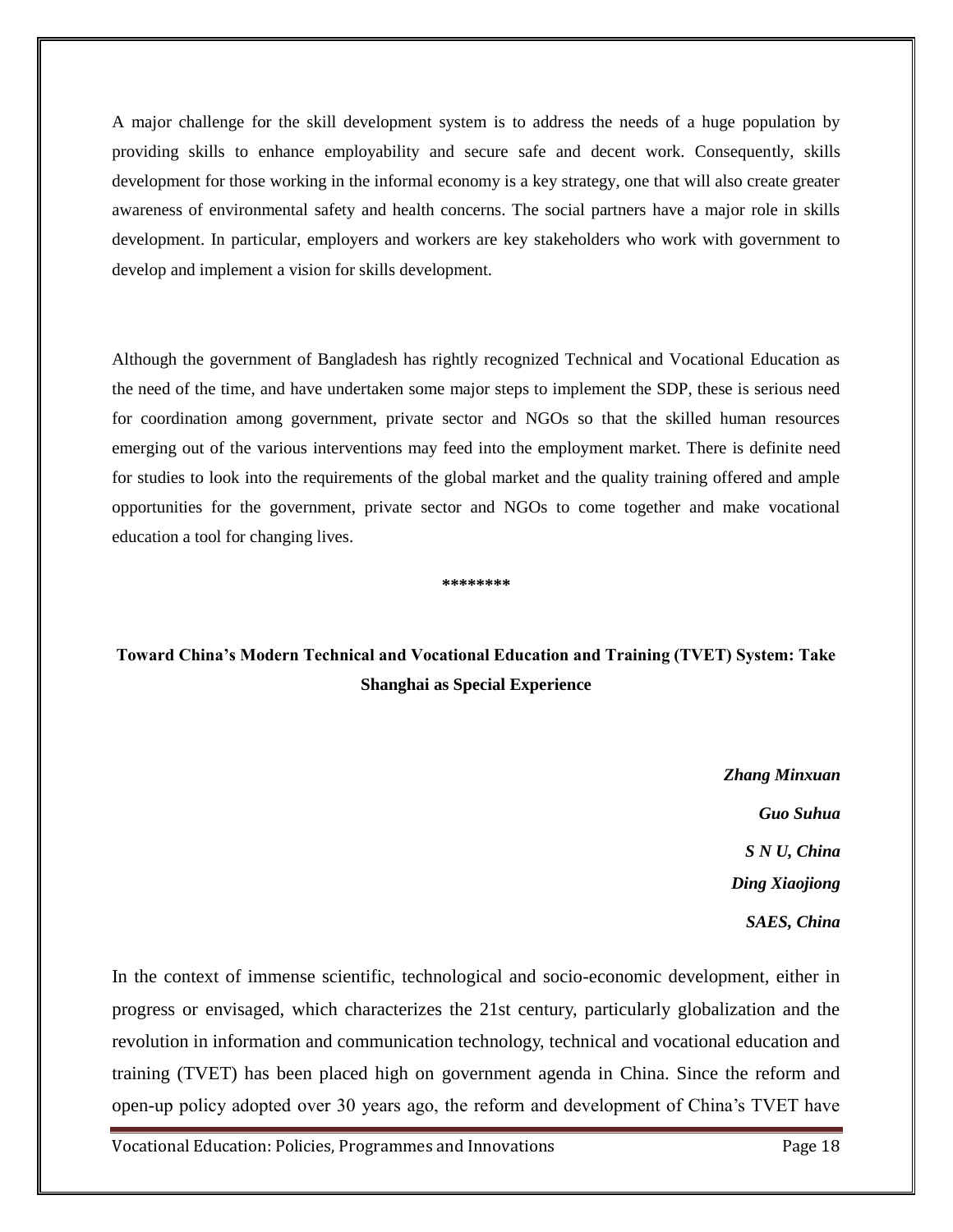experienced historical breakthroughs. At present, China steps into a critical stage in the process of building a harmonious and well-off society in all aspects and transforming its economic development modes. Facing the new opportunities and challenges both home and abroad, China is in need of the rapid development of its TVET more than ever before. In July 2010, China held its first National Education Conference since the beginning of the new century and promulgated the "The Guideline of National Medium and Long-Term Educational Reform and Development (2010 – 2020)". According to the Guideline, TVET has been placed in a more prominent position as the strategic priority not only for education sector but also for social and economic area; and has become a well-defined national strategy for the next decade. China's TVET system is at a critical point for its focus in shifting from scale expansion to quality and equity improvement. The most pressing task now is to build a modern TVET system respond to market demand and featured in flexibility, diversity and coherence as a part of a system of a lifelong learning. This paper aims to provide a view on the policies, innovations as well as the key tasks of reform in building China's modern TVET system. The innovation and research will be conducted in the following aspects:

- o To motivate industries and enterprises to involve TVET and institutionalize schoolenterprise cooperation mechanism. We will enhance the school-running mechanism characterized by the leadership of government, guidance of industries and participation of enterprises.
- o To vigorously develop TVET in rural areas, this is placed on our top agenda. We will make our efforts to cultivate professionals and talents for the development of agriculture and rural areas. Besides, we will adopt more favorable policies and measures to better serve agriculture, rural areas and farmers in specific and practical ways.
- o To make our TVET system more attractive by strengthening the policy guarantee, improving education quality and equity, expanding new areas for development and getting favorable environment, our TVET system will improve and attract more people to get involved.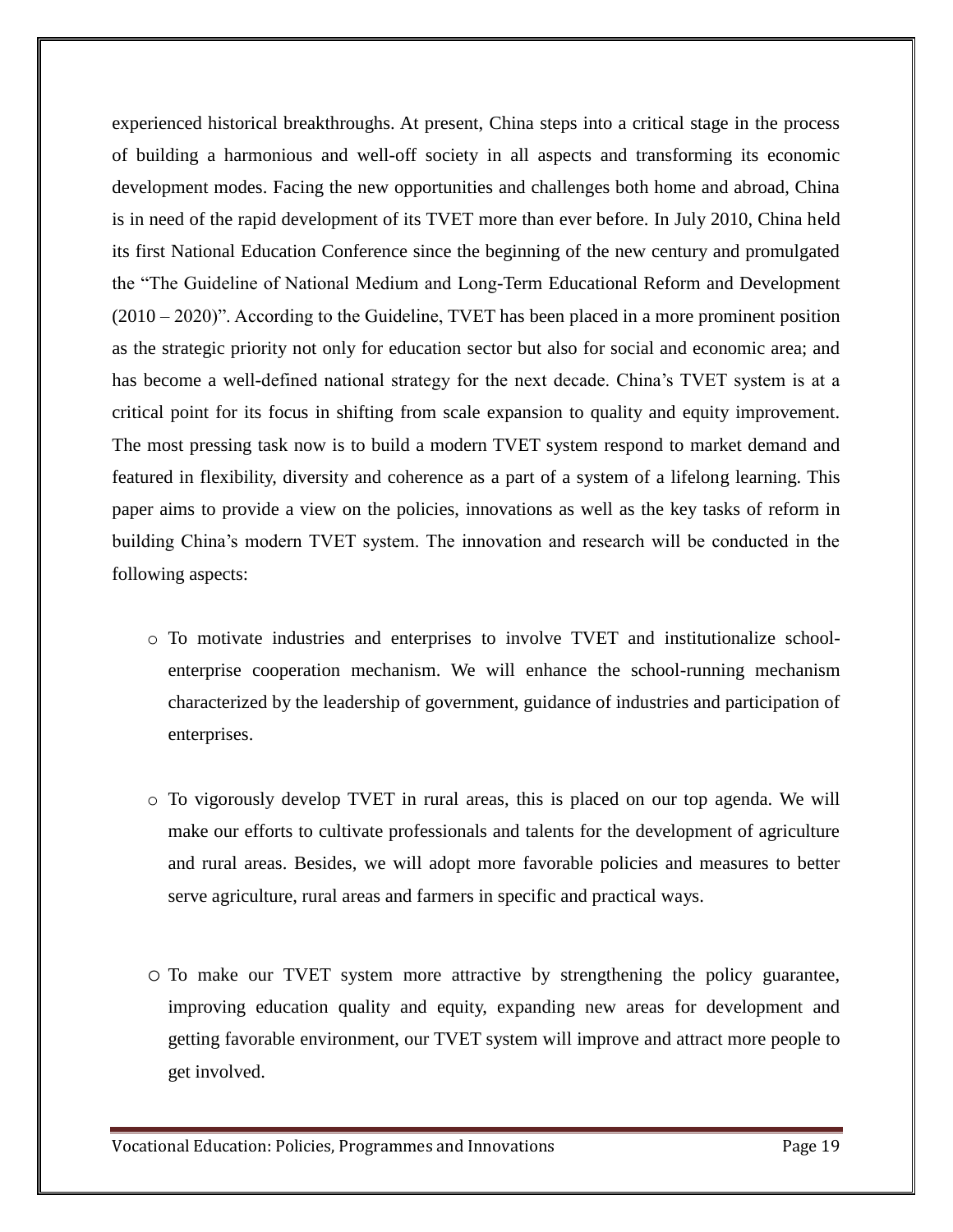o To make TVET system serving to all-round development of individuals. TVET should reflect the lifelong learning concept, and timely adjust its content and form based upon the changes of the labor market. Education quality should be elevated through innovation, so as to meet the demand of skill upgrade, job changes and career development. We need to expand the scope and coverage of TVET, and enrich formal and informal learning models.

**\*\*\*\*\*\*\*\*\***

### **System and Current Status of Vocational Education and Training in Korea**

### *Young-Ran Hong KEDI, South Korea*

VE in Korea begins at the high school level. VE is mainly performed by special-purpose high schools and specialized high schools. General high schools also run job-related curriculums but its importance is very limited compared to regular curriculums.

Specialized high schools are divided into job-oriented ones whose purpose is to cultivate talents in specific fields from student pools with similar talent, aptitude and abilities, and alternative ones providing experience-oriented curriculums.

Vocational high schools in Korea are the main source of specialized technicians and, as of 2010, there are 504 of them. Curriculums of vocational high schools span 6 semesters in 3 years as in general high schools, and are divided into general curriculums and job-specific curriculums. At least 50% of the job-specific curriculums have to be assigned to practical training, and all vocational high schools are running field practice programmes in cooperation with private companies.

VE at higher-education level is provided by junior colleges, industrial colleges, in-company colleges, cyber colleges, etc. The source of lifelong education and VE and T are different as the Ministry of Education, Science and Technology is in charge of the former while the Ministry of Employment and Labor is in charge of the latter. However, recently with advent of the concept of lifelong VE and T, boundary between the two is beginning to disappear. As a result, providers and programmes of VE and T are becoming highly diverse and it can be said that various VE and T institutions and programmes provided in those two fields all belong to informal types of VE and T.

Since the launch of local autonomy system in Korea, each local government has been providing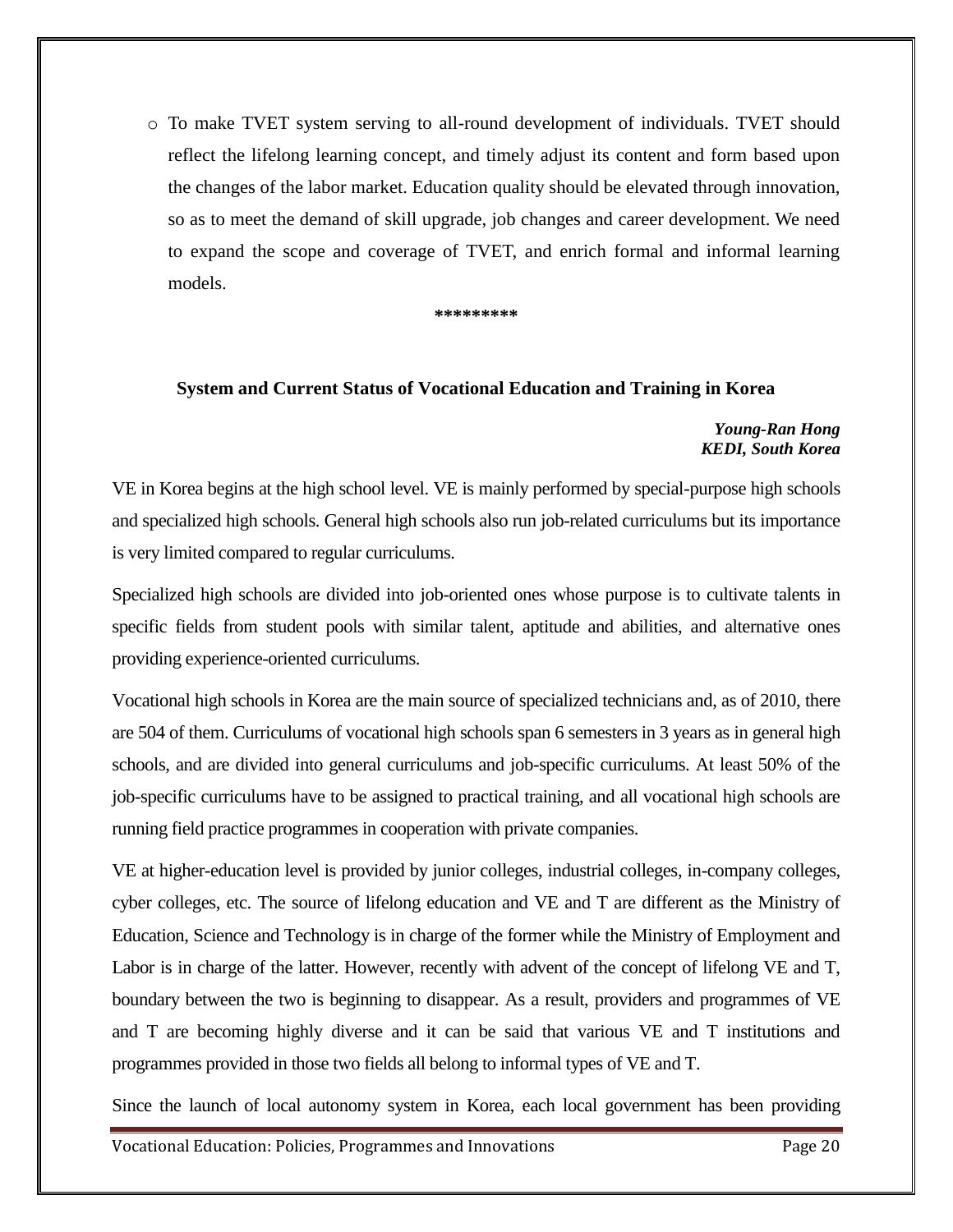various VE and T by linking with central government projects. Evaluation, certification and management of performance of lifelong VE and T are prescribed in various laws but currently qualifications; academic credit bank system and self-education degree system are actually being administered. Qualifications, academic credit bank system and self-education degree system are related to lifelong VE and T as major evaluation and certification systems.

**\*\*\*\*\*\*\*\***

#### **Vocational Education and Training System in India:**

#### **Policies, Facilities and Participation**

*K. Sujatha*

#### **NUEPA, New Delhi**

Vocational education and training are the major source of skill development in India. India has very small segmented and complex vocational education and training system with a capacity of training about 3. 1 million persons per year as against 12.8 million people enter in to the workforce annually (GOI, 2009). India has very low proportion of trained people in the world (World Bank, 2006).

In India, vocational Education and training is organized through two streams – a small formal one and large informal sector. Vocational education and training system in India is versatile and fragmented, with 17 different ministries and several organizations contributing to development, planning and overall management. A number of agencies involved in providing vocational training at various levels. Among all, at national level the Ministry of Human Resource Development and Ministry of Labour play important role in extending vocational education and training facilities at school education level. The Ministries of Health and Family Welfare, Agriculture and Rural Development play significant role in vocational training though most training comes under informal sector. Unorganized private sector also has a significant share of vocational training.

The formal structure that provides vocational education and training cover (i) pre-vocational education at secondary level, ii) vocationalisation of higher secondary education in general schools (ii) technical training in specialized institutions such as Industrial Training Institute (ITI) and Industrial Training Centers (ITC) for those completed grade 8-12 .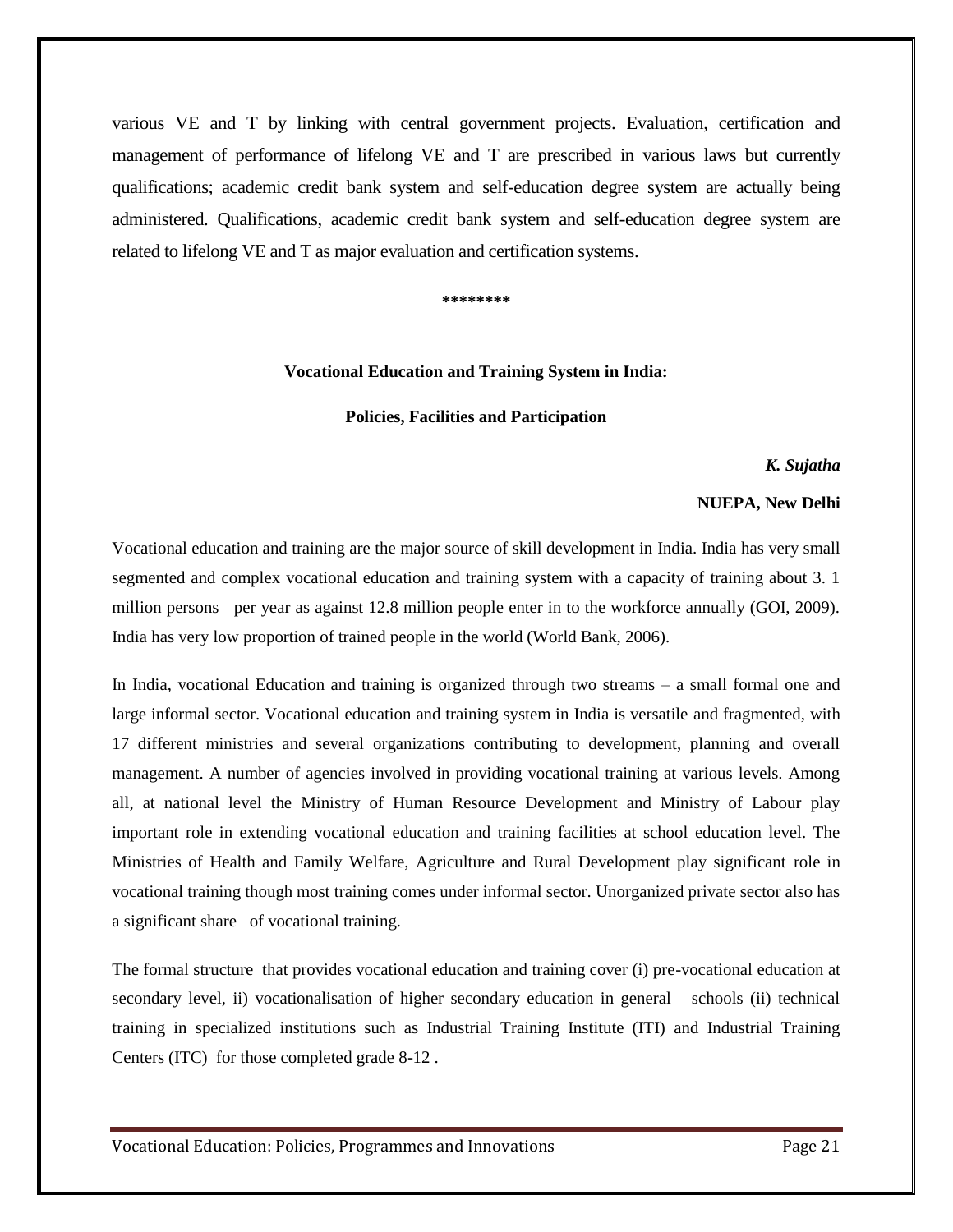While vocational education at higher secondary stage is a centrally sponsored scheme under the sponsorship of Ministry of Human Resource Development (MHRD), the Industrial Training Institutions and Industrial Training Centers are operated under Craftsman Training Scheme by Director General Employment Training (DGE&T) of Union Ministry of Labour.

The present paper limits its scope to deal with formal vocational education at secondary level. The first part of the paper examines vocational education policies in the context of school education. the second section presents size of vocational education in higher secondary schools and extent of coverage. The third part examines facilities for vocational training (ITIs/ITCs) in formal sector including their growth and coverage. The analysis covers all India, inter-state and rural urban scenario.

**\*\*\*\*\*\*\*\***

## **Vocational Education in Uttar Pradesh:**

#### **Relevance and Scope**

#### *Amit Khanna*

#### *SIEMAT, India*

It is an admitted fact that vocational education occupies an important place in the system of school education. In pursuance of National Policy on Education, 1986, the Union Govt. started a comprehensive programme of vocational education in the country through a major financial scheme. Keeping the demand of present time in view students are joining the stream of vocational education. The demand for introducing vocational education in states went on increasing. An important feature of this scheme is that along with scholastic education enough time is given to vocational education so that practical life skills may be developed in students properly. In Uttar Pradesh the centrally sponsored scheme of vocational education was started in 1989-90 from +2 (Intermediate) level. In the first phase of this scheme, 200 schools and in the eighth phase 892 schools were covered under the scheme. Since the financial year 2003-04 the cent percent amount of expenditure on honorarium is being borne by the State Government. According to the decision of Government in the seventh phase 6 out of 16 trades which were not of much use, were deleted and only 10 useful trades have been chosen for imparting vocational education. Each selected school is imparting education of 2 trades out of these trades. During the year 2011-12 the total number of students enrolled was 73920 with a result 95.5%. The present paper critically examines the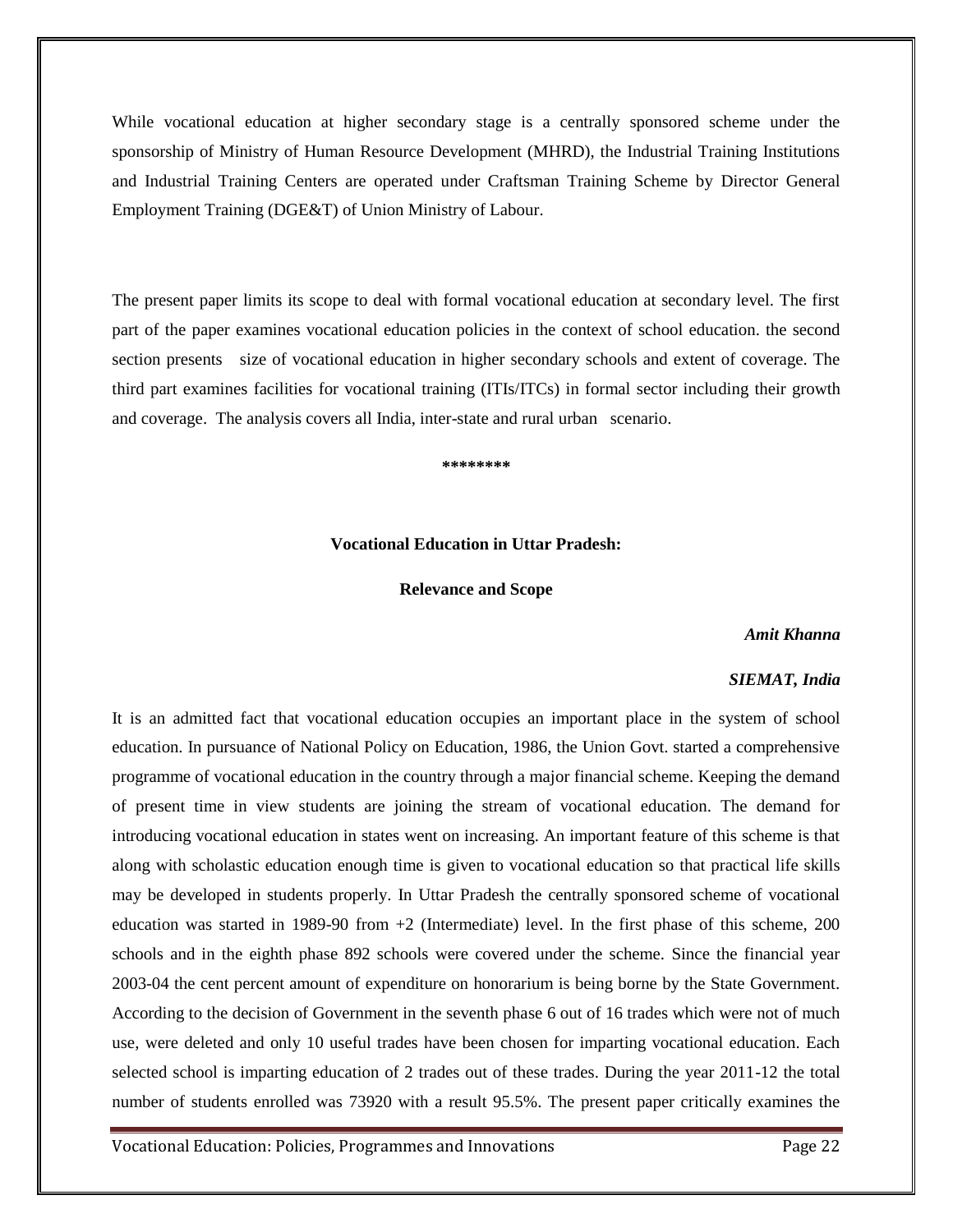relevance and scope of vocational education in Uttar Pradesh in the light of the priorities and focuses during the XIIth five year plan.

**\*\*\*\*\*\*\*\***

# **Improving Educational Relevance through the Development of Vocational Education in Indonesia**

## *Bambang Indriyanto*

## *Ministry of Education, Indonesia*

The objective of my presentation consists of two parts. The first part presents the policy context of vocational education in Indonesia. This part will discuss further of education policy themes which currently serve as basis on which vocational education programs are developed over the period of 2010 – 2014. The second part presents the programs which are being developed by the government of Indonesia. Including on this part is the discussion of research agendas providing empirical bases for the development vocational education.

During the period of 2010-2014, the theme of education policy includes availability, accessibility, quality, equality, and assurance. These policies are intended to provide good quality of education services to all school aged children non-discriminatively. Within this policy framework, the vocational education programs are developed. The development of which focus on three areas consisting of the improvement of teacher competence especially on vocational subjects matters, the provision of educational workshop which facilitates students to develop their vocational competencies, and building a linkage between vocational schools and industries.

Given these areas of development, researches on vocational education should focuses on these three areas accordingly. Research on teachers identifies what competences that teachers should have in order to keep up with the development of industries. The adequacy of equipment and facilities to support teaching-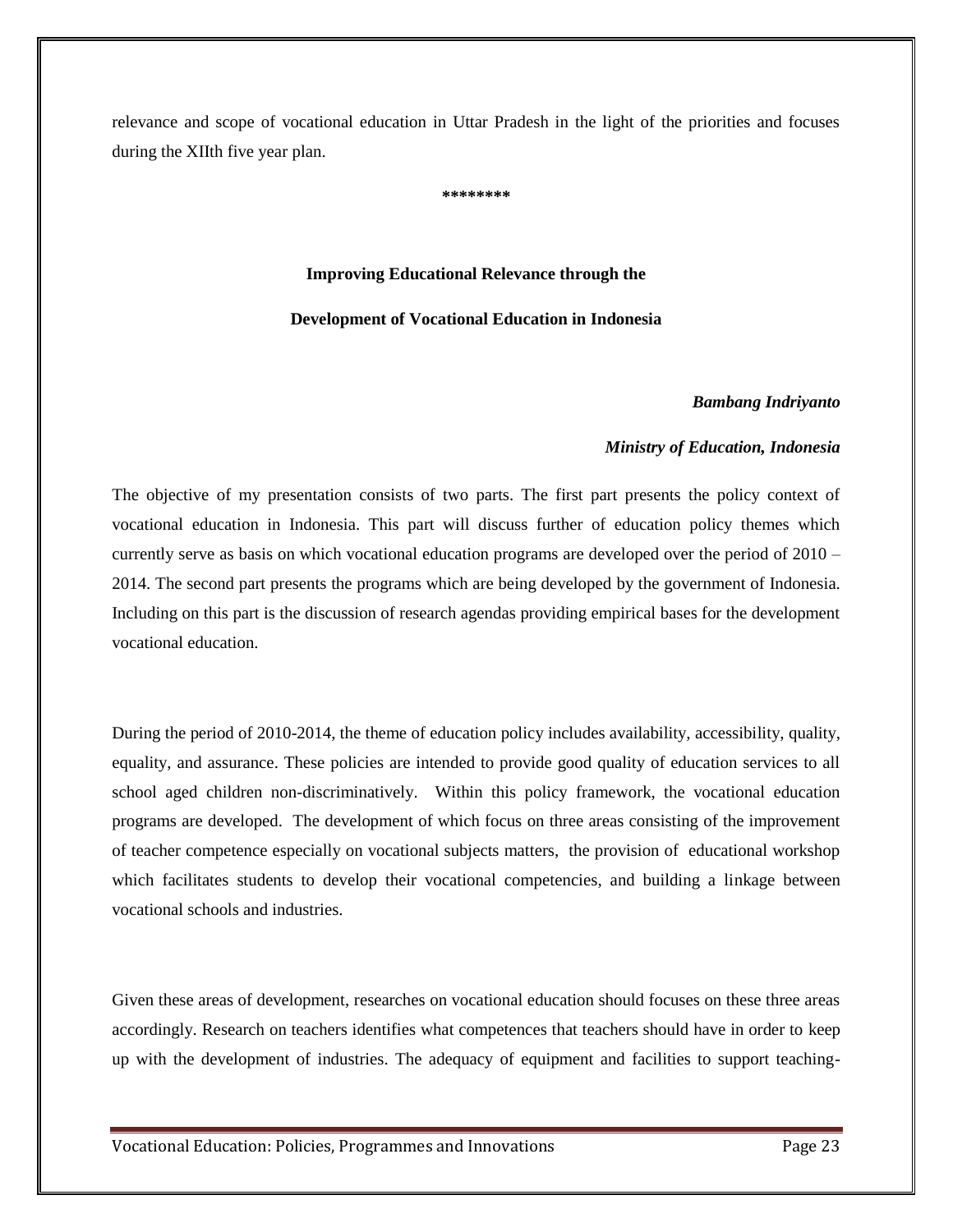learning in vocational schools, and the linkage between school and industries intended to identify the link and match between the vocational education programs and the needs of industries.

Globalization either through binding mechanism (such as World Trade Organization (WTO) and ASEAN Free-Trade Agreement (AFTA)); and non-binding mechanism (APEC) as well as bilateral mechanism have been an inevitable cooperation between nations. As a result all services including education, more specifically vocational education, has to respond to challenges as consequences of that. Mutual recognition of vocational schools is among most often discussed among member countries (economies) of WTO, AFTA as well as APEC. This matter should also receive proportional attentions among participant of this workshop.

**\*\*\*\*\*\*\*\***

# **Vocational Education and Training: Policies, Programmers and Innovations Form Malaysian School Perspective**

*Mohd Zanal Bin Dirin IAB, Malaysia*

Countries in the Asian region have placed varying emphases on general and vocational education, depending upon various historical, social, economic and political considerations. While general secondary education is somewhat a common option, there is a diverse pattern of provision of vocational and technical education and training (abbreviated hereafter simply as VE and T) in many countries. In Malaysia, the government is making an effort to make vocational and technical education and training more appealing to students and employers, thus making it a more viable education option. Various government initiatives have been carried out in the quest to attract more students to pursue technical education or vocational training which in turn will benefit both current and future VE and T students. However, the VE and T curriculum provided at the school level does not always prepare the students and provide appropriate skills to meet the needs of the current job market.

In Malaysia, the perception towards VE and T is decreased and hampered by the perception that it mainly caters to the less academically-qualified and does not represent careers of choice. As a result, many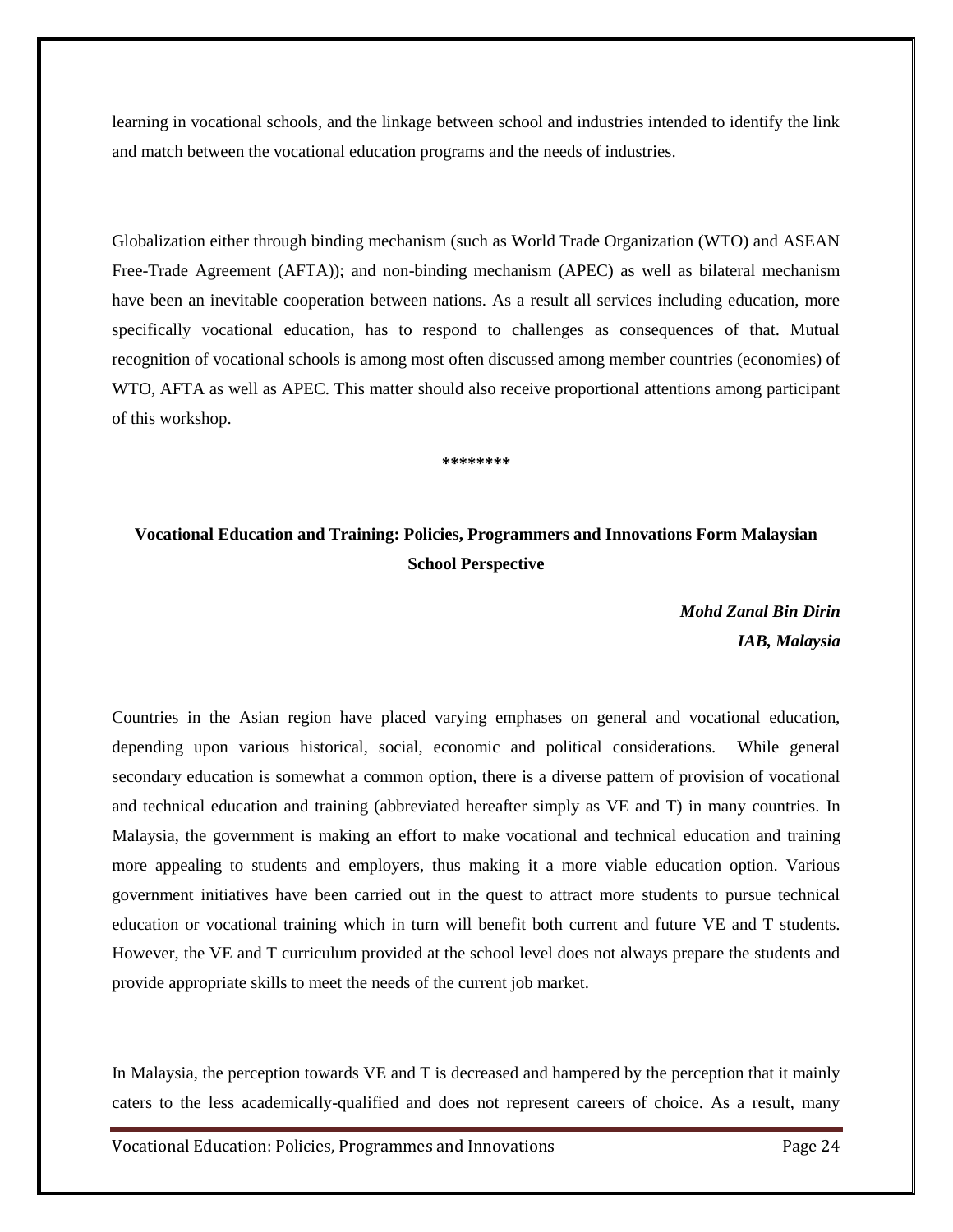parents are reluctant to encourage their children to embark into VE and T. Transformation of VE and T in line with Malaysian Education Transformation should be able to bring back the glory during late 70's and early 80's and the government has strong policies promoting VE and T to grow further. Hence, VE and T should not only focus on knowledge and hard skills but should also emphasize on the development of communication and soft skills in order them to build more self esteem and entrepreneurship skills to increase the employability of our students. The low level of communication skills and low motivation can affect the graduates ability thus difficulties to get jobs. Although, many educationist and interested parties agree that VE and T systems often kill learners' creativity than nurture it at the same time, they argue that normal schooling is obsessed with the teaching and assessment of only certain ways of thinking, communicating, doing and behaving.

It is often argued that the Malaysian school curriculum tend to neglect imagination, intuition, emotions and the quality of mind vital for and creativity and innovation necessary for the nation's economic and social survival. In the draft of Malaysia Education Blueprint  $2013 - 2025$ , the government believes that education can be the major contributor to the development of social and economic capital. It inspires creativity and fosters innovation which provides Malaysian youth with the necessary skills to be able to compete in the modern labour market and is a key driver of economic growth.

**\*\*\*\*\*\*\*\***

#### **Vocational Education: in Maldives:**

#### **Policies, Programmes and Innovations**

#### *Aminath Asra*

#### *TVETA and MQA, Maldives*

Education is essential for economic and social development of a country. Having a well-trained, motivated and adaptable workforce is the key to the national development. Hence, an effective employment and skills development strategies are vital.

Maldives is geographically a unique country with a total of about 300,000 people dispersed over 196 scattered islands where the travelling is relatively expensive and job opportunities are limited within the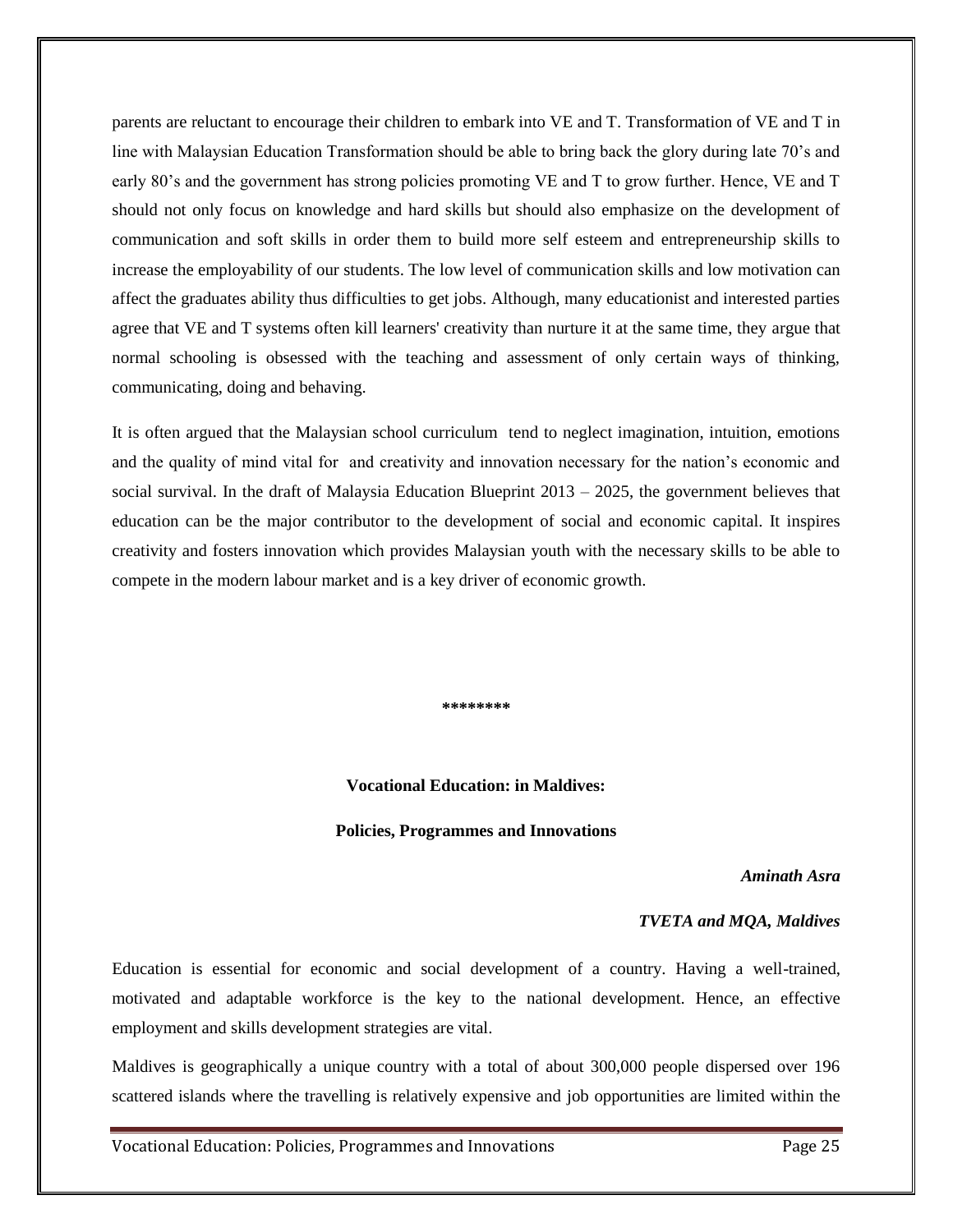island. In such settings implementation of an effective training programme linked with employment is a real challenge.

The education process is usually seen as a continuing school based experience starting with children of 5 or 6 years of age and completing at 21 to 25, with University degrees at various levels. The objective of each level is to meet the entry requirements of the next level up. Standards of the education are set by the system itself. Such a system does not necessarily meet the needs of either employer for a skilled workforce or the majority of young people for decent jobs. It is estimated that there are about 10,000 school leavers from Grades / Year 10 and 12 combined by 2012. Already we have 20,000 unemployed youth. Vocational Education and Training introduced during the 1970s, had no major reform until restructure took place in 2004.

The Government of Maldives, concerned with rising youth unemployment, particularly in regions outside Malè, led to the initiation of Employment Skills Training Project (ESTP) delivered in collaboration with Asian Development Bank (ADB) to increase the number of Maldivian, men and women, actively participating in the labour force and employment. With the referred project, skills training area was reformed and restructured that led to the establishment of current TVET system in the Maldives.

One major concern of the Government is to ensure a TVET system that is relevant and accessible while addressing issues of quality. As a result the system got enhanced with the establishment of TVET Authority in 2011 to support and promote TVET system in the Maldives. The project is designed specifically for youth, aged 16 to 34, and adults previously unable to continue their education and training. The project aims to train about 5,000 youth within a year, at least 40% of whom will be female. The goal of the project is to increase the number of Maldivian men and women with entry-level occupational qualifications and skills for employment or for self-sustaining livelihood initiatives.

Using the revised Maldives National Qualification Framework (MNQF), curriculum is developed with competencies and National Standards are developed; and the skills required to qualify MNQF Levels are embedded into the training / courses. Thus, graduates of this programme are not only receiving sector accepted training, but also qualify as a skilled worker who possesses a National Certificate.

The current skills training program has made youth and other stakeholders more aware of the system and demand for TVET programs are increasing. However, there are limited TVET institutions in the existing educational framework of the Maldives, hence; we have no systematic way to train these unemployed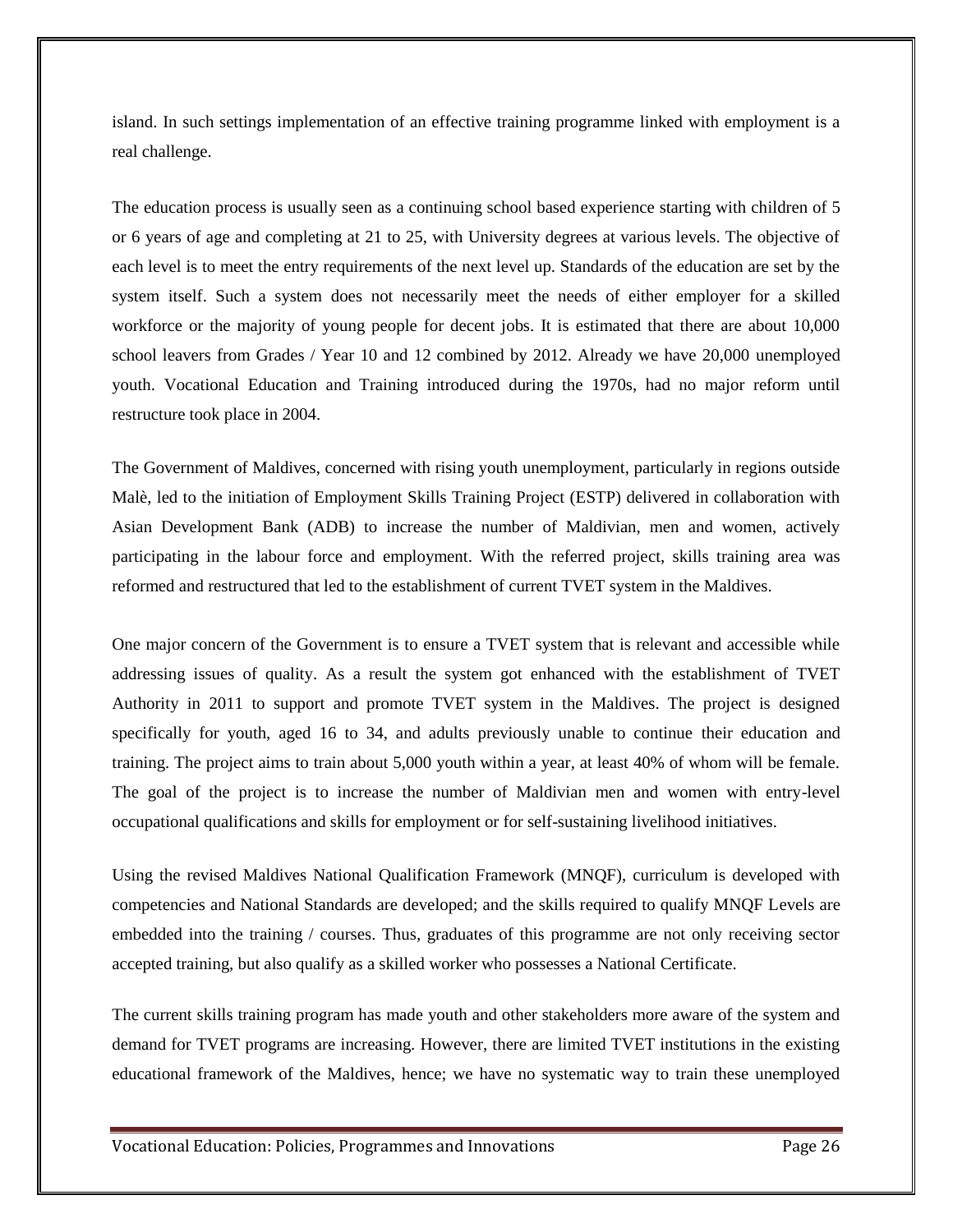youth for employability skills and the meet the national demand. Therefore, a consistent and effective TVET management system is required to achieve this goal.

**\*\*\*\*\*\*\*\***

#### **Technical and Vocational Education and Training in Nepal**

*Hari Prasad Upadhyaya*

 *CERID, Nepal*

In Nepal, the systematic effort for the development of education started only after the advent of democracy in the country in 1951. Since then, several committees and commissions were formed for suggesting the reforms in education.

TVET was started in Nepal after the establishment of an Ayurvedic school to train Ayurvedic physicians in 1929. Since then, the government has been involved in conducting several kinds of technical and vocational education programs. As a result of the government intervention Different institutions have been established and technical knowledge and skills have been provided. In past efforts were made to attach vocation education to general education from grade 6 to 10 with the purpose to impart vocational knowledge and transfer technical skills to the students of grade 6 to 10. The New Education System Plan (NESP) was introduced in 1971 that provisioned vocational education in every secondary school throughout the country. This plan could not produce skilled human resources at desired level. Hence the concept of trade school for imparting employable skills with promoting rural development was introduced and the first technical school, Karnali Technical School, was established. Since then, TVET has been delivering through trade schools. CTEVT has been entrusted responsibility for the management, implementation and coordination of TVET in the country.

At present, the major policy thrust of TVET is the expansion of training opportunities, inclusion of and access of training to all citizens who need training, integration of various training modes and training providers into one system, linking training contents and outcomes of the training with market demands, and sustainable funding for TVET. TVET policy is part of education reform endeavour of the country, and the policy intends to alleviate poverty.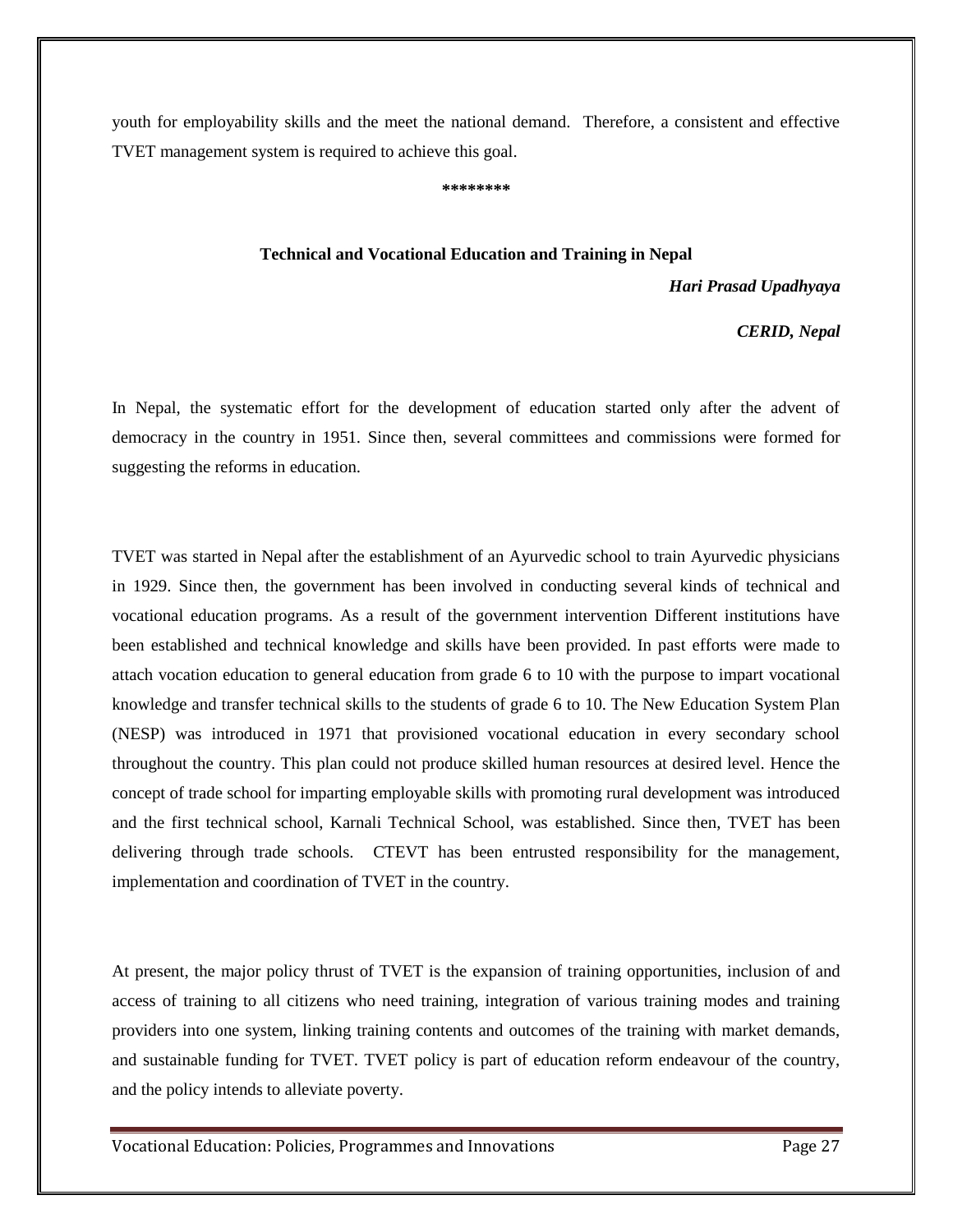TVET policy stresses the needs of the vocational pathways, but approved and widely accepted National Technical and Vocational Qualifications don't exist in Nepal. If students wish to progress from a TVET course to a general academic course, they have to take an entrance examination. Involvement of private sectors in the areas like curriculum design, internship offered to students, assessment and certification, apprenticeship training, developing labour market information system, etc. is limited. Insufficient attention is given to developing a reliable labour market information system, a standard training needs assessment system, linkages with business and industries, and employment services.

Based on the experiences of TVET implementation in the country, this paper suggests that a national TEVT policy framework that ensures TEVT quality assurance, enhanced linkages among skill development, education and the world of vocational pathways through the qualification ladder, career guidance and post-training support services, and increased access and equity needs to be developed Moreover, enterprise based training needs to be enhanced and along with quality improvement attempts. A participatory financing system of TEVT needs to be institutionalized by mobilizing the resources of public, private and other sectors. And mobilization of CLCs is essential for addressing the objectives of life skill learning.

**\*\*\*\*\*\*\*\***

#### **Reforms in Secondary Education and Its Implication to**

### **Technical, Vocational Education and Training in Philippines**

# *Sharon Joy Berlin Chao SEAMEO- INNOTECH, Philippines*

The Philippines is the only country in Southeast Asia and one of the only three countries in the world with a ten-year basic education program prior to entry to the university.

Last June 2012, the Philippine Government through its Department of Education (DepEd) embarked on a key education reform by adding two more years to the existing four-year high school program. This radical shift effectively extends basic education from ten years to 12 years in the country.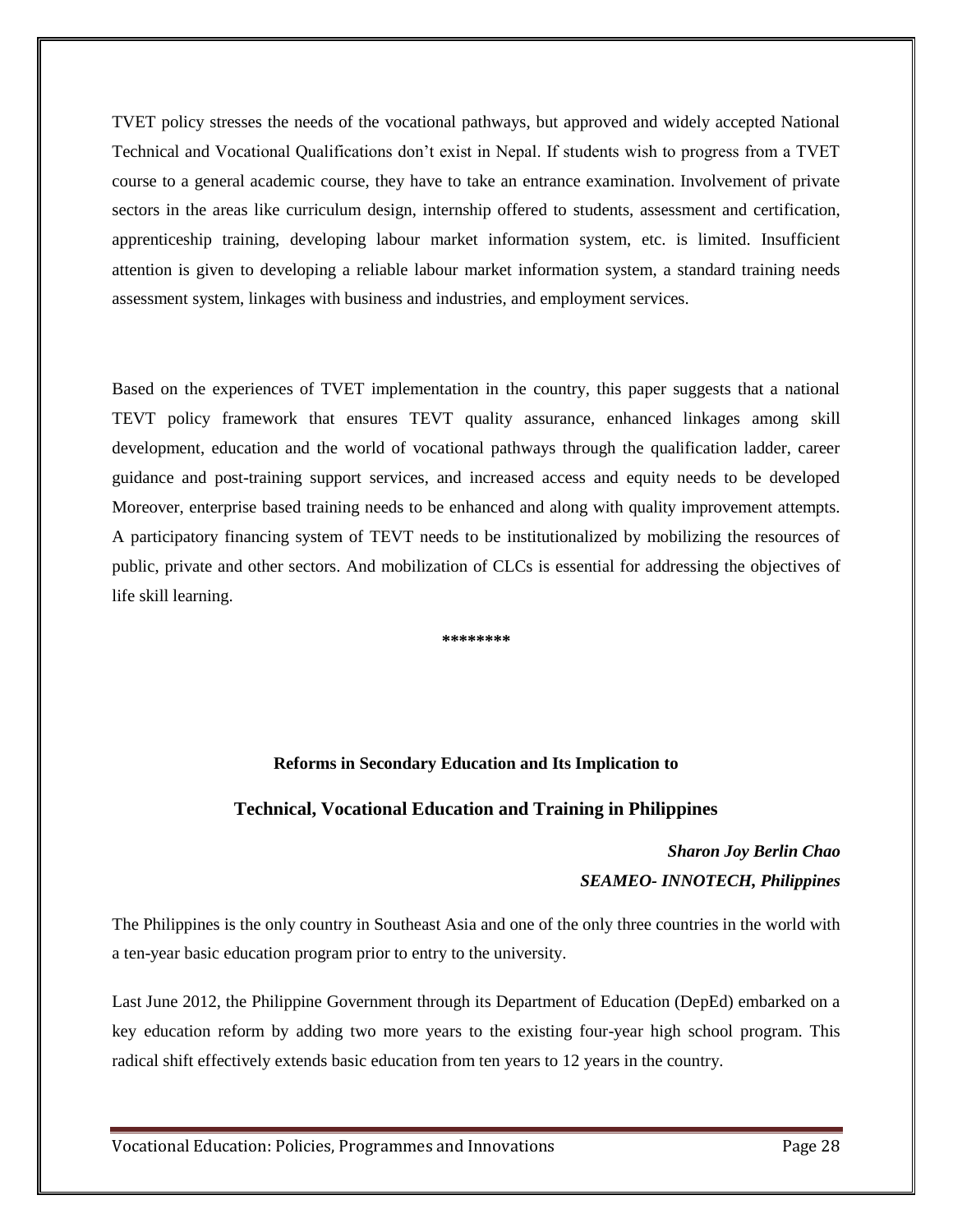The main intention of the K to 12 basic education curriculum particularly at the high school level is to prepare students with life skills that they can learn while in school. The revised curriculum will enable students to acquire Certificates of Competency (COCs) and National Certification (NCs) issued by the Technical Education and Skills Development Authority (TESDA). These NCs signify that K to 12 graduates have acquired middle level skills and will have better opportunities for gainful employment. The additional years also ensures that K to 12 graduates is better prepared for college.

As envisioned K to 12 Education Program offers career pathways or optional courses that students select from a number of choices. It offers opportunities for specialization in academic, technical-vocational, and entrepreneurship. At Grades 7 and 8, students will study exploratory subjects by taking four technology and Livelihood education courses for each grade. At Grade 9 and 10, TLE specializations are offered, then at Grades 11 and 12 career pathways or specializations are offered. Career pathways lead to eligibility for Certificate of competency (COC), which TESDA issues to individuals who satisfactorily demonstrate competence on a particular or cluster of units of competency. The COC leads to certification beginning with NC 1 which indicates the performance of a routine and predictable tasks, requiring little judgment and supervision, and NC 2, the performance of a prescribed range of functions.

Early on, there's a need to look into the implications of the K to 12 Reform and the existing Philippine Technical Vocational Education and Training (TVET) system. Off-hand the following issues are potential areas for action research and policy inquiry:

- 1. Question regarding articulation between the Junior and senior high school with TVET system.
- 2. What existing local models on high school TVET articulation are successful and can serve as learning framework for education managers?
- 3. What does a competency-based, labor market driven and assessment based qualification look like for learners who have completed Junior and Senior High Schools?
- 4. What is the implication of the K to 12 reforms to the national system for the development, recognition and award of qualifications based on standards of knowledge, skills and values acquired?
- 5. Not only is the basic education changing, TVET system itself is changing in many ways (decentralized, lifelong learning strategies, nationwide curricula development, students needs prioritized) to meet the needs of changing economies (free-market, global competition, etc).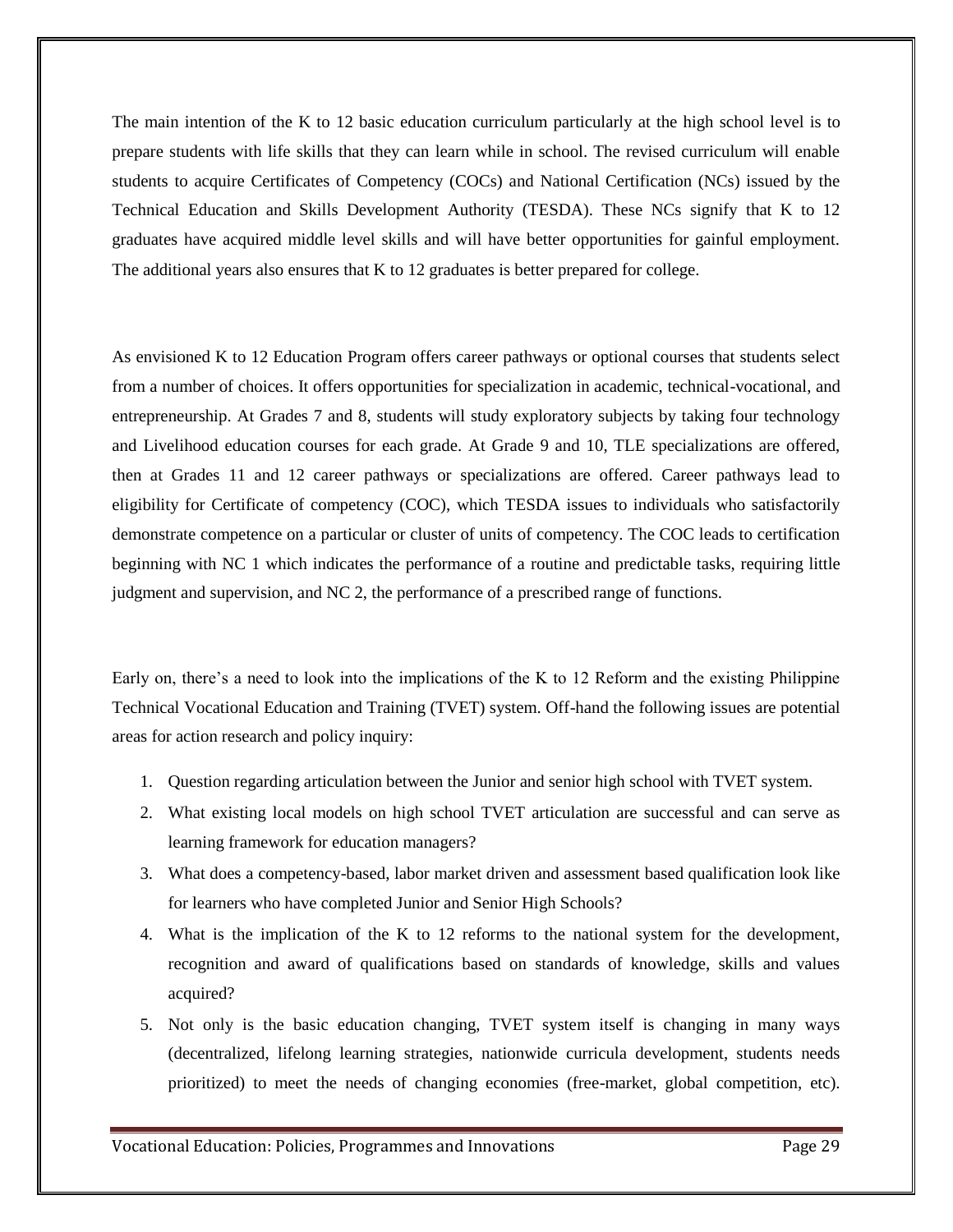These changes require greater flexibility and rapid organizational response on the part of the DepEd and TESDA. Are they organizationally ready for this?

- 6. What technical and financial investments are necessary to build the capacity of technical vocational high school teachers and administrators? The same goes with developing the TVE equipment and workshops of schools.
- 7. What alternative learning response can be generated given resource limitation?

#### **\*\*\*\*\*\*\*\***

#### **Vocational Education and Training System in Sri Lanka**

*Nihal Tissa kumara Lokuliyana*

*NIE, Sri Lanka* 

As evident in the surviving monastic and royal monuments as well as the extended irrigation network, ancient Sri Lanka claimed a skill base of a very high level, which was supposedly sustained through family based apprenticeship system.

The beginning of an institutional form of skills training may be traced back to the mid 18th century, when industrial schools were set up by the missionary societies in order to provide craft and agricultural training for children from poor families. However, industrial schools soon became unsustainable and withered away for want of funds and government and societal support. Institutional forms of skills training re-emerged in the form of technical schools under government sponsorship, with the establishment of the first technical school in November 1893, in Maradana, Colombo. The two decades after independence saw the first phase of expansion of institutionalized training in the hands of the government, seen as a response to the skills requirements of various government agencies created for industrial, agricultural and social infrastructure developmental purposes.

Vocational education and training in Sri Lanka is managed by the Tertiary and Vocational Education Commission of the Ministry of Vocational and Technical Training. Training includes course based curriculum at vocational technical training centres and apprenticeship at private or public organizations. Higher education in vocational fields could be archived though several universities. The National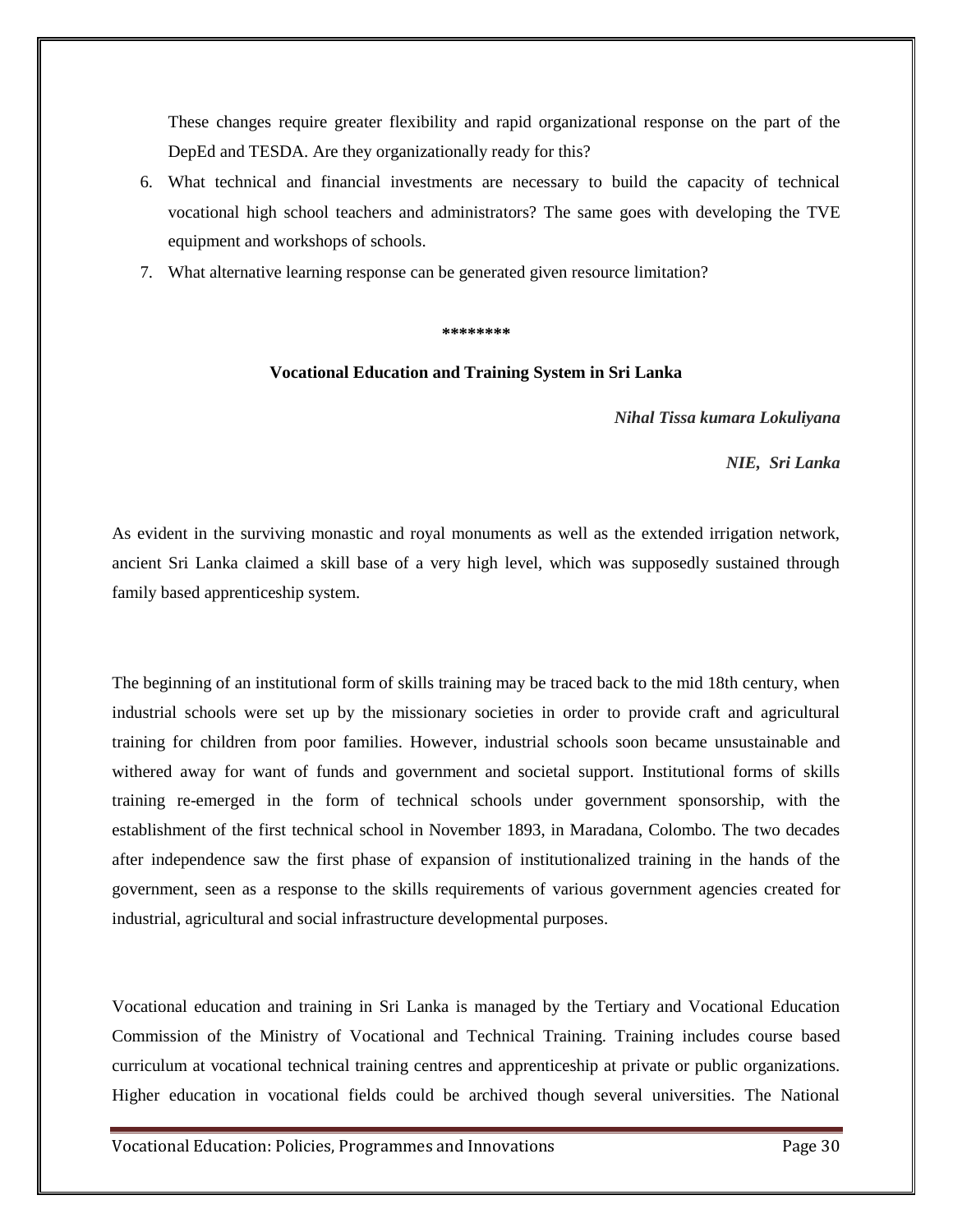Vocational Qualifications Systems in Sri Lanka (NVQSL) provides a structured seven levels of qualifications from Level 1 to Level 7. Vocational education and training is carried out for degree level at the Open University, Sri Lanka and the University of Vocational Technology, as well as at diploma level at 37 technical colleges, Sri Lanka Institute of Advanced Technical Education and the Sri Lanka School of Agriculture.

Apart from these, the Ministry of Education has launched a non-formal vocational education program which allows school drop-outs and adults who did not complete their school education, to earn a living, through self-employment. Most of these courses are held at community centres and they cover a wide range of fields such as dressmaking, beauty culture, hairdressing, stitching, carpentry, plumbing, painting and so on.

Industry based training is apprenticeship. Apprenticeship is recognized in Sri Lanka Labour Market or Industry, and Employee Provident Fund Act of 1958 has outlined the provident fund right of the apprentices. However, when an apprentice acquires skill though working in the industry without a curriculum, it is called informal apprenticeship. The Government has taken action to formalize the informal apprenticeship by establishing the National Apprenticeship Board in 1971 which was later restructured as the National Apprenticeship and Industrial Training Authority (NAITA). Total annual training of public Institutional training system is about 60,000 and large majority still acquire the skill through working in the industry.

In 2005, the Ministry of Vocational and Technical Training (MVTT) introduced the National Vocational Qualifications (NVQ) framework which was an important milestone for the education, economic and social development of Sri Lanka.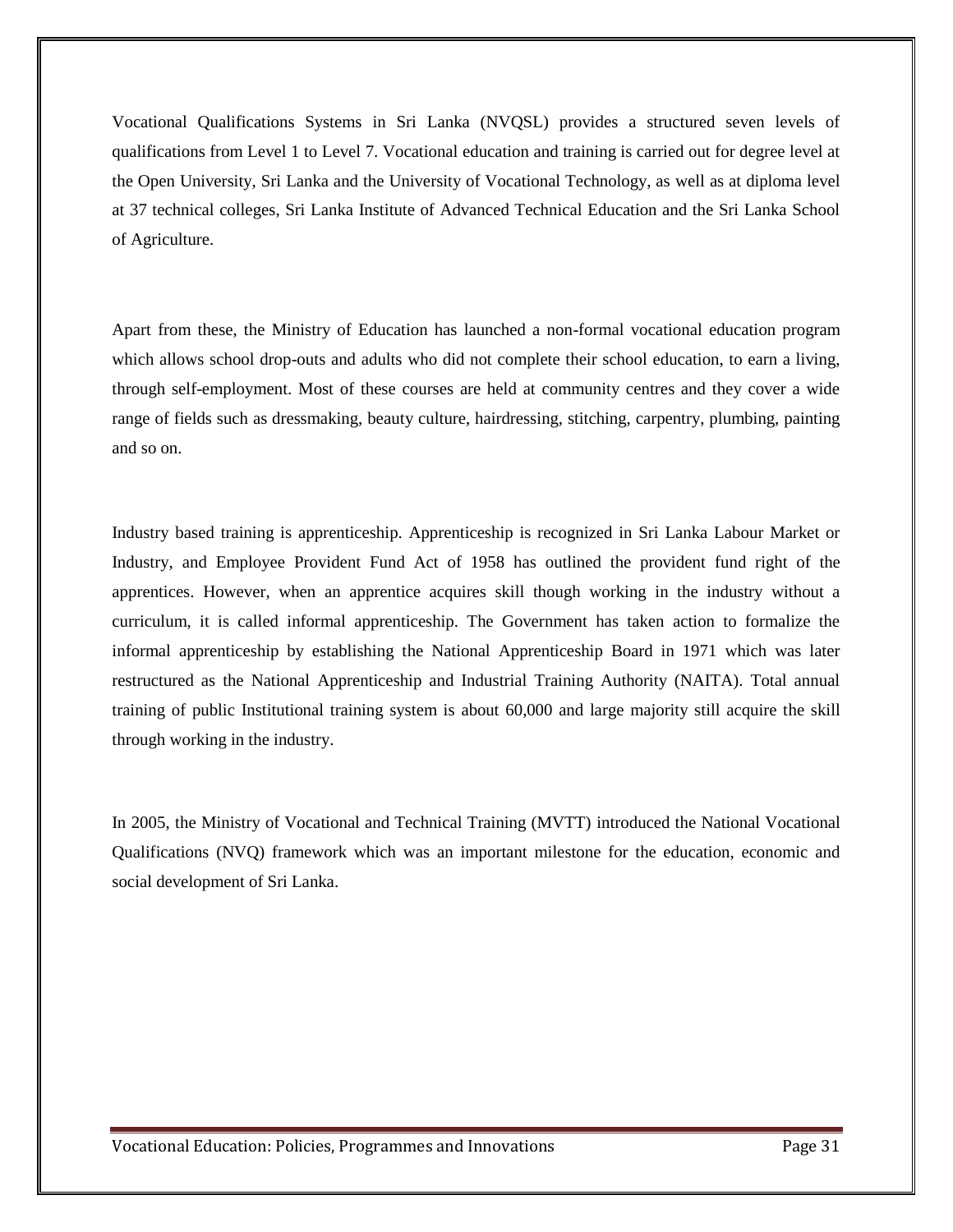# **ANNEXURE I: PROGRAMME SCHEDULE**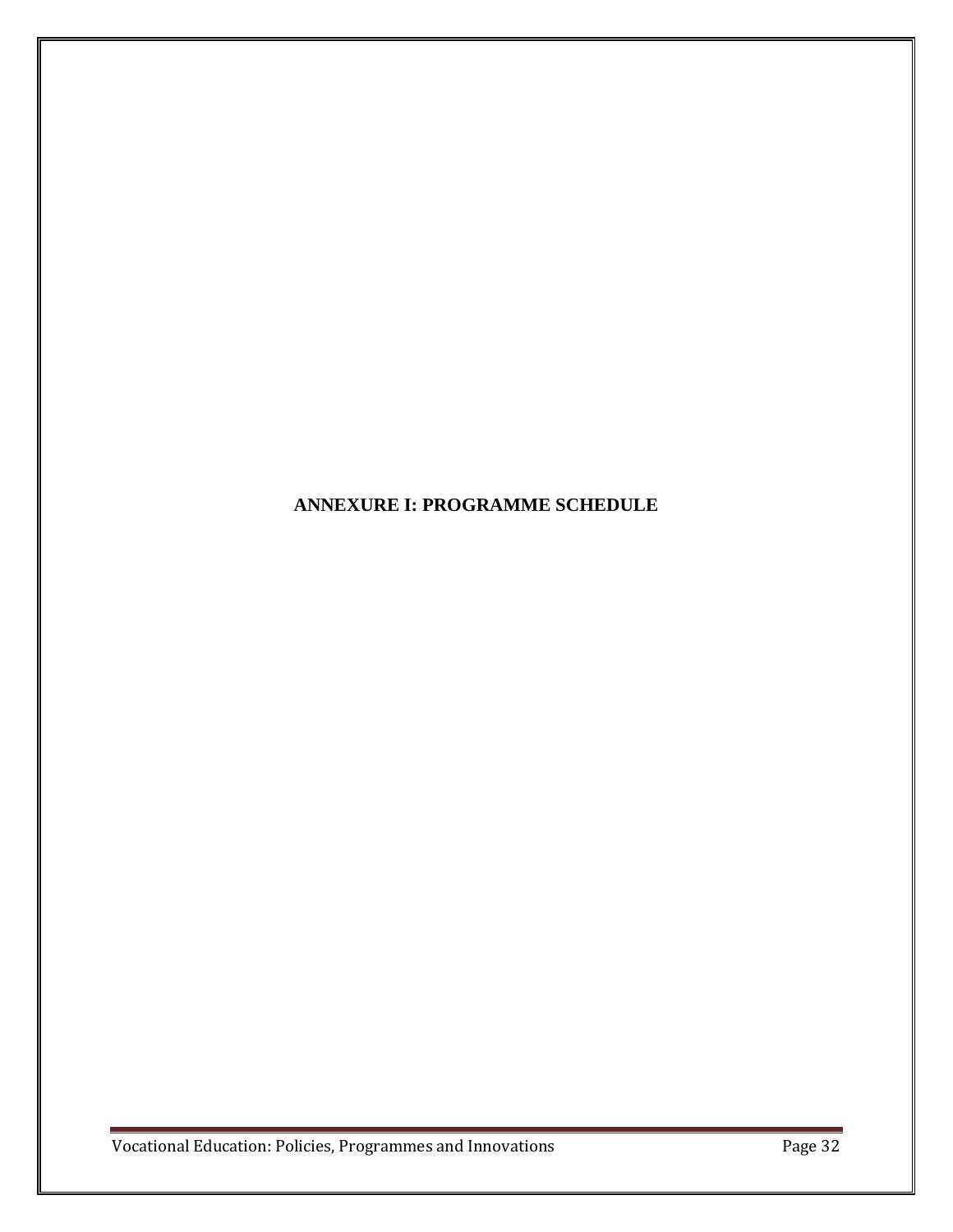# **Monday, 5 November, 2012**

| 0915-1000 hrs           | <b>Registration of participants</b>                   |                |
|-------------------------|-------------------------------------------------------|----------------|
| <b>Workshop Opening</b> |                                                       |                |
| $1000 - 1130$ hrs       | <b>Inaugural Session</b>                              | <b>Plenary</b> |
|                         | Welcoming speech by Prof. R. Govinda, Vice<br>٠       | session        |
|                         | Chancellor, NUEPA and ANTRIEP President               |                |
|                         | Address by Mr. Shigeru Aoyagi, Director,<br>$\bullet$ |                |
|                         | <b>UNESCO Cluster Office, New Delhi</b>               |                |
|                         | Statement by Ms. Suszanne Grant Lewis<br>$\bullet$    |                |
|                         | Deputy Director, IIEP, Paris                          |                |
|                         | Keynote speech by Prof A K Sharma,<br>٠               |                |
|                         | Former Director, National Council of                  |                |
|                         | Educational Research and Training (NCERT),            |                |
|                         | New Delhi 110016                                      |                |
|                         | Vote of thanks by Prof. K. Sujatha                    |                |
| 1130-1200 hrs           | <b>Tea Break</b>                                      |                |
| 1200 1230 hrs           | Introduction to the workshop theme and program        |                |
|                         | K. Sujatha                                            |                |
| 1230-1315 hrs           | Vocational Education<br>Training:<br>and<br>Policies, | <b>Plenary</b> |
|                         | and Innovations from Malaysian<br>Programmes          | session        |
|                         | <b>School Perspective</b>                             |                |
|                         | <b>Mohd Zanal Bin Dirib</b>                           |                |
|                         | Technical, and Vocational Education and Training      |                |
|                         | in Nepal                                              |                |
|                         | Hari Prasad Upadhyaya                                 |                |
| 1315-1400 hrs           | <b>Lunch Break</b>                                    |                |
| 1400-1530 hrs           | Vocational Education and Training in Bhutan:          |                |
|                         | Policies, Programmes and Innovations                  | <b>Plenary</b> |
|                         | <b>Bahadur Tamang</b>                                 | session        |
|                         |                                                       |                |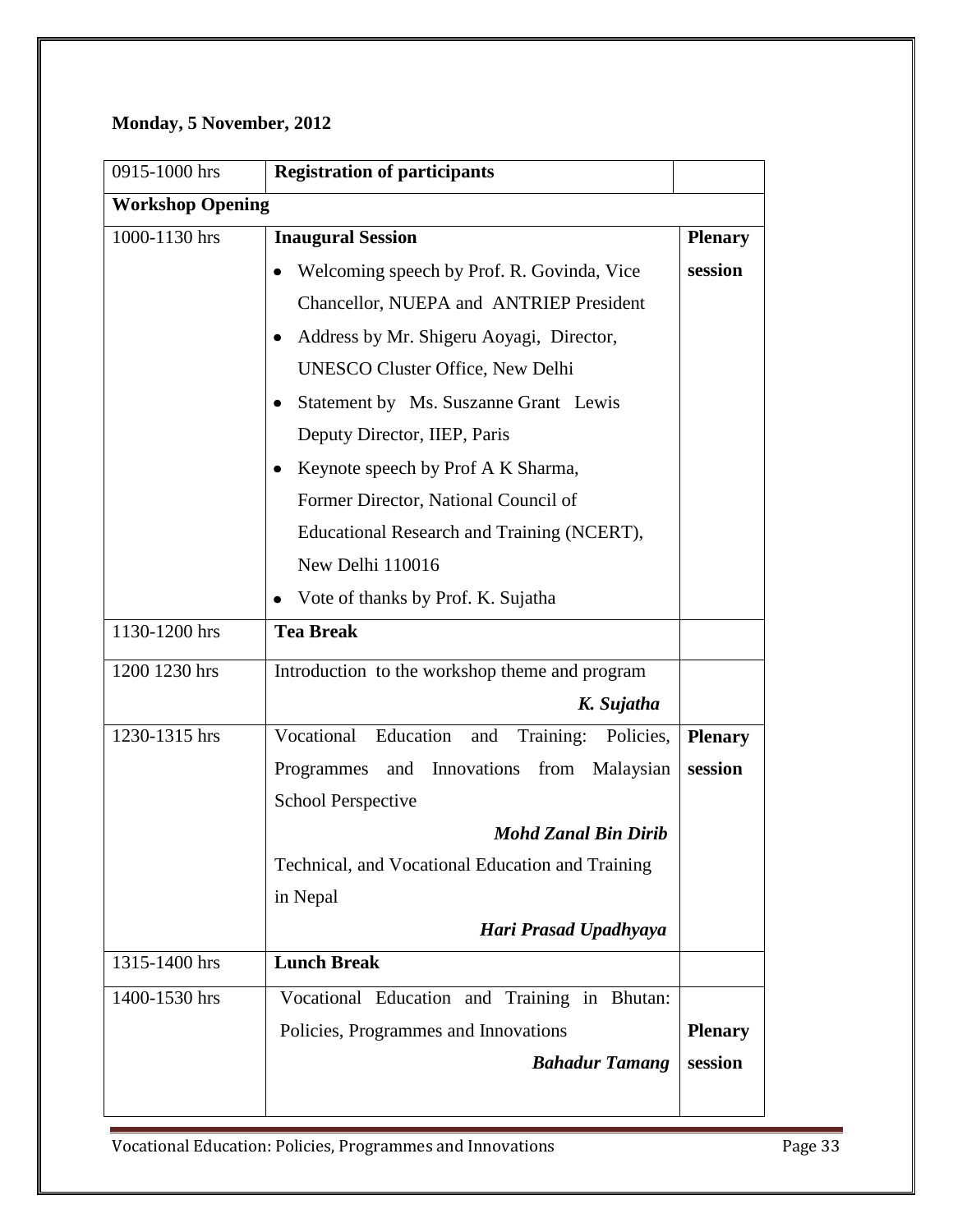|               | Facing the Challenges of Core Skills in Vocational |                |
|---------------|----------------------------------------------------|----------------|
|               | <b>Education</b> in Australia                      |                |
|               | <b>David Tout</b>                                  |                |
|               | Vocational Education and training in Maldives      |                |
|               |                                                    |                |
|               | <b>Aminath Asra</b>                                |                |
|               | Vocational Education in Uttar Pradesh: Relevance   |                |
|               | and Scope                                          |                |
|               | <b>Amit Khanna</b>                                 |                |
| 1530-1600 hrs | <b>Tea Break</b>                                   |                |
| 1600-1730 hrs | Some Implications of the Secondary Education       | <b>Plenary</b> |
|               | Reform To Philippine TVET                          | session        |
|               | <b>Sharon Joy Berlin Chao</b>                      |                |
|               | Vocational Education and Training in Sri Lanka:    |                |
|               | Policies, Programmes and Innovations               |                |
|               | N. T. K. Lokuliyana                                |                |
|               | Linking Life, Learning And Livelihood<br>In        |                |
|               | Bangladesh                                         |                |
|               | <b>Tasneem Athar</b>                               |                |
|               | <b>M</b> Mahbubul Kabir                            |                |
|               | <b>Vocational Education in Pakistan</b>            |                |
|               | <b>Tahir Taj</b>                                   |                |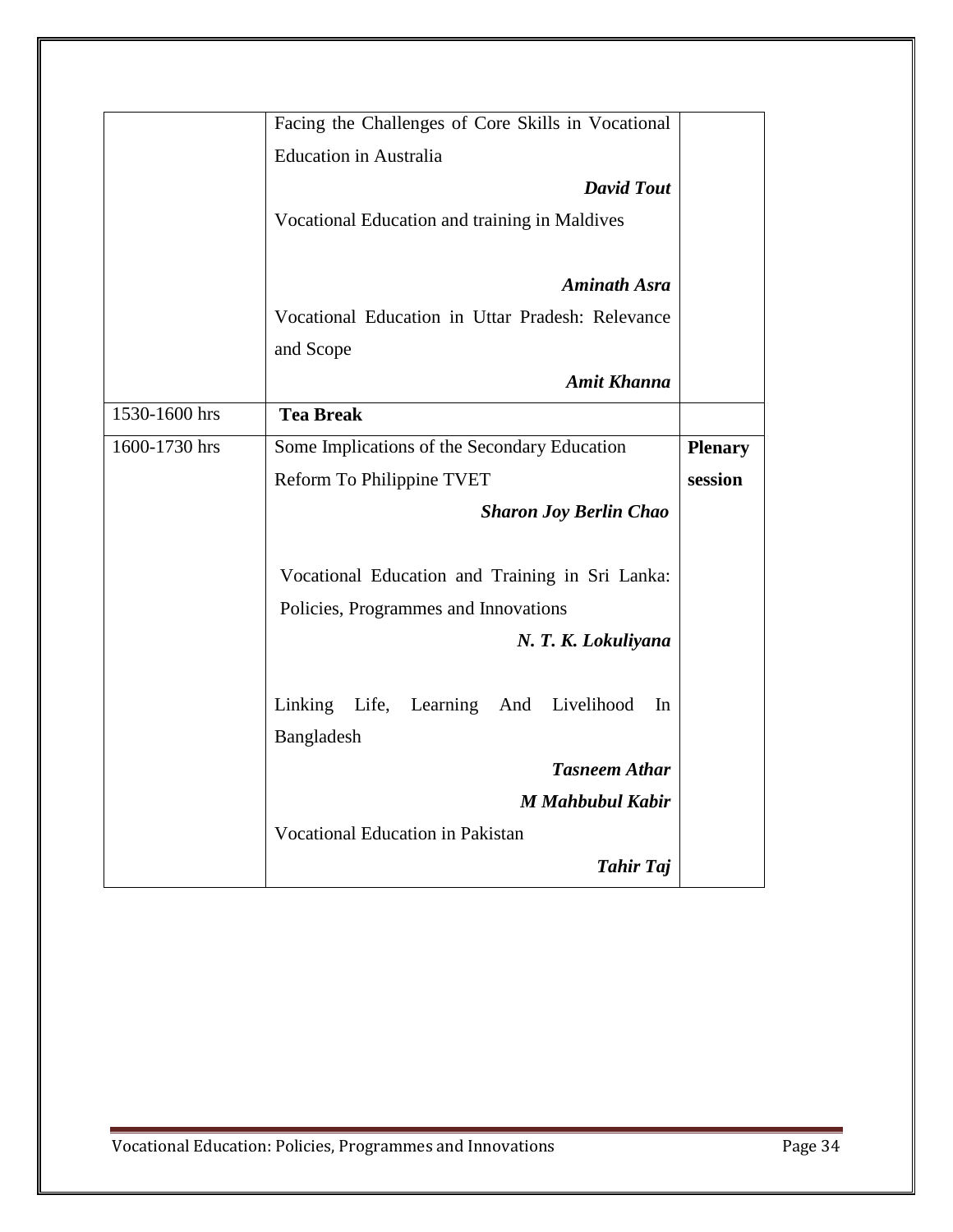# **Tuesday, 6 November, 2012**

| 0900-0945 hrs | System and Current Status of VE and T in Korea         | <b>Plenary</b> |
|---------------|--------------------------------------------------------|----------------|
|               | <b>Young Ran Hong</b>                                  | session        |
|               | Development of Vocational Education in Indonesia       |                |
|               | <b>Bambang Indrivanto</b>                              |                |
|               |                                                        |                |
| 0945-1100 hrs | <b>IIEP Policy Forum on Engaging Youth in Planning</b> | <b>Plenary</b> |
|               | <b>Suzanne Grant Lewis</b>                             | session        |
|               | UNESCO TVT Strategy (2010-2015) research,              |                |
|               | policy experience, international dialogue<br>and       |                |
|               | partnership                                            |                |
|               | <b>Alisher Umarov</b>                                  |                |
|               |                                                        |                |
|               | <b>Statistics on Vocational Education</b>              |                |
|               | Shalendra Sigdel                                       |                |
|               |                                                        |                |
| 1100-1130 hrs | Tea Break                                              |                |
| 1130-1300 hrs | Panel Discussion on Vocational Education and           | <b>Plenary</b> |
|               | Training in India: Policies, Programmes<br>and         | session        |
|               | Innovations                                            |                |
|               | Panelists: Prof. Santosh                               |                |
|               | <b>Mehrotra</b>                                        |                |
|               | Sitonshu.S. Jena                                       |                |
|               | <b>Bhavana Chuhan</b>                                  |                |
|               | Chairperson: Prof. Santosh Mehrotra                    |                |
| 1300hrs       | <b>Lunch Break</b>                                     |                |
| 1400-1700 hrs | <b>Cultural Visit</b>                                  |                |
| 1900 hrs      | <b>Dinner hosted by Vice-Chancellor, NUEPA</b>         |                |
|               | <b>Venue: India Habitat Centre</b>                     |                |
|               |                                                        |                |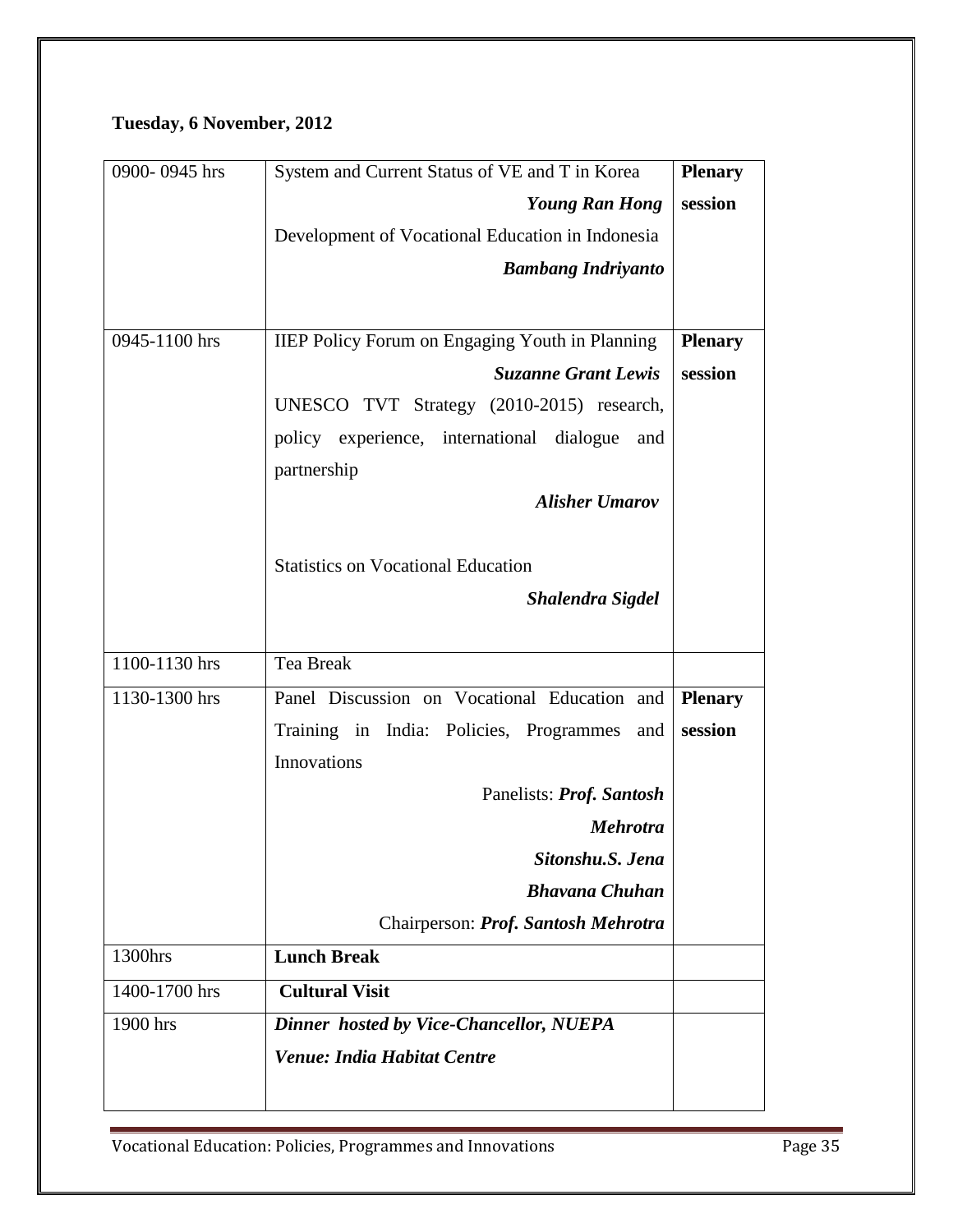# **Wednesday, 7 November, 2012**

| 0900 -1000 hrs  | Priority Areas for Research on<br>Discussion on | <b>Plenary</b> |
|-----------------|-------------------------------------------------|----------------|
|                 | <b>Vocational Education</b>                     | session        |
| 1000-1100 hrs   | Group work to identify research themes          | Group          |
|                 |                                                 | work           |
| 1100 - 1130 hrs | Tea Break                                       |                |
| 1130-1300 hrs.  | <b>Special Address</b>                          | <b>Plenary</b> |
|                 | Mr. S. Ramadorai                                | session        |
|                 | <b>Advisor to Prime Minister on</b>             |                |
|                 | <b>Vocational Education and Skill</b>           |                |
|                 | Development                                     |                |
|                 | Prof. R. Govinda<br>Chair:                      |                |
| 1300-1400 hrs.  | Lunch Break                                     |                |
| 1400-1630 hrs.  | Group work Cont.                                | Group<br>work  |
| 1630-1730 hrs.  | Presentation and Discussion on Group work       |                |

# **Thursday, 8 November, 2012**

| 0900 -1100 hrs    | Discussion on research methodology and modalities | Group          |
|-------------------|---------------------------------------------------|----------------|
|                   | to launch the project                             | work           |
| $1100 - 1130$ hrs | Tea Break                                         |                |
| 1130-1230 hrs     | Presentation and discussion of framework for      | <b>Plenary</b> |
|                   | research proposals                                | session        |
| 1230-1330 hrs     | <b>Valediction</b>                                |                |
|                   | Ms. Radha Chauhan                                 |                |
|                   | Joint Secretary                                   |                |
|                   | Department of School Education                    |                |
|                   | MHRD, Government of India                         |                |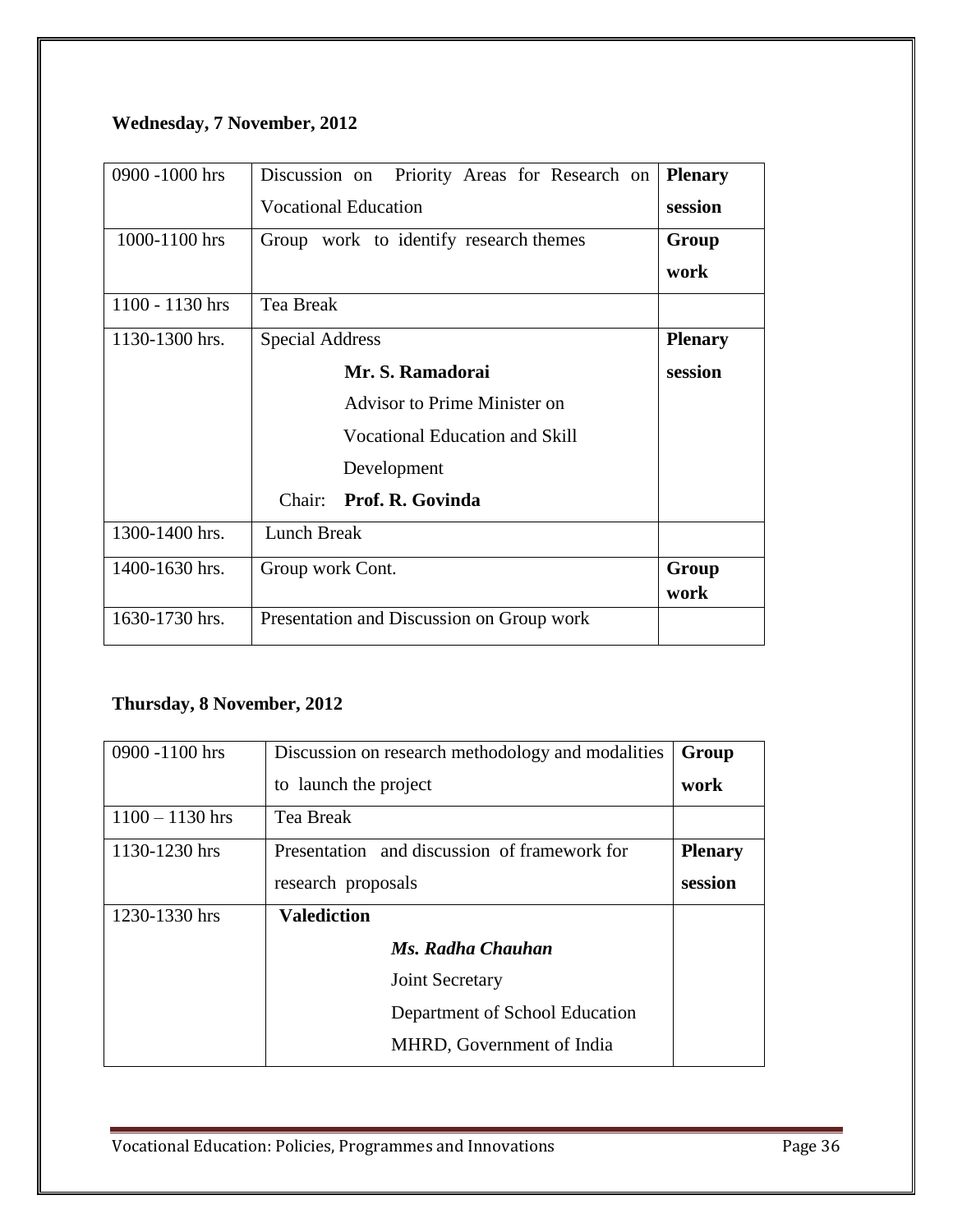**ANNEXURE II: LIST OF PARTICIPANTS**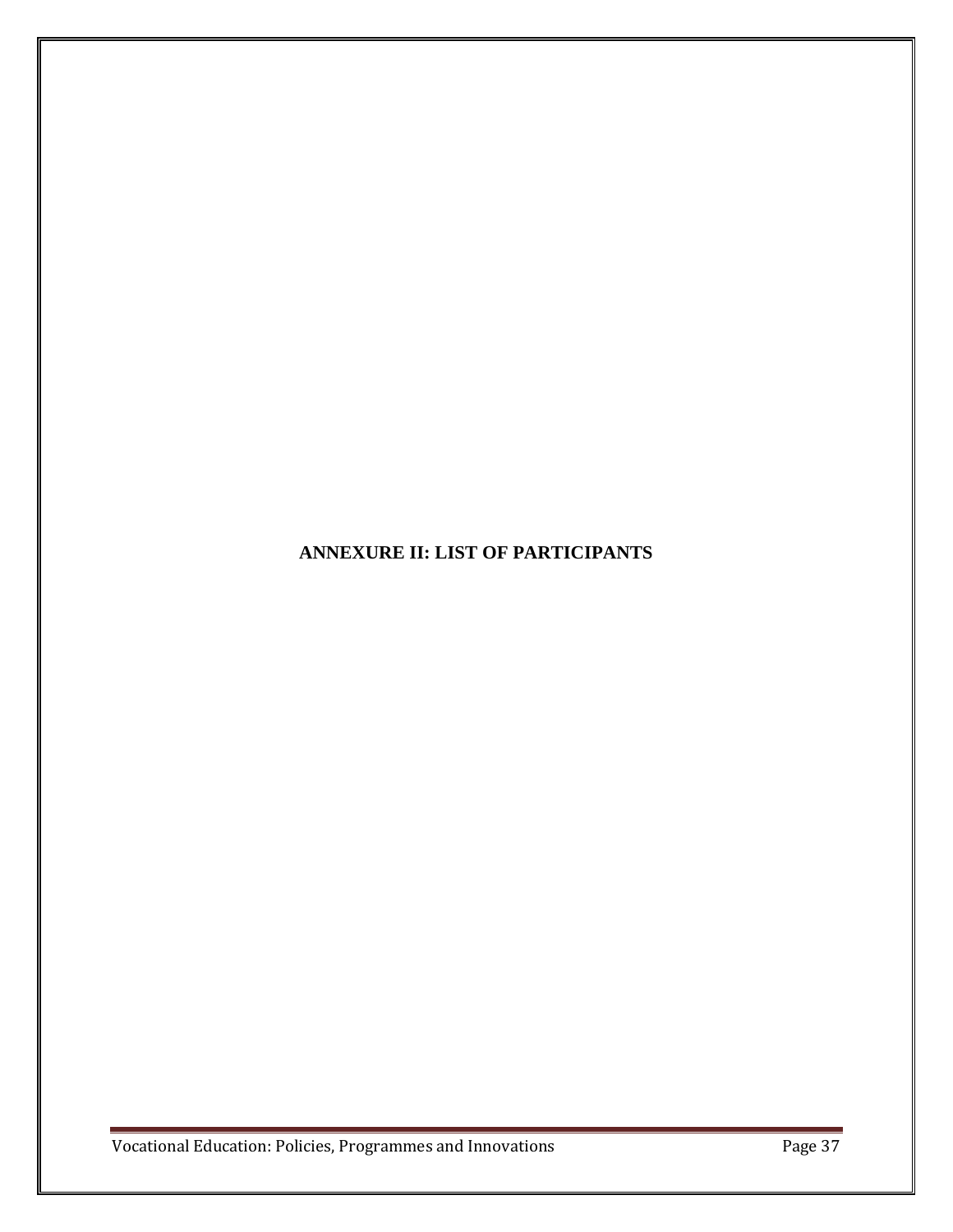# **AUSTRALIA**

1 Mr. David Tout Senior Research Fellow Australian Council for Educational Research (ACER), 19 Prospect Hill Road, Private Bag – 55, Camberwell, Melbourne, Victoria-3124, Australia Email: david.tout@acer.edu.au

# **BANGLADESH**

- 2 Mr. Mohammad Mahbubul Kabir Fellow Educational Research Unit Research and Evaluation Division BRAC, Bangladesh Email: mahbub.k@brac.net
- 3 Ms Tasneem Athar Programme Manager, Campaign for Popular Education (CAMPE) 5/14, Humayun Road , Mohammadpur Dhaka -1207, Bangladesh tasneem@campebd.org

# **BHUTAN**

4 Mr. Bahadur Tamang In-charge of Vocational Education Royal Government of Bhutan Thimpu, Bhutan Email: bahadurt@gmail.com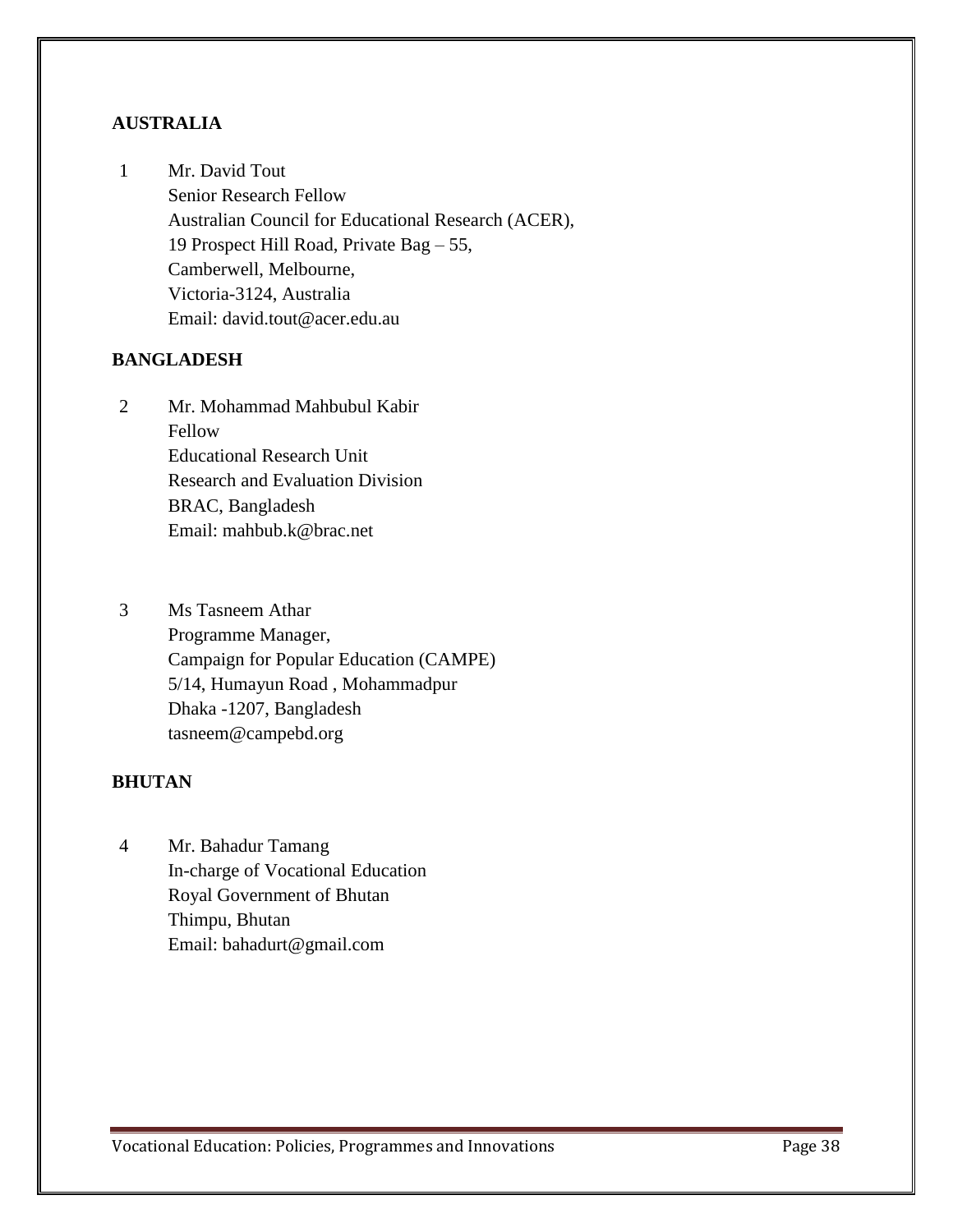# **CAMBODIA**

- 5 Dr. Neau Vira Deputy Director National Institute of Education (NIE) Cambodia E-mail: [viraneau@hotmail.com](mailto:viraneau@hotmail.com)
- 6 Mr. Ngor Penglong Chief Department of Educational planning and management National Institute of Education (NIE), Cambodia E-mail: ngorpenglong@yahoo.com

# **INDONESIA**

7 Mr. Indriyanto Bombango Head, Policy Research Division Ministry of Education Govt. of Indonesia, Jakarta Indonesia Email: indri\_diknas@yahoo.com

# **MALAYSIA**

8 Dr. Zanal Bin Dirin **Director** IAB Northern Branch, 06000 Jitra, Kedah. Malaysia Email: [zanal@iab.edu.my](mailto:zanal@iab.edu.my)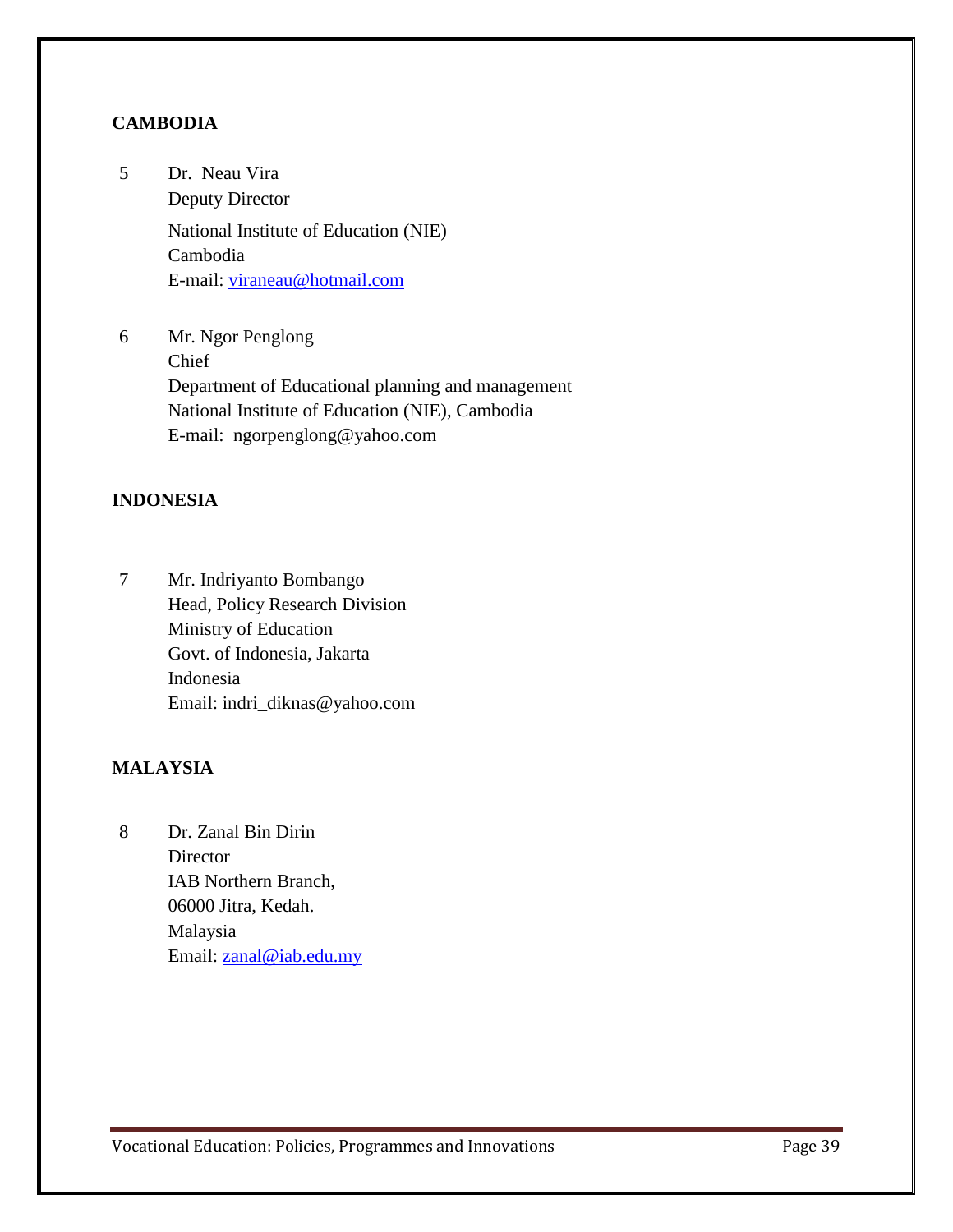## **REPUBLIC OF MALDIVES**

9 Ms. Aminath Asra

**Director** Technical and Vocational Education and Training Authority, (TVETA) and Maldives Qualifications Authority (MQA) Ministry of Education, 2nd Fl., H. Velaanaage, Ameer Ahmed Magu, Male' 20027, Republic of Maldives Email: [aminathasra@hotmail.com](http://au.mc1201.mail.yahoo.com/mc/compose?to=aminathasra@hotmail.com)

### **NEPAL**

- 10 Mr. Gyanee Yadav **Director** National Center for Educational Development Sanothimi, Kathmandu, Nepal.
- 11 Mr. Hari Prasad Upadhyaya Associate Professor Research Centre for Educational Innovation and Development (CERID) Tribhuvan University Balkhu, Kathmandu, Nepal Email: [jnan.upadhyaya@gmail.com](mailto:jnan.upadhyaya@gmail.com)

# **PAKISTAN**

12 Mr. Tahir Taj Deputy Director Academy of Educational Planning and Management Ministry of Education and Trainings Govt. of Pakistan, Islamabad Email: tahirtaj2001@yahoo.com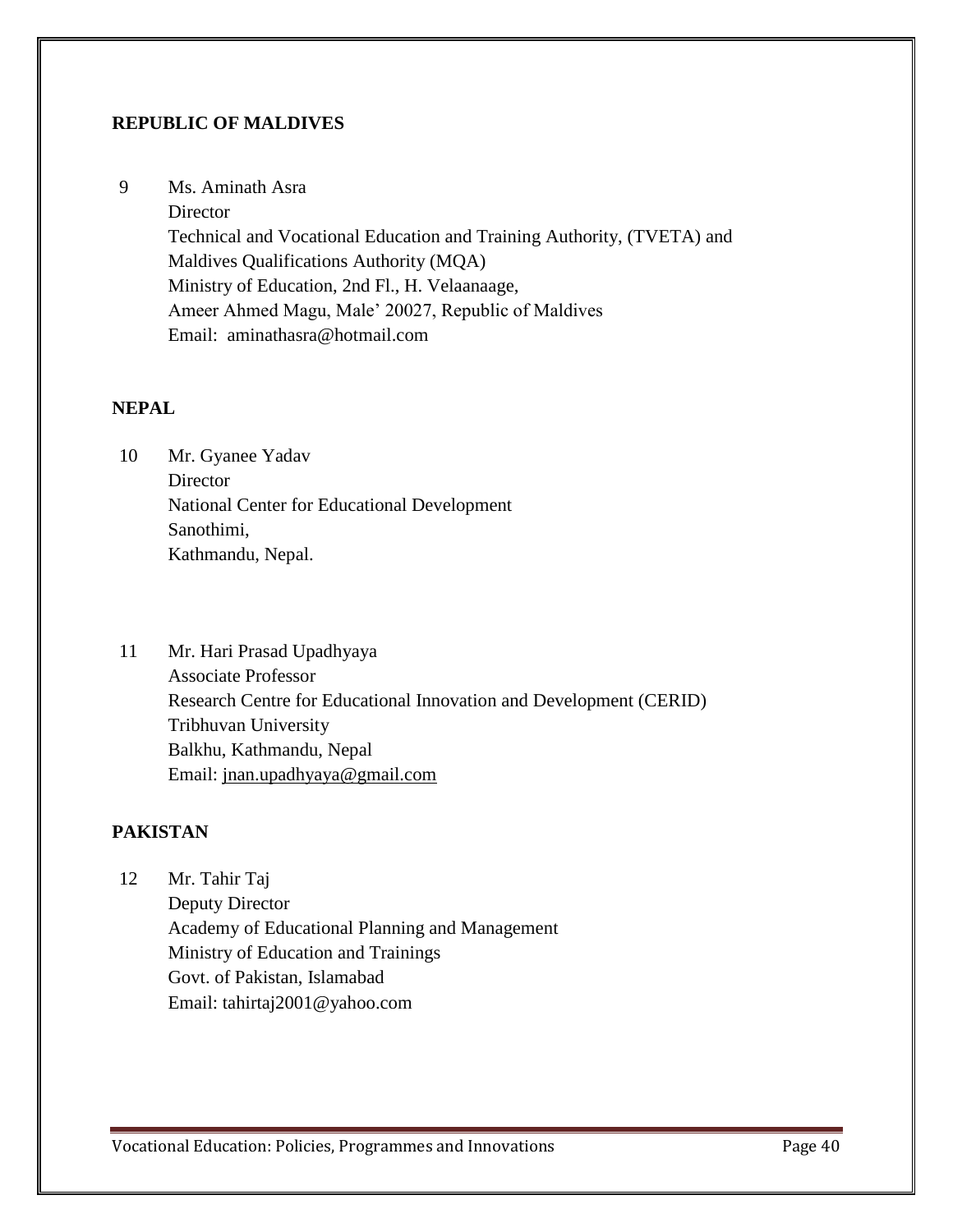# **THE PHILIPPINES**

13 Dr. Sharon Joy Berlin Chao Manager Learning Management Office Seameo Innotech Commonwealth Avenue, U.P. Diliman, Quezon City Metro Manila 1101, Philippines Email: [sharon@seameo-innotech.org](mailto:sharon@seameo-innotech.org)

## **SOUTH KOREA**

14 Dr. Young Ran Hong Senior Research Fellow Office of Education for the Future Korean Educational Development Institute (KEDI) Research Building 310, 35, Baumoe-ro 1-gil, Seocho-gu, Seoul (Umyun-dong), 137-791, Korea Email: [hyr@kedi.re.kr](http://au.mc1201.mail.yahoo.com/mc/compose?to=hyr@kedi.re.kr)

# **SRI LANKA**

15 Mr. N. T. K. Lokuliyana Chief Project Officer Department of Technical Education National institute of Education Maharagama Email: lokuliyanan@hotmail.com

# **IIEP, PARIS**

16 Ms Suzzane Grant Lewis Deputy Director International Institute for Educational Planning 7-9, rue Eugène-Delacroix 75116 Paris, France Email:s.grant-lewis@iiep.unesco.org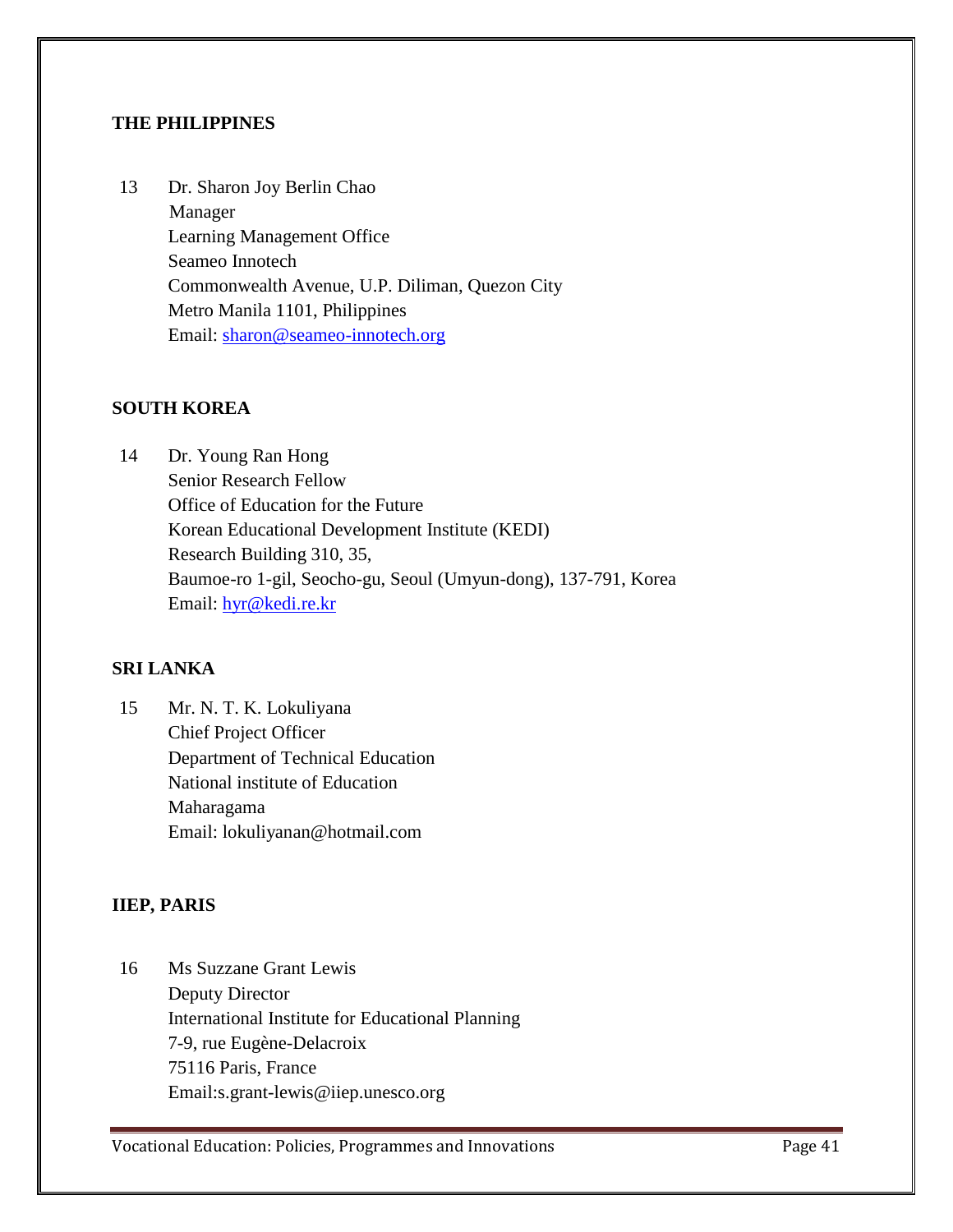# **WORLD BANK, NEW DELHI**

17 Dr. Nalin Jena Senior Education Specialist South Asia Human Development Sector The World Bank 70, Lodi Estate, New Delhi-110003 Email: [njena@worldbank.org](http://au.mc1201.mail.yahoo.com/mc/compose?to=njena@worldbank.org) 

## **UNESCO, NEW DELHI**

18 Mr. Alisher Umarov Chief and Programme Specialist for Education UNESCO, B-5/29, Safdarjung Enclave New Delhi-110029, India Email: [a.umarov@unesco.org](mailto:a.umarov@unesco.org)

19 Mr. Shalendra Sigdel UNESCO Institute for Statistics Advisor for South Asia UNESCO New Delhi Cluster Office B-5/29, Safdarjung Enclave New Delhi-110029, India

# **INDIA**

- 20 Prof. R. Govinda Vice-Chancellor NUEPA, New Delhi
- 21 Prof. K. Sujatha Head Department of Educational Administration NUEPA, New Delhi
- 22 Prof. K. Ramachandran Advisor, IAIEPA Project NUEPA, New Delhi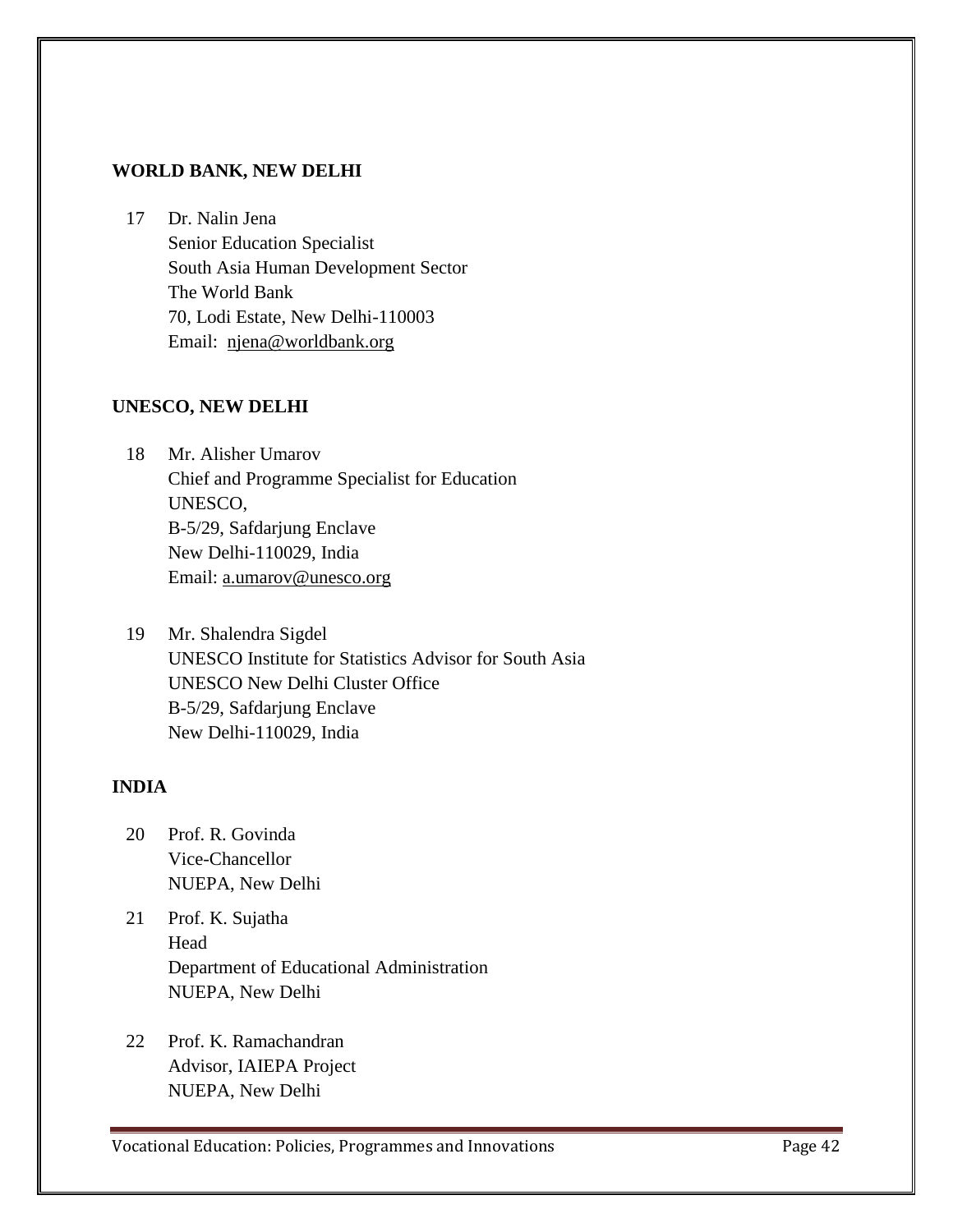- 23 Prof. Kumar Suresh Professor Department of Educational Administration NUEPA, New Delhi
- 24 Dr. Y. Josephine Associate Professor Department of Educational Finance NUEPA, New Delhi
- 25 Dr. Vineeta Sirohi Associate Professor Department of Educational Administration NUEPA, New Delhi
- 26 Dr. Aarti Srivastva Associate Professor Department of Higher Education NUEPA, New Delhi
- 27 Dr. R. S. Tyagi Assistant Professor Department of School and Non-Formal education NUEPA, New Delhi
- 28 Dr. Sunita Chugh Assistant Professor Department of School and Non-Formal education NUEPA, New Delhi
- 29 Dr. Manju Narula Assistant Professor Department of School and Non-Formal education NUEPA, New Delhi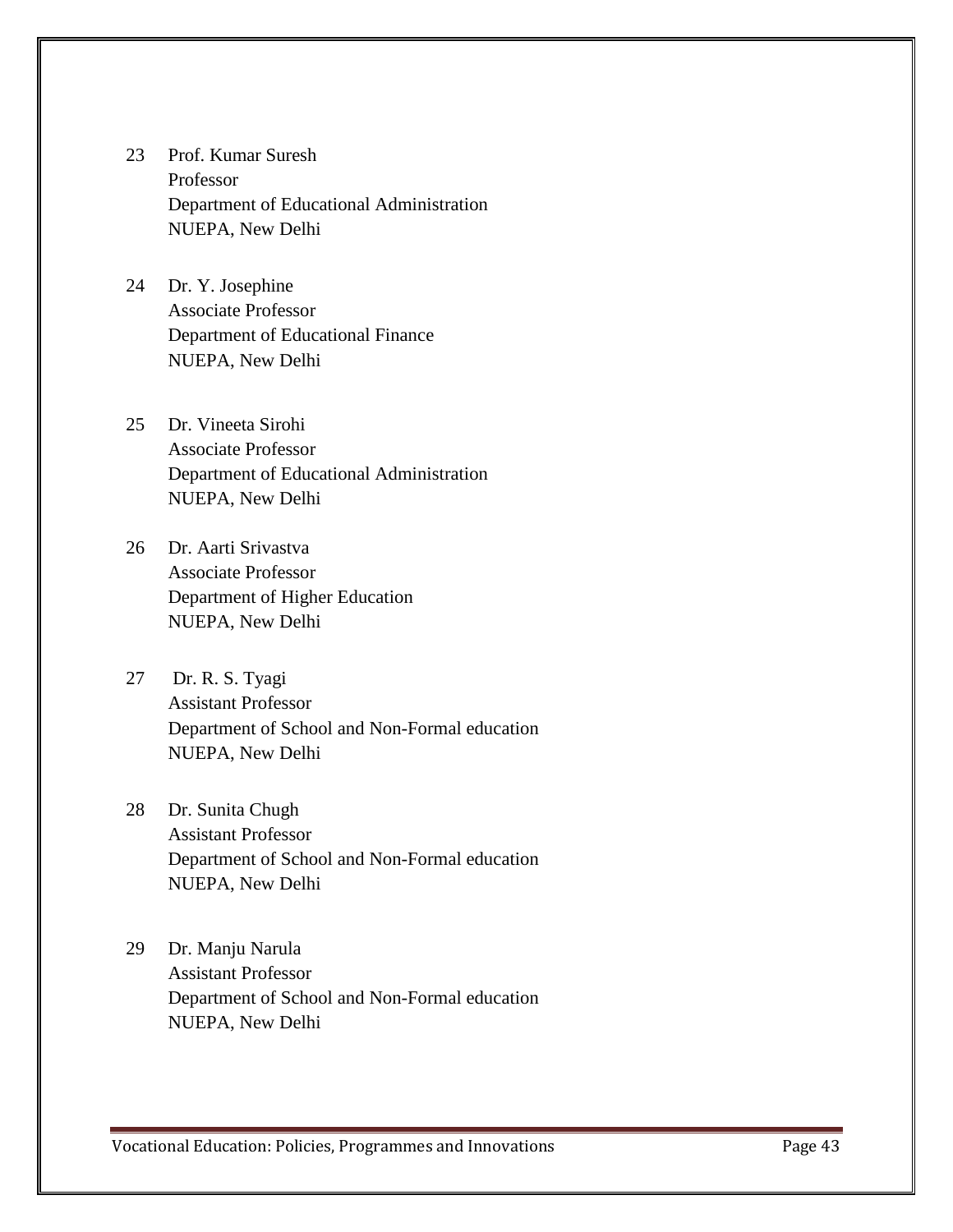- 30 Dr. V.P.S. Raju Assistant Professor Department of Educational Finance NUEPA, New Delhi
- 31 Dr. V. Sucharita Assistant Professor Department of School and Non-Formal education NUEPA, New Delhi
- 32 Prof. Pushpa Trivedi Professor and Director Centre for Multi-disciplinary Development Research (CMDR) [R.S.No.](http://r.s.no/) 9A2, Plot No. 82 Dharwad - 580 004 Karnataka
- 33 Prof C. G. Naidu **Director** School of Vocational Education and Training, Indira Gandhi National Open University,

Maidan Garhi, New Delhi-110068. Email: cgnaidu@ignou.ac.in

- 34 Dr. Vinod B Annigeri Associate Professor Centre for Multidisciplinary Development Research (CMDR) R S No. 9A2, Dr. Ambedkar Nagar Lakamanahalli, Dharwad Karnataka 580004 Email: vinodann@yahoo.com
- 35 Mr. K. Ajith Deputy Director in charge of Director Directorate of VHSE 4<sup>th</sup> Floor, Housing Board Buildings Santhi Nagar, Thiruvananthapuram Kerala: 695001 Email: dirvhse@yahoo.com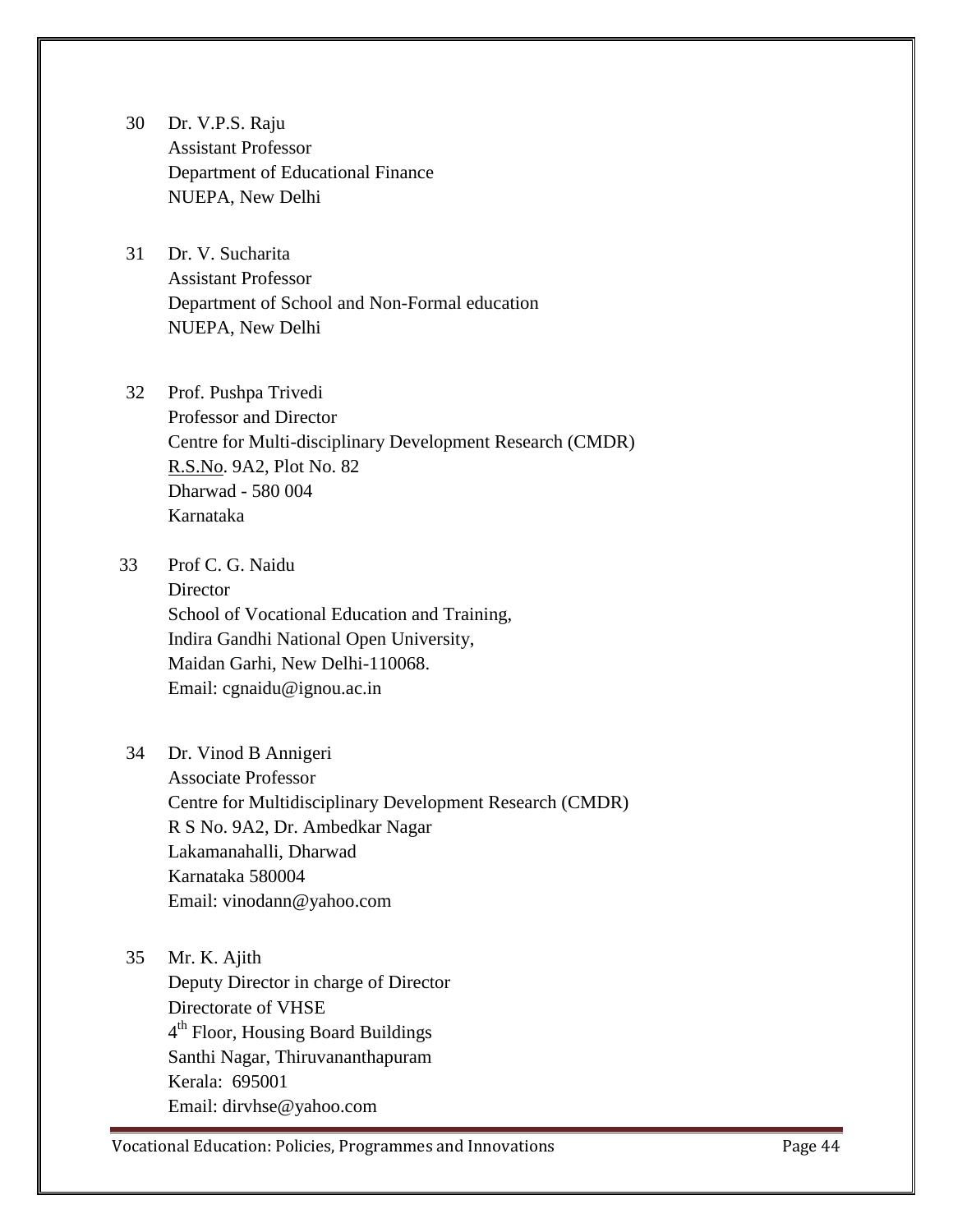36 Dr. Sarumathy Masilamani Associate Professor Centre for Human Resource Development National Institute of Rural Development Rajendranagar, Hyderabad Andhra Pradesh 500030 Email: [drsarumathy09@gmail.com](mailto:drsarumathy09@gmail.com)

37 Dr. Amit Khanna Associate Professor State Institute of Educational Management and Training Uttar-Pradesh, Allahabad (INDIA) Email: amitkhanna1968@rediffmail.com

38 Dr. K.P Wasnik Director (Vocational Education) National Institute of Open Schooling A-20/25 Institutional Area

Sector 62, NOIDA Uttar Pradesh- 21309 Email: [cm@nios.nic.in](mailto:cm@nios.nic.in)

39 Dr. R.S.P. Singh

Associate Professor School of Vocational Education and Training, Indira Gandhi National Open University, Maidan Garhi New Delhi-110068.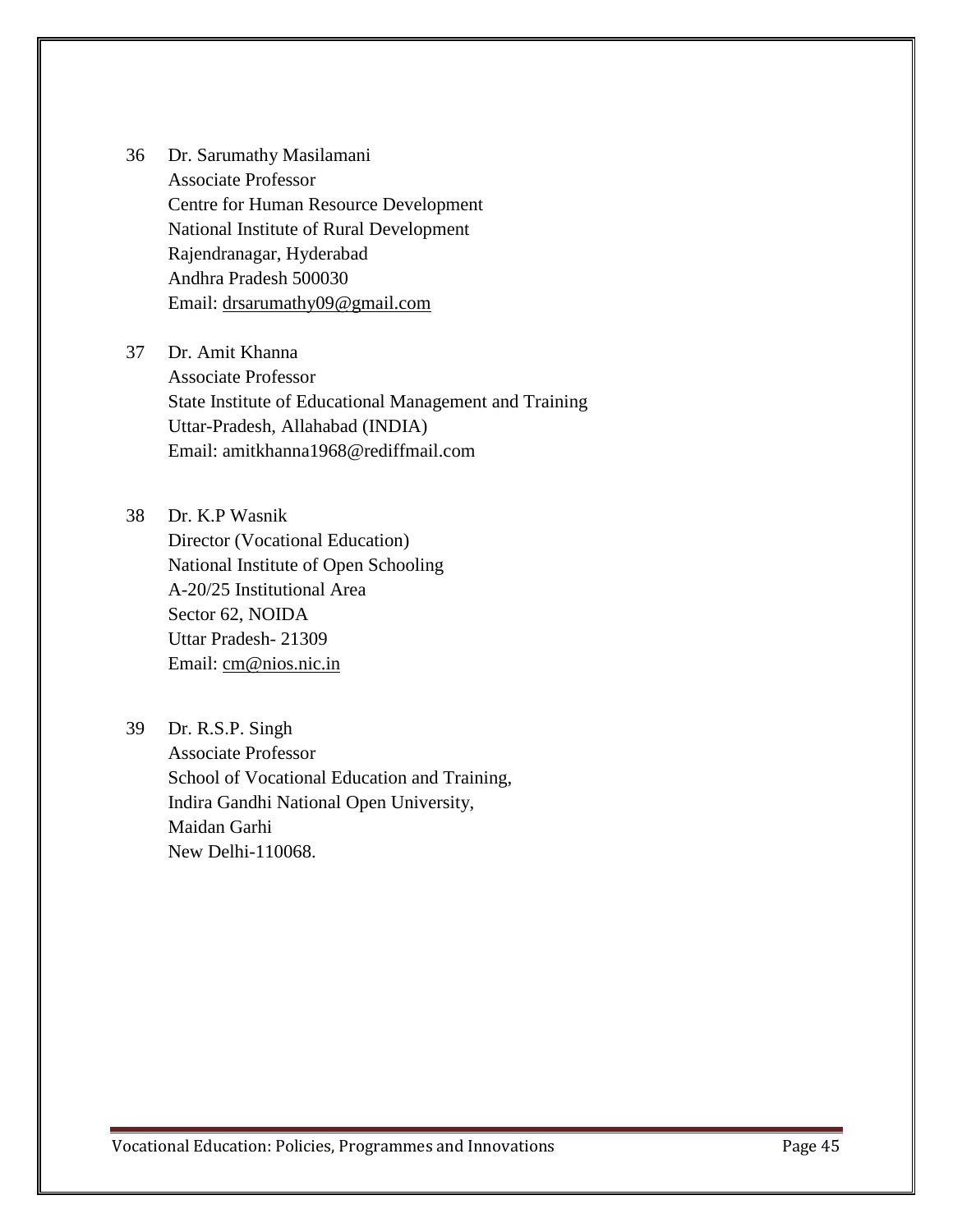# **Resource Persons**

 Prof A K Sharma, Former Director, National Council of Educational Research and Training (NCERT) New Delhi 110016, India

Mr. Shigeru Aoyagi Director of the UNESCO Office New Delhi Cluster Office Representative to Bhutan, India, Maldives and Sri Lanka

B-5/29, Safdarjung Enclave New Delhi-110029, India

Mr. S. Ramadorai Advisor to Prime Minister National Council for Skill Development Government of India New Delhi

 Ms Radha Chauhan Joint Secretary Department of School Education and Literacy Ministry of Human Resource Development Shastri Bahvan, New Delhi-110001

Dr. Santosh Mehrotra **Director** Institute of Applied Manpower Research Sector A-7, Institutional Area, Narela Delhi – 500 040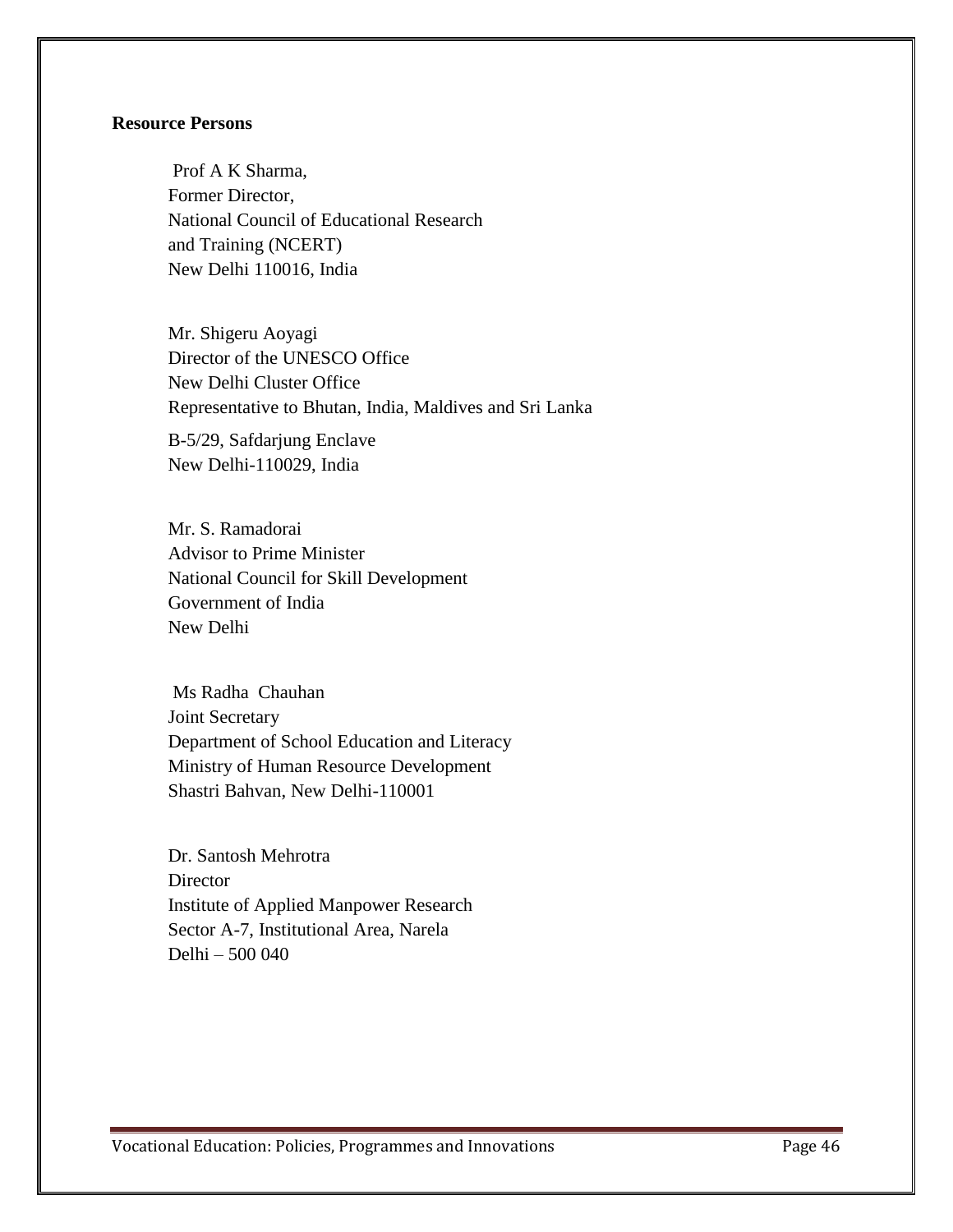Prof. S.S Jena Chairman National Institute of Open Schooling A-20/25 Institutional Area Sector62, NOIDA, Uttar Pradesh- 21309 Email: [cm@nios.nic.in](mailto:cm@nios.nic.in)

Ms. Bhavana Chopra Head, Investing and Incentivizing Function National Skill Development Corporation (NSDC) Block A, Clarion Collection Shaheed Jeet Singh Marg, New Delhi - 110016. Email: [bhavna.chopra@nsdcindia.org](mailto:bhavna.chopra@nsdcindia.org)